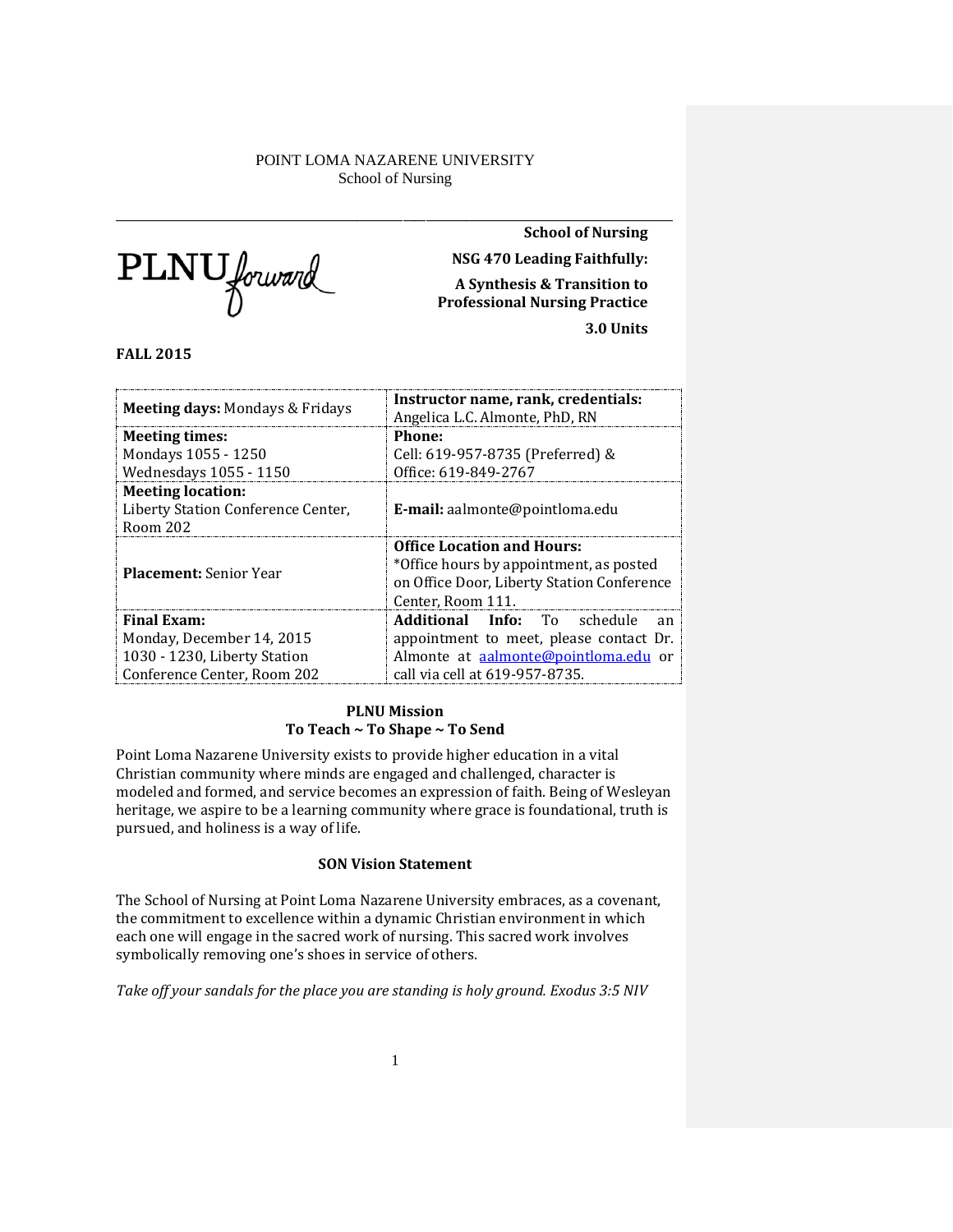### **SON Mission Statement**

The School of Nursing at Point Loma Nazarene University exists to support the university Wesleyan mission and to provide an interdisciplinary learning program of excellence. Graduates of the SON are distinctly identified by grace, truth and holiness, serving others after the example of Christ, as they are sent to fulfill their calling as professional nurses.

*So He got up from the meal, took off His outer clothing, and wrapped a towel around His waist.*

*After that, He poured water into a basin and began to wash His disciple's feet, drying them with a* 

*towel that was wrapped around Him. John 13: 4-5 NIV* 

*Now that I, your Lord and Teacher, have washed your feet, you also should wash one another's* 

*feet. I have set you an example that you should do as I have done for you. John 13: 14- 15 NIV* 

Faculty reserves the right to make necessary schedule changes to this syllabus as the semester progresses. Every attempt will be made to minimize the inconvenience to the student in the event

of a change to the syllabus. Students will be notified of changes via Canvas announcement section, with accompanying email notification, in a timely manner.

## **COURSE DESCRIPTION**

Nursing theory as it is related to trends and issues in healthcare management including analysis and synthesis of the professional nurse role. Focus is on leadership theories and styles within multiple healthcare environments. Content includes nursing theory as it relates to leadership/management principles, career development, communication, leading change, problem solving/decision making, coordinating client care, conflict management, interdisciplinary team approaches, cultural diversity, managing personal and organizational resources, legal, ethical and political influences on transition to the professional nurse role.

Prerequisite: Senior standing in Nursing program. Corequisites: NSG480 & NSG481

Note: A minimum grade of "C" must be achieved in all co-requisite courses in order to progress in the program.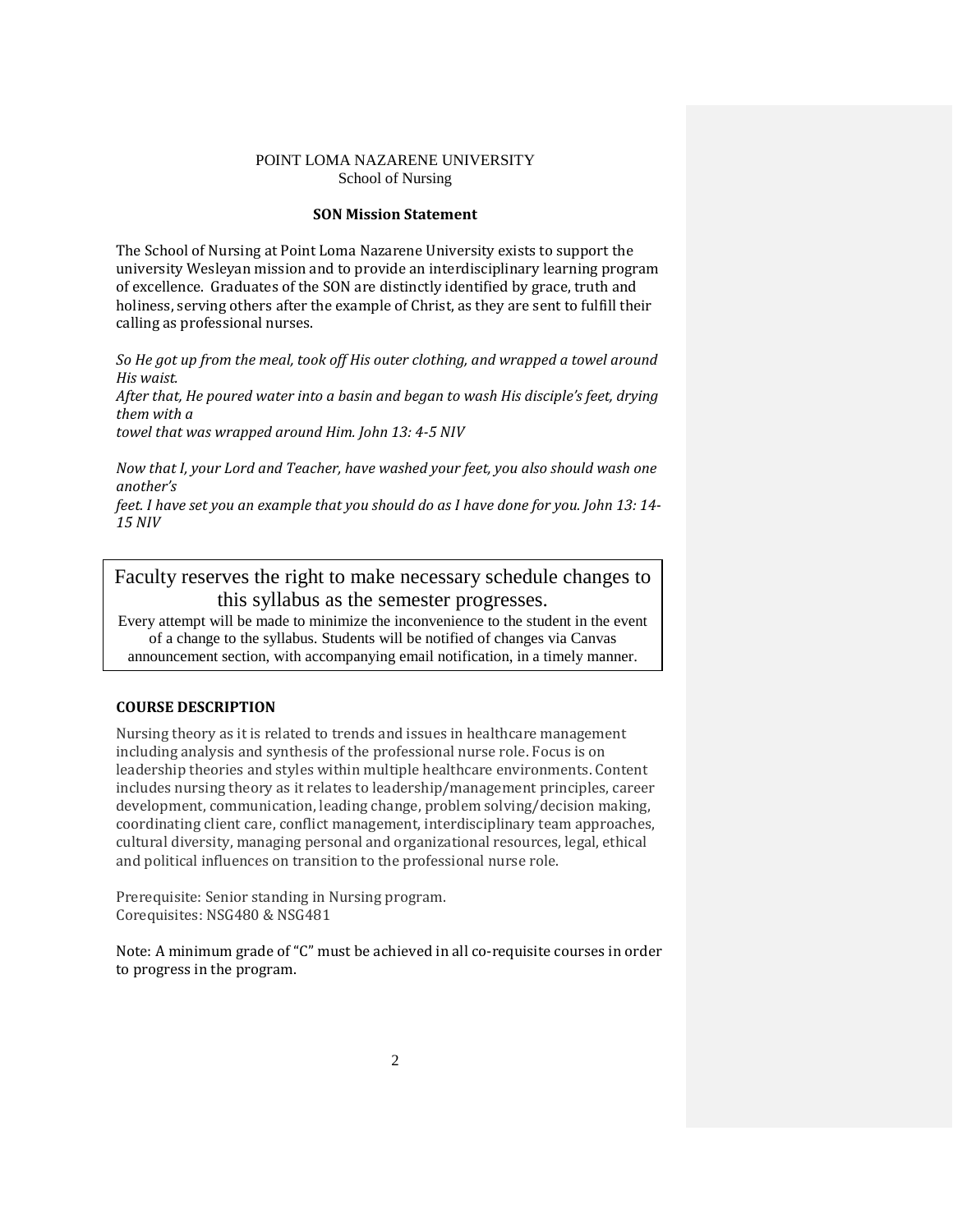## **PROGRAM VALUES & COURSE LEARNING OUTCOMES**

Upon completion of NSG 470, the student will meet the following outcomes:

**Inquiring Faithfully -** Student will demonstrate knowledge, skill and behavior of the evidence-based practice of nursing which integrates growth in reasoning, analysis, decision-making and the application of theory with the goal of advocating for others and/or self. This includes holistic nursing skills and the nursing process.

- Initiates dialogue regarding current practice to improve healthcare
- Demonstrates the use of evidence-based practices as an advocate for self and others
- Promotes positive client outcomes using evidence-based data

**Caring Faithfully -** The student will embrace a calling to the ministry of compassionate care for all people in response to God's grace, which aims to foster optimal health and bring comfort in suffering and death.

- Demonstrates compassionate care to all people while mirroring Christ's love for all.
- Partners with the community to establish a trusting relationship
- Demonstrates ethics and values consistent with the practice of professional nursing.

**Communicating Faithfully -** The student will actively engage in the dynamic interactive process that is intrapersonal and interpersonal with the goal of advocating for others and/or self. This includes effective, culturally appropriate communication conveys information, thoughts, actions and feelings through the use of verbal and nonverbal skills.

- Engages in active listening to promote therapeutic relationships
- Demonstrates effective verbal and nonverbal communication skills to provide patient care
- Dialogs with members of the healthcare team, including the patient, to facilitate positive patient outcomes.
- Advocates for patients/families and self

**Following Faithfully -** Defined as claiming the challenge from Florence Nightingale that nursing is a "divine imposed duty of ordinary work." The nursing student will integrate the ordinary work by complying with and adhering to regulatory and professional standards (e.g. ANA Code of Ethics, the California Board of Registered Nursing, Scope of Nursing Practice, SON Handbook). This includes taking responsibility, being accountable for all actions and treating others with respect and dignity.

- Engages in a professional practice environment that promotes nursing excellence
- Discerns patient care within the boundaries designated by regulatory agencies, professional practices and ethical standards of a Christian nurse • Avails self of learning opportunities to cultivate the life-long learning process

**Leading Faithfully -** The student will incorporate a foundational relationship with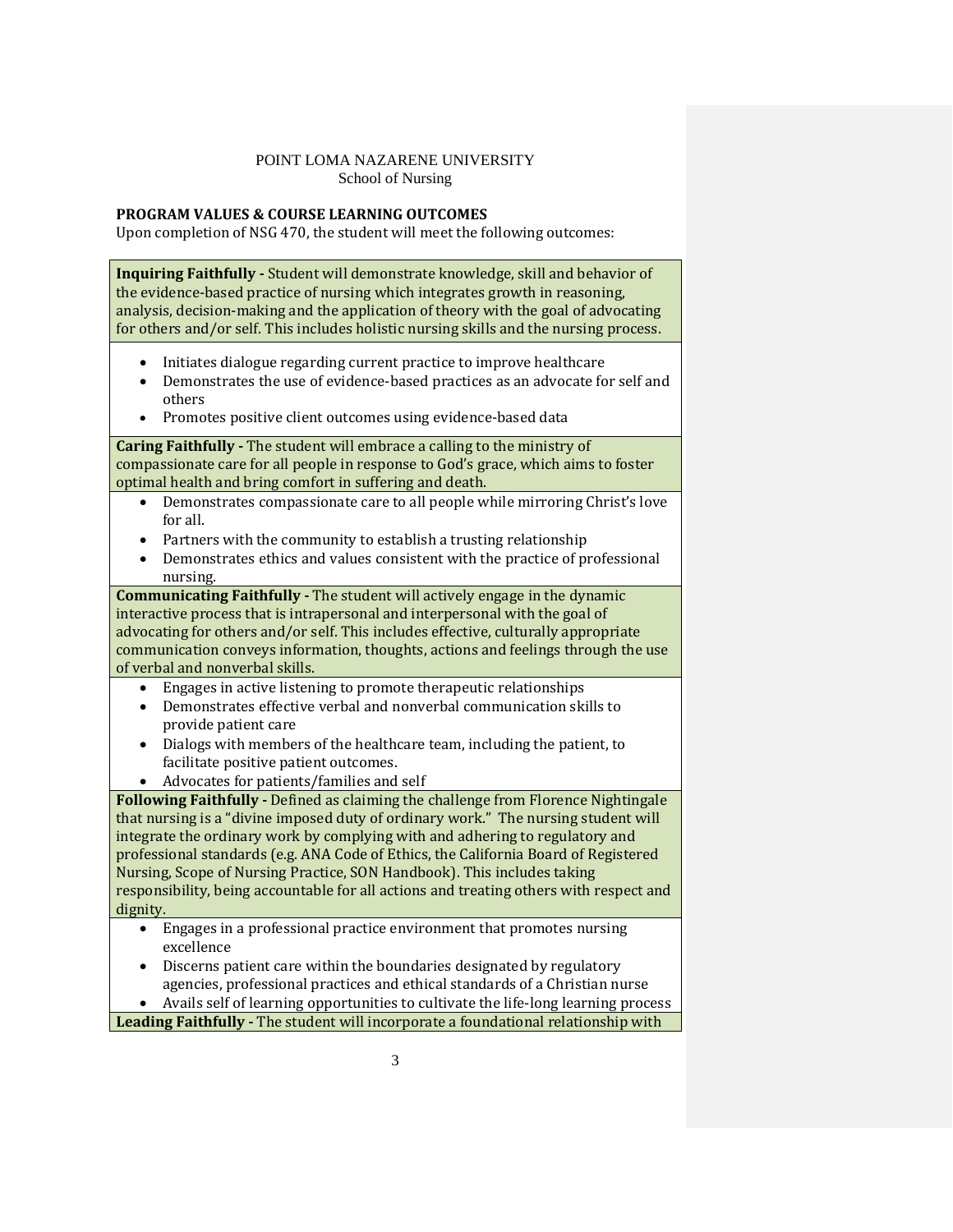Christ and others and embrace a willingness to serve others in the midst of life circumstances (e.g., illness, injustice, poverty). The student will role-model the need for "Sabbath Rest" as a means of personal renewal, and true care of the self, so that service to others is optimally achieved. The student will incorporate the characteristics of a servant leader including: humility, courage, forgiveness, discernment.

- Provides graceful service through compassionate responses to others' needs
- Demonstrates the principles of a servant leader as a reflection of Christ's love.
- Exhibits patient advocacy that reflects sensitivity to diversity in a holistic manner

## **COURSE CREDIT HOUR INFORMATION**

In the interest of providing sufficient time to accomplish the stated Course Learning Outcomes, this class meets the PLNU credit hour policy for a 3 unit class delivered over 15 weeks. Specific details about how the class meets the credit hour requirement can be provided upon request.

## **COURSE CONTENT OUTLINE (TOPIC OUTLINE):**

Module 1, VALUE: LEADING FAITHFULLY

• **Leadership & Management**

Module 2, VALUE: INQUIRING FAITHFULLY

- **Evidence Based Practice**
- **Leading Change**

Module 3, VALUE: COMMUNICATING FAITHFULLY

- **Communication**
- **Team Building**
- **Career Development**
- **Legal Influences on the Transition into the Professional Nurse Role**
- **Conflict Management**
- **Coordinating Patient Care (Delegation)**
- **Interdisciplinary Team Approaches**
- **Cultural Diversity (Delegation)**
- **Problem Solving & Decision Making**

Module 4, VALUE: FOLLOWING FAITHFULLY

• **Managing Personal & Organizational Resources**

• **Ethical & Political Influences on Transition into the Professional Nurse Role**

Module 5, VALUE: CARING FAITHFULLY

• **Ethical & Political Influences on Transition into the Professional Nurse Role**

## **LEARNING STRATEGIES**

Reading/viewing content, readiness assessment tests (individual and group), minilecture, discussion, case studies, course-related online learning, role playing, panel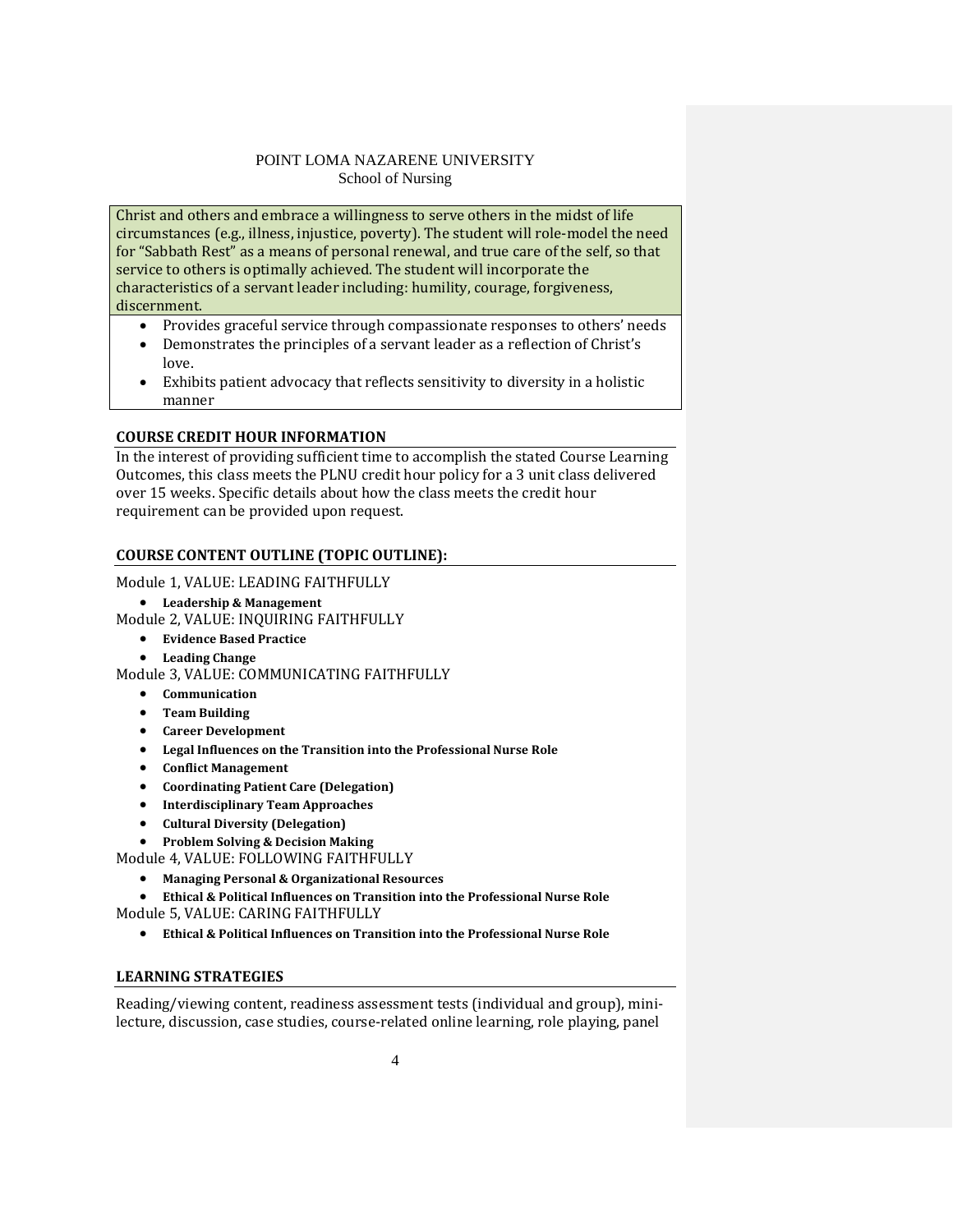discussions, written assignments, student presentations, discussion/seminar, small group work, and reflection.

## **ATTENDANCE AND PARTICIPATION**

Regular and punctual attendance at all classes is considered essential to optimum academic achievement. If the student is absent from more than 10 percent of class meetings, the faculty member has the option of filing a written report which may result in de-enrollment. If the absences exceed 20 percent, the student may be deenrolled without notice. If the date of de-enrollment is past the last date to withdraw from a class, the student will be assigned a grade of W or WF consistent with university policy in the grading section of the catalog. Se[e Academic Policies](http://www.pointloma.edu/experience/academics/catalogs/undergraduate-catalog/point-loma-education/academic-policies) in the undergrad student catalog.

### **INCOMPLETE AND LATE ASSIGNMENTS**

All assignments are to be submitted as specified by faculty, including assignments posted in Canvas and LiveText.

## **ACADEMIC DISHONESTY**

Students should demonstrate academic honesty by doing original work and by giving appropriate credit to the ideas of others. As explained in the university catalog, academic dishonesty is the act of presenting information, ideas, and/or concepts as one's own when in reality they are the results of another person's creativity and effort. Violations of university academic honesty include cheating, plagiarism, falsification, aiding the academic dishonesty of others, or malicious misuse of university resources. A faculty member who believes a situation involving academic dishonesty has been detected may assign a failing grade for a) that particular assignment or examination, and/or b) the course following the procedure in the university catalog. Students may appeal also using the procedure in the university catalog. See **AcademicPolicies** for further information.

### **ACADEMIC ACCOMMODATIONS**

While all students are expected to meet the minimum academic standards for completion of this course as established by the instructor, students with disabilities may request academic accommodations. At Point Loma Nazarene University, students must request that academic accommodations by filing documentation with the **Disability Resource Center** (DRC), located in the Bond Academic Center. Once the student files documentation, the Disability Resource Center will contact the student's instructors and provide written recommendations for reasonable and appropriate accommodations to meet the individual needs of the student. See [Academic Policies](http://www.pointloma.edu/experience/academics/catalogs/undergraduate-catalog/point-loma-education/academic-policies) in the undergrad student catalog.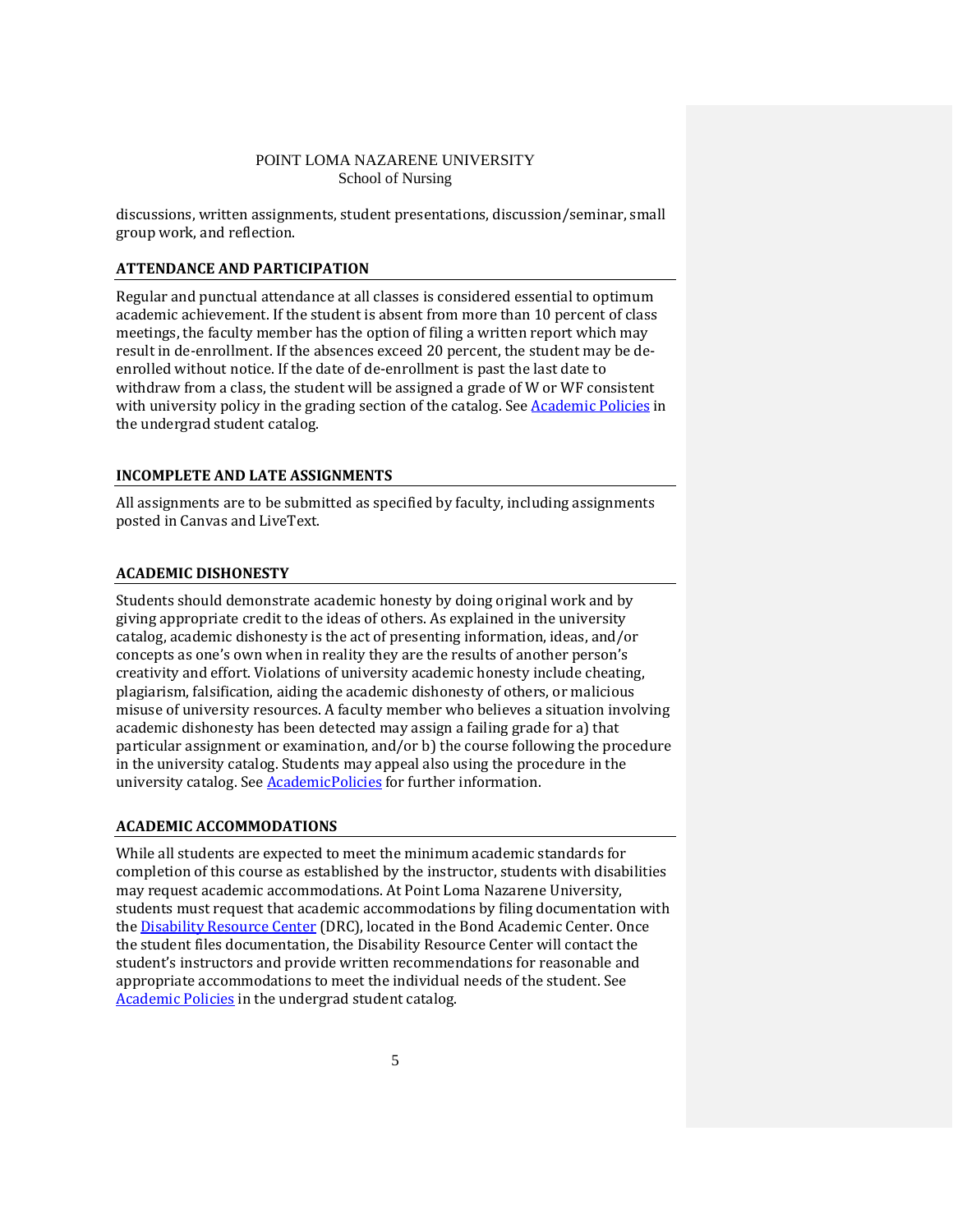### **FERPA POLICY**

In compliance with federal law, neither PLNU student ID nor social security number should be used in publicly posted grades or returned sets of assignments without student written permission. This class will meet the federal requirements by (Note: each faculty member should choose one strategy to use: distributing all grades and papers individually; requesting and filing written student permission; or assigning each student a unique class ID number not identifiable on the alphabetic roster.). Also in compliance with FERPA, you will be the only person given information about your progress in this class unless you have designated others to receive it in the "Information Release" section of the student portal. Se[e Policy Statements](http://www.pointloma.edu/experience/academics/catalogs/undergraduate-catalog/policy-statements) in the undergrad student catalog.

### **EXAMINATION POLICY**

Examinations may be deferred due only to illness or because of other equally valid conditions over which the student has no control. Extenuating circumstances will be determined by the faculty of record.

Successful completion of this class requires taking the FINAL examination on Monday, December 14, 1030 -1230 in Liberty Station Conference Center, Room 202. No requests for early examinations or alternative days will be approved.

### **USE OF TECHNOLOGY**

Point Loma Nazarene University encourages the use of technology for learning, communication, and collaboration. The use of technology during class will be determined at the discretion of the faculty.

### **SCHOOL OF NURSING PROFESSIONAL STANDARDS**

Students are required to adhere to professional standards while students at PLNU. The nursing department had developed these standards to provide clarification of expected professional behaviors.

- 1. Presenting yourself professionally in interactions with all persons
- 2. Behaving with honesty and ethics
- 3. Respectful communication techniques
- 4. Being proactive versus reactive
- 5. Accepting accountability for one's own actions
- 6. Being prepared and punctual

### Additional guidelines

Social networking sites are a great way to connect with many others. These sites can be used to your disadvantage and all persons are advised to employ professional standards on these sites. A general rule would be if what you have posted does not enhance your professional image then it probably needs to be reviewed.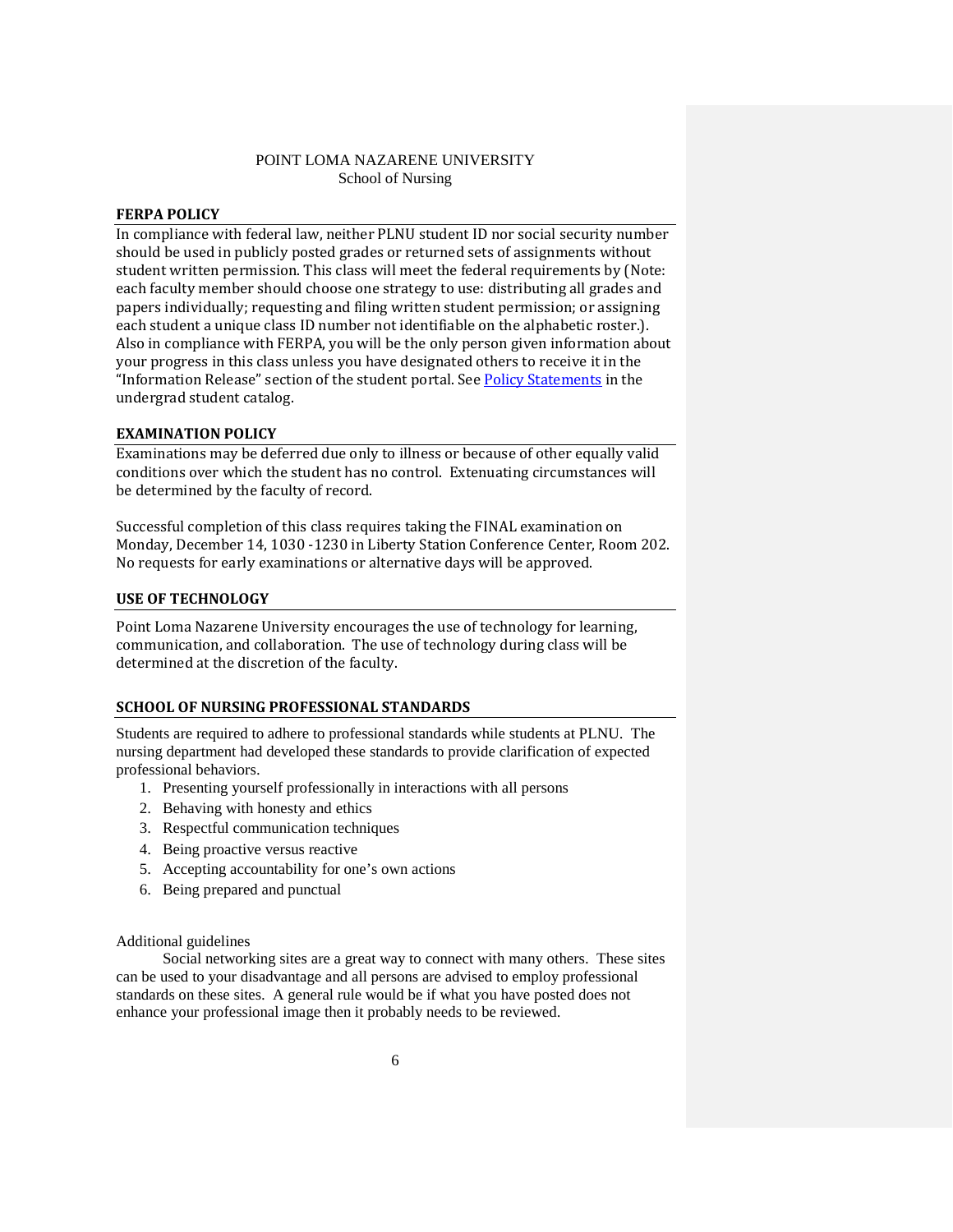The use of Laptops, cell phones and other electronic devices is at the discretion of the course instructor. Generally it is considered inappropriate to use any device for alternate uses not related to the class being taught. Cell phones should be kept on vibrate or silent during class times unless arrangements have previously been made.

Speaking negatively, relating stories or presenting a biased viewpoint about any class, instructor or other student that is not supportive of the individual involved and can be perceived as incivility. Disagreements are a part of life- but should be worked through in a private manner. Questioning the integrity of a persons' character is disrespectful. Each person is responsible and accountable for their words and actions.

Plagiarism or cheating in any class as a pre-nursing or nursing major will have consequences within the School of Nursing. Disciplinary action will be at the discretion of the instructor, the guidance of the Dean of the School of Nursing, and SON handbook and may include assignment/class failure and possible dismissal from the program.

### **SCHOOL OF NURSING – GRADING POLICIES**

• **Grading Scale** to be used for all exams and final course grades:

93-100% = A  $90 - 92\% = A$  $87 - 89\% = B +$  $84 - 86\% = B$ 81 – 83% = B- $78 - 80\% = C +$  $75 - 77\% = C$  - Must have minimum of 75% to progress in the program  $73 - 74\% = C$  $71 - 72\% = D+$  $68 - 70\% = D$ Below  $68% = F$ 

- The Professor of Record has the authority to determine the schedule and rescheduling of examinations
- All assigned course work must be completed to receive a final course grade
- In order to receive a passing grade in the course, the student must achieve a cumulative average of 75% on tests and quizzes. Grades/points will not be rounded. For example: 80.5% does not round to 81% resulting in a grade of C+ instead of a B-. A grade of less than a "C" (Below 75%) prohibits the student from continuing in the nursing program until the course is repeated with a satisfactory grade of  $> C$ .
- A grade of at least a "C" in each nursing theory, prerequisite, and/or co requisite course is required in order to progress to the next course or level. The nursing theory and related clinical courses must be taken concurrently and the student must receive a passing grade of "Credit" in the clinical course in order to progress to the next course or level.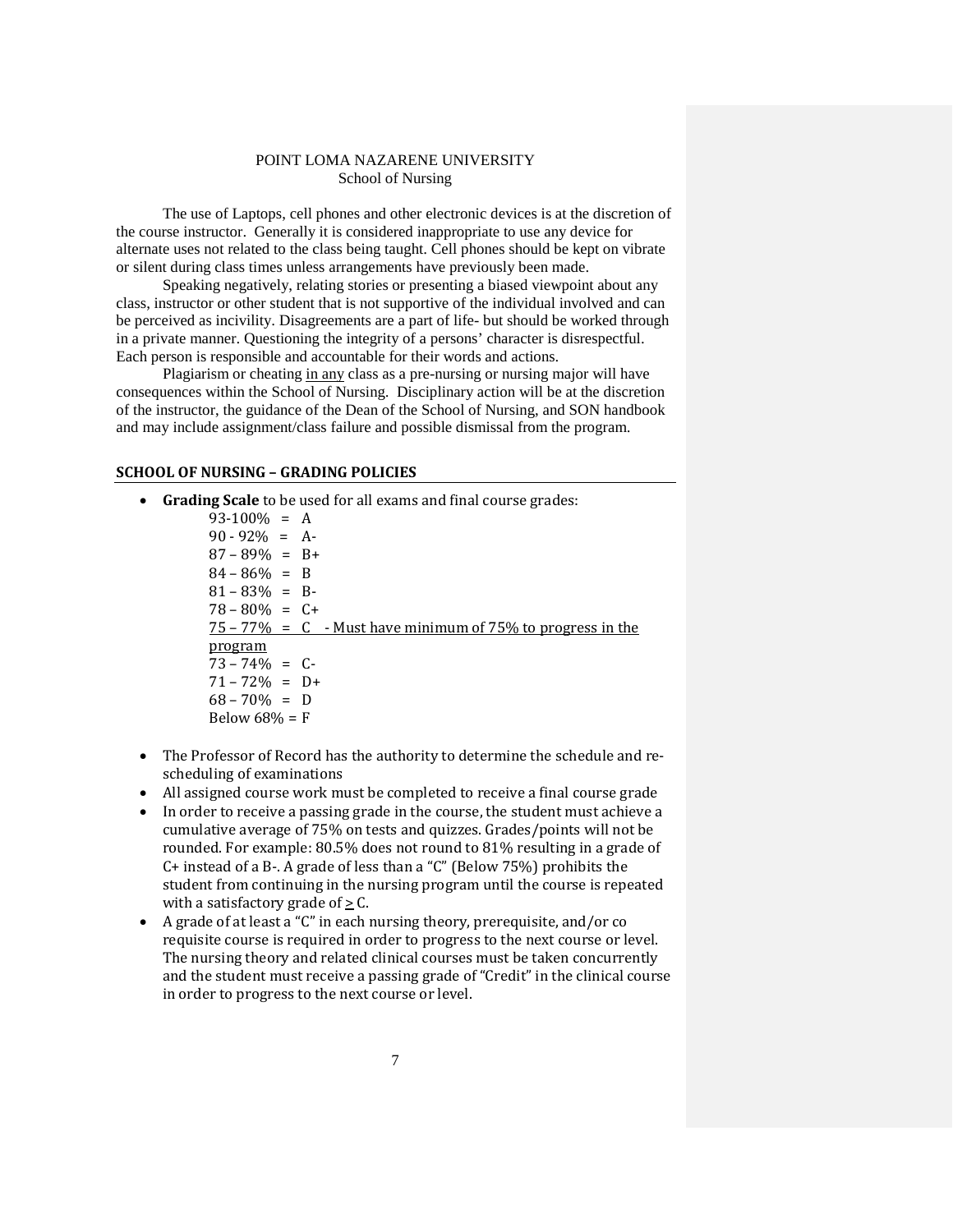• Throughout the curriculum (whether pre-nursing or nursing) students may repeat one pre-requisite or nursing course. With the need for a second repeat of any pre-requisite or nursing course the student will be dismissed from the nursing program.

## **COURSE-SPECIFIC POLICIES**

- What you may expect from me & my expectations: I am committed to providing you a rich learning experience. I pledge to you to make full use of my skills and talents to offer the best instruction of which I am capable. I will provide truth and preserve dignity in my critiques and will interact with each student in a respectful and gracious manner, reflective of God's love. I strive towards relational and therapeutic instruction and set out to create a safe caring environment. I promise never to stop learning. I will exercise patience and tolerance in our classroom and will foster a supportive and fun environment for all learners. I will make every effort to glorify God in our work together. My expectations of you and myself are that we engage in learning and discussion about the course topics. I expect that you will engage deeply in your own learning by sharing your thoughts, concerns, and ideas and that you will ask questions based on your completed reading, assignments, and experiences.
- Professional Dress for Presentations & Professional Dress Days Guidelines:
	- Business/Interview appropriate
		- Conservative suit, slacks, jacket, dress shirt/blouse, skirt (at or below the knee)
		- Clean, wrinkle-free
		- Loose-fitting clothing.
		- Closed-toe shoes
		- No flip-flops or sandals or athletic shoes
		- Shirts do not expose cleavage, chest or midriff
		- Undergarments are not visible
		- Conservative jewelry is worn
	- Hair is unadventurous, styled, neat and off-the-collar.
- Assignments must be turned in via Canvas by the time and date specified on the course calendar and syllabus. See specific rubrics for deductions related to late submission of assignments.
- Requests to submit assignments late must be sent via email/text to faculty of record a minimum of **48** hours prior to assignment due date. Approval will be granted upon faculty discretion.
- Students are responsible to sign attendance sheet during class as documentation for proof of timely attendance.
- Students are expected to proactively communicate regarding absences and/or tardiness.
- There will be no make-ups for missed iRATs, tRATs, and/or participation/attendance.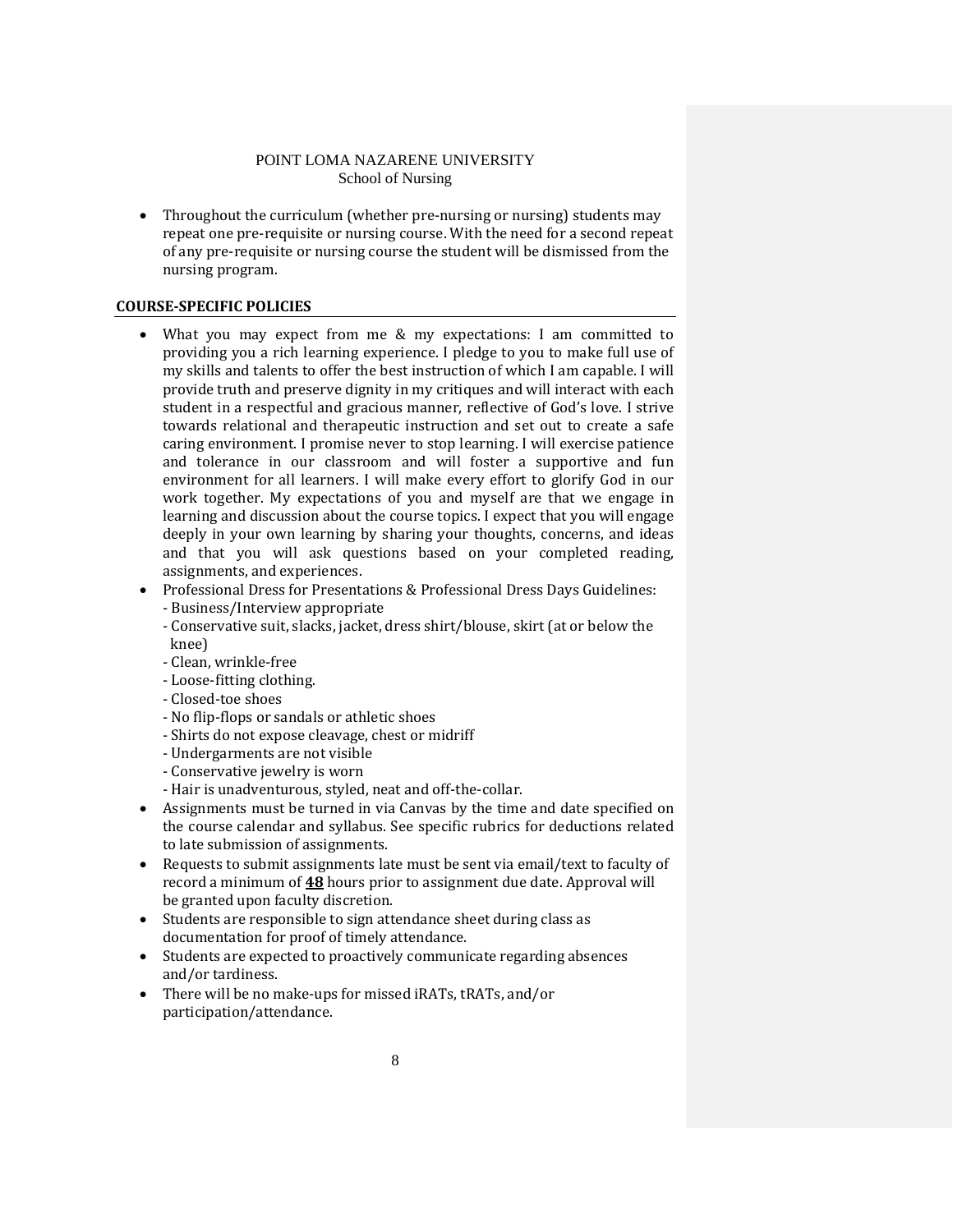- PLNU email will be used for official class communication and students are expected to check messages daily with exception to holidays. NSG 470 has a Canvas account and the syllabus and announcements will be made through email and/or Canvas.
- In-class use of electronic devices for class related activities and note taking is permitted if not distracting the overall learning experience. Repeated use of electronic devices for non-class related activities is not permitted.
- Submit course papers through [www.turnitin.com](http://www.turnitin.com/) and submit originality report with assigned paper onto Canvas for grading.
- Team-based Learning will be used as an instructional strategy for this course. See the following description.

## **A. TEAM-BASED LEARNING** [\(www.teambasedlearning.org\)](http://www.teambasedlearning.org/)

This instructional strategy aims to help develop your workplace learning skills and will be done in a way that will hold teams accountable for using course content to make decisions that will be reported publically and subject to cross-team discussion/critique. You will be assigned to a team with approximately 5-7 members. Teams will be announced during the first week of the term. You will sit with your team during all classroom sessions. I will provide a room map to help you locate and sit with your teammates.

The Team Learning Instructional Activity Sequence is repeated for each major instructional module topic, see Figure 2 as referenced Team-Based Learning: A Transformative Use of Small Groups in College Teaching.

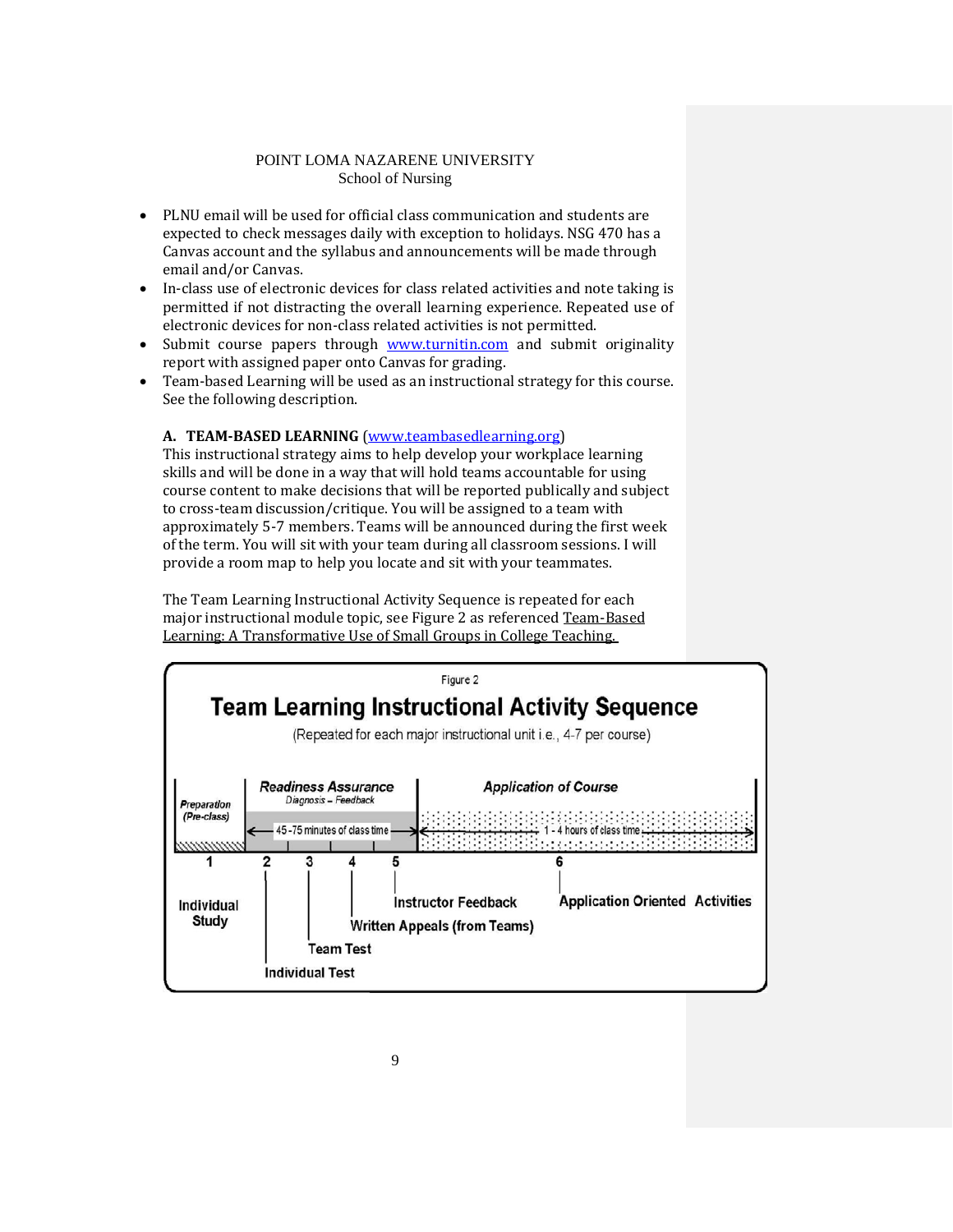**Phase 1 – Preparation:** You will complete **specified readings/activities** for each module (see Eclass site for details)**.**

**Phase 2 – Readiness Assurance Test:** At the first class meeting of each module, you will be given a **Readiness Assurance Test** (RAT). The RAT test (10 multiple-choice questions) measures your comprehension of the assigned readings, and helps you learn the material needed to begin problem solving in phase 3. Once the test period is over, the instructor gives a short mini-lecture to clarify concepts that are not well understood as evidenced by the individual test scores. The purpose of phase 2 is to ensure that you and your teammates have sufficient foundational knowledge to begin learning how to apply and use the course concepts in phase 3. **RATs are closed book and based on the assigned readings/activities.**

- **Individual RAT (iRAT)** You individually complete a 10 question multiple-choice test based on the readings. These tests use Scantron™ forms, so pencils are required. For those who require academic accommodations, please contact DRC and Course Instructor. Academic accommodations for iRATs will be arranged via the DRC.
- **Team RAT (tRAT)** Following the iRAT, the same multiple-choice test is retaken with your team. These tests use a "scratch and win" type answer cards known as an IF-AT. You negotiate with your teammates, and then scratch off the opaque coating hoping to reveal a star that indicates a correct answer. Your team is awarded full points if you uncover all the correct answers on the first scratch. Your team is not awarded the point if additional scratches are required to get the correct answer. Since this is group work, time will be allotted in class for the entire team to complete the tRAT. Please denote, tRAT work and credit will be done in class with the team.
- **Appeals Process** Once your team has completed the team test, your team has the opportunity to fill out an appeals form. The purpose of the appeals process is to allow your team to identify questions where you disagree with the question key or question wording or ambiguous information in the readings. Instructors will review the appeals outside of class time and report the outcome of your team appeal at the next class meeting. Only teams are allowed to appeal questions (no individual appeals). Only teams who appeal will gain extra points if granted.
- **Feedback and Mini-lecture** Following the RATs and Appeal Process, the professor provides a short clarifying lecture on any difficult or troublesome concepts.

**Phase 3 - In-Class Activities:** You and your team use the foundational knowledge, acquired in the first two phases to make decisions that will be reported publically and subject to cross-team discussion/critique. A variety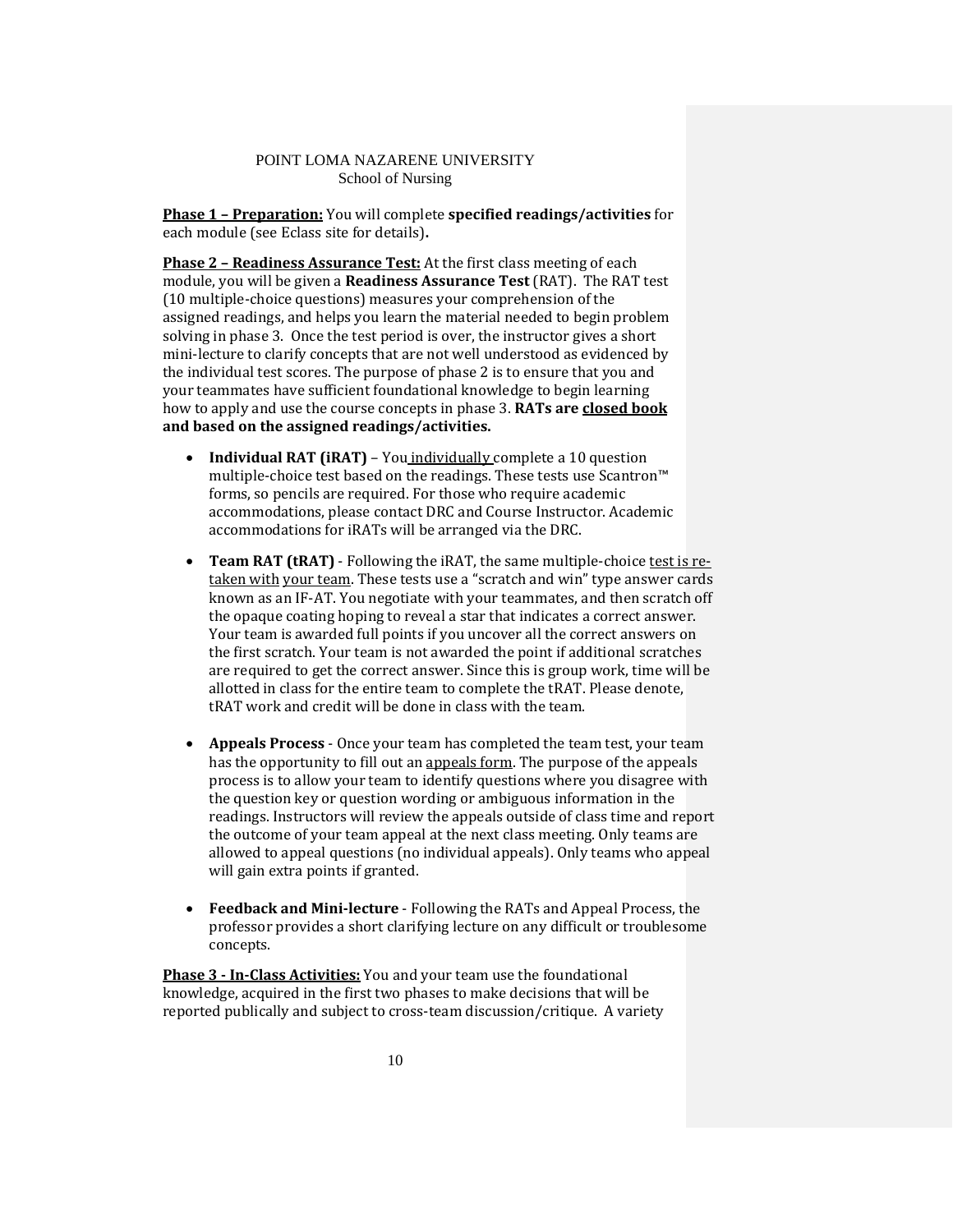of methods will be used to report your team's decision at the end of each activity.

## **METHODS OF ASSESSMENT & EVALUATION**

- Quizzes: Individual and Team Readiness & Assessment Tests.
- Exams: Tests  $#1, #2, & #3$ /Final.
- Assignments: Learning Activities, Reflective Papers, Group Papers, Service Project, Participation, Peer Evaluations, Presentations

**TBL:** Weights for TBL-related activities are listed below.

| Individual Readiness Assessment Tests (iRATs x 7)   | 70 pts $X$ 30(%) – 54 pts      |
|-----------------------------------------------------|--------------------------------|
| <i>*Team Readiness Assessment Tests (tRATs x 7)</i> | 70 pts $X$ 65(%) – 117 pts     |
| Team Maintenance (Midterm & Final Peer evaluation)  | 40 pts $X 5\frac{9}{0}$ – 9pts |
| Total                                               | 180 points                     |
|                                                     |                                |

**Total: 180 points**

PEER EVALUATIONS: (attendance, homework completion, preparedness) Will be conducted at the middle and end of the semester. Evaluations consist of quantitative feedback and constructive qualitative feedback.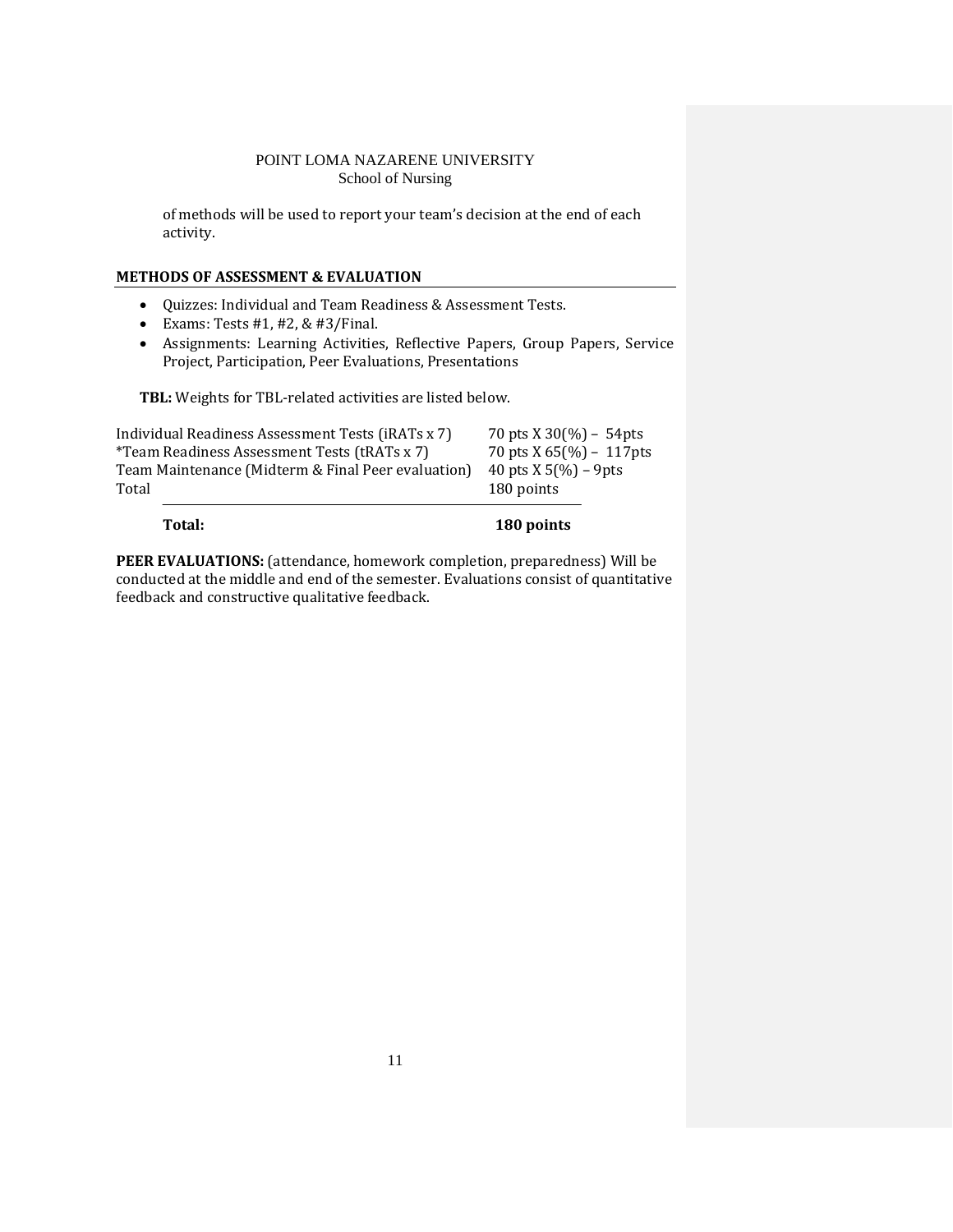| Date            | Method of Evaluation          | Possible points | Earned points |
|-----------------|-------------------------------|-----------------|---------------|
| Monday,         | iRAT & tRAT - Leadership &    | 7.7 & 16.7      |               |
| September 14    | <b>Management Principles</b>  |                 |               |
| Monday,         | Due: Completion of Non-       | 20              |               |
| September 14    | Proctored ATI, Upload ATI     |                 |               |
|                 | <b>Results onto Canvas</b>    |                 |               |
| Wednesday,      | $iRAT \& tRAT - EBP$          | 7.7 & 16.7      |               |
| September 16    |                               |                 |               |
| Monday,         | iRAT & tRAT - Communication   | 7.7 & 16.7      |               |
| September 21    | & Team Building               |                 |               |
| Wednesday,      | iRAT & tRAT - Leading Change  | 7.7 & 16.7      |               |
| September 23    |                               |                 |               |
| Monday,         | TEST <sub>#1</sub>            | 100             |               |
| September 28    |                               |                 |               |
| Monday,         | iRAT & tRAT - Conflict        | 7.7 & 16.7      |               |
| October 19      | Management                    |                 |               |
| Monday,         | iRAT & tRAT - Coordinating    | 7.7 & 16.7      |               |
| October 26      | Patient Care &                |                 |               |
|                 | <b>Interdisciplinary Team</b> |                 |               |
|                 | Approaches, Delegation &      |                 |               |
|                 | <b>Cultural Diversity</b>     |                 |               |
| Monday,         | iRAT & tRAT - Managing        | 7.7 & 16.7      |               |
| November 2      | Personnel and Organizational  |                 |               |
|                 | Resources                     |                 |               |
| Monday,         | TEST <sub>#2</sub>            | 100             |               |
| November 9      |                               |                 |               |
| Monday,         | Proctored ATI Exams-          | 50              |               |
| November 23     | Leadership & Pharmacology     |                 |               |
| (Main           |                               |                 |               |
| Campus)         |                               |                 |               |
| Monday,         | Final Exam/TEST #3            | 100             |               |
| December 14     |                               |                 |               |
| $(1030 - 1230)$ |                               |                 |               |
| Cumulative      | Points Possible for Testing   | 540.8           |               |
| Testing         |                               | $(75%=406)$     |               |
|                 |                               |                 |               |
|                 | Due: Fall Festival Meeting    | N/A             |               |
|                 | Dates: TBD                    |                 |               |
| Monday,         | Due: EBP PICO Question via    |                 |               |
| September       | email to Course Faculty       | N/A             |               |
| 21, 1055        |                               |                 |               |
| Wednesday,      | Random ePortfolio Resume      | N/A             |               |
| September       | Presentations                 |                 |               |
| 30,1055         |                               |                 |               |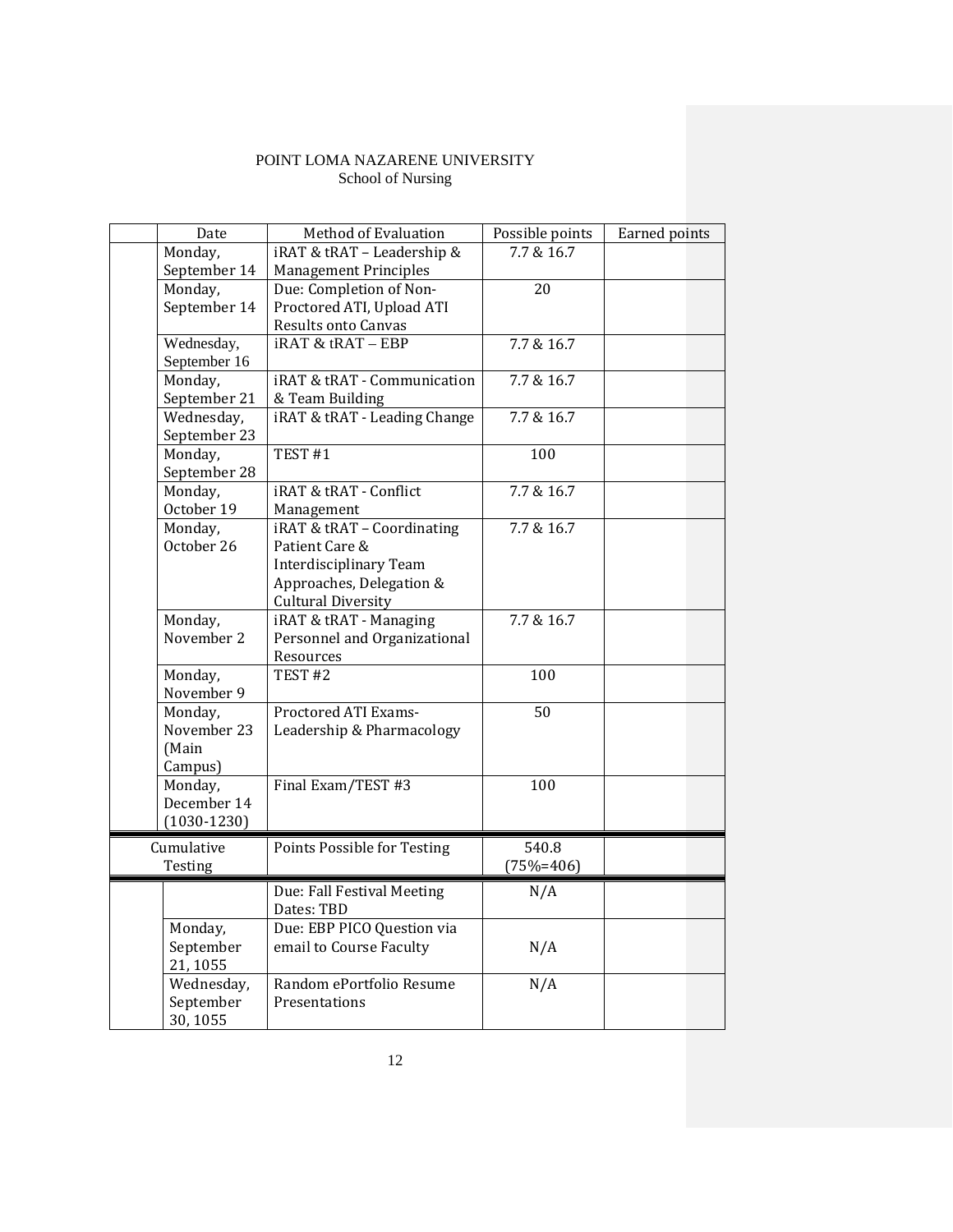| Wednesday,<br>October 7,<br>1700                                                                   | EBP Group Paper Phase I                                                           | 56              |                                        |
|----------------------------------------------------------------------------------------------------|-----------------------------------------------------------------------------------|-----------------|----------------------------------------|
| Monday,<br>October 19,<br>1055                                                                     | Mid-Term Peer Eval                                                                | 4.5             |                                        |
| Monday,<br>October 19,<br>1055                                                                     | Due: Resume & Cover Letter                                                        | 30              |                                        |
| Wednesday,<br>November 4,<br>1700                                                                  | <b>EBP Group Paper Phase II</b>                                                   | 20              |                                        |
| Saturday,<br>October 24 &<br>& Evaluation<br>due Monday,<br>November 2,<br>1055                    | Service Project: PLNU Fall<br>Festival Preparation,<br>Participation & Evaluation | 42              |                                        |
| Monday,<br>November                                                                                | EBP Group Project, Phase IIIA<br>& Phase IIIB Items                               | ---             | <b>Comment [AA1]: ADD EBP ARTICLES</b> |
| 23, 1055<br>Monday,<br>November<br>30, 1055                                                        | <b>EBP Group Presentations</b>                                                    | 12              |                                        |
| Monday,<br>November 30,<br>1055                                                                    | <b>ATI Non-Proctored Exam &amp;</b><br>Remediation (as applicable)                |                 |                                        |
| Monday,<br>November 30,<br>1700                                                                    | <b>Paper: Response to Grace-Full</b><br>Leadership                                | $20\,$          |                                        |
| Wednesday,<br>December 2,<br>1055                                                                  | <b>Group Presentation</b><br>Scripts/Power Points Due                             | $---$           |                                        |
| Wednesday,<br>December 2,<br>Scholarly<br>Day, Time<br>TBD, Liberty<br><b>Station Main</b><br>Hall | EBP Group Project, Phase IIIB<br>Presentation on Scholarly Day                    | $\overline{12}$ |                                        |
| Wednesday,<br>December 2,<br>1055                                                                  | <b>Final Peer Evaluations</b>                                                     |                 |                                        |
| Monday,<br>December 7                                                                              | <b>Group Presentations</b>                                                        | $20\,$          |                                        |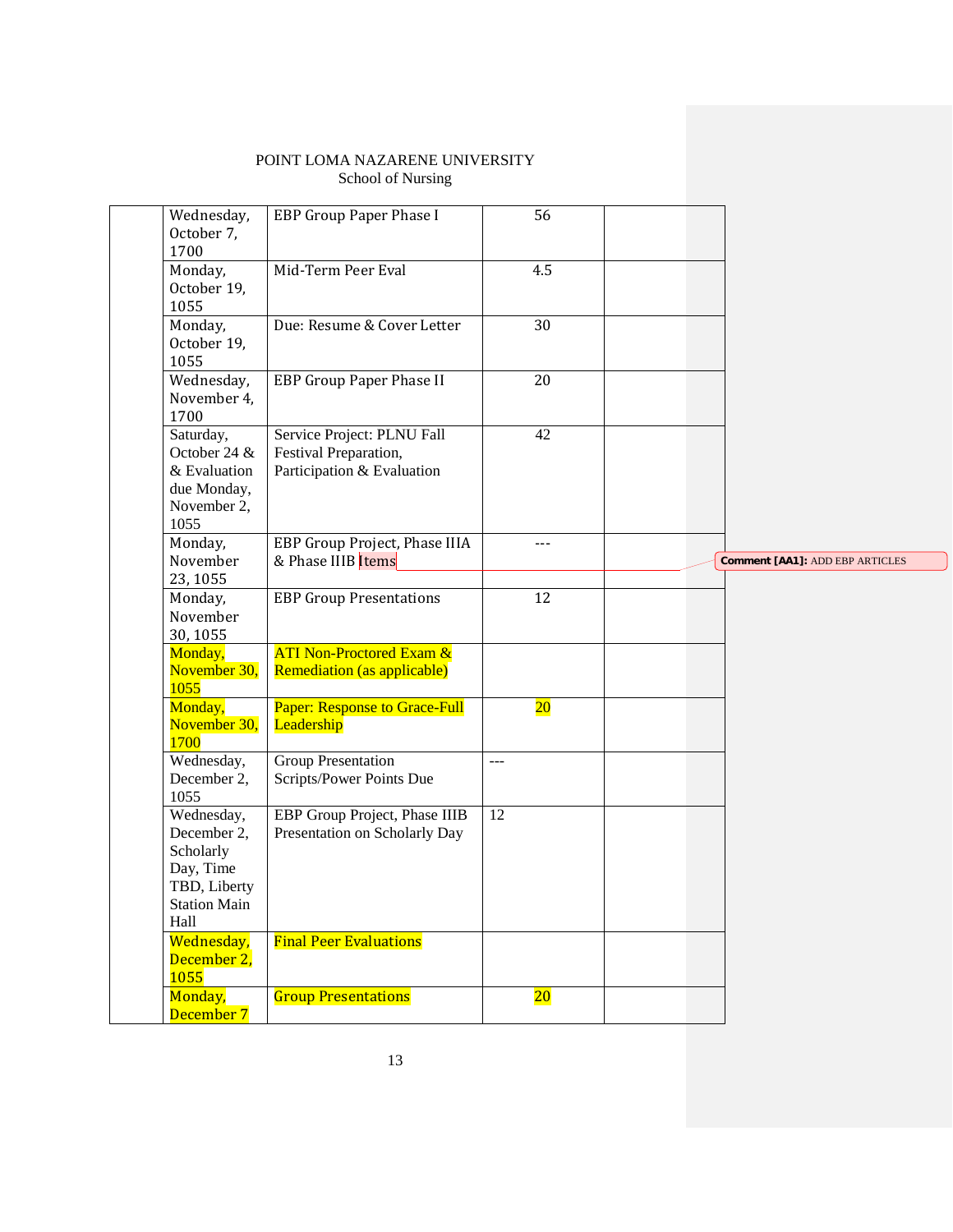|             | Wednesday,          | <b>Paper: Response to SON</b>    |     |  |
|-------------|---------------------|----------------------------------|-----|--|
| December 9, |                     | <b>Meeting</b>                   |     |  |
|             | 17000               |                                  |     |  |
|             | All semester        | <b>Class/Group Participation</b> |     |  |
|             |                     |                                  |     |  |
|             |                     | <b>This Section Points</b>       | 251 |  |
|             | Final               | <b>Total Points Possible for</b> | 791 |  |
|             | <b>Course Grade</b> | Course                           |     |  |

## **REQUIRED TEXTS & RECOMMENDED STUDY RESOURCES**

American Psychological Association (2009). *Publication manual of the American Psychological Association* (6th ed.). Washington D.C. ISBN: 978-1-4338-0561- 5

ATI Nursing Education (2013). *Nursing leadership and management: Content mastery series review module edition 6.* Assessment Technologies Institute, LLC.

Marquis, L. & Huston, J. (2015). *Leadership roles and management functions in nursing* (8th ed.). Philadelphia: Wolters Kluwer/Lippincott Williams & Wilkins. ISBN# 978-1-4511-9281-0.

Current School of Nursing Student Handbook. See SON Resource Page in Canvas for current edition.

## **PORTFOLIO REQUIREMENT**

At the conclusion of each course, students are expected to complete/update a LiveText® portfolio including self-evaluation of outcomes using the BSN Growth Portfolio template. The portfolio provides evidence supporting professional development and attainment of PLNU SON BSN graduate outcomes. For this course, the following assignment(s) are **required** to be submitted in LiveText®.

- Signature Assignment: EBP Papers- Phase I & Phase II
- Reflection Response Paper on Grace-Full Leadership

Bowling, J.C. (2011). *Grace-full leadership: Understanding the heart of a Christian leader* (2nd ed.)*.* Kansas City, KS: Beacon Hill Press. ISBN# 083-412-6028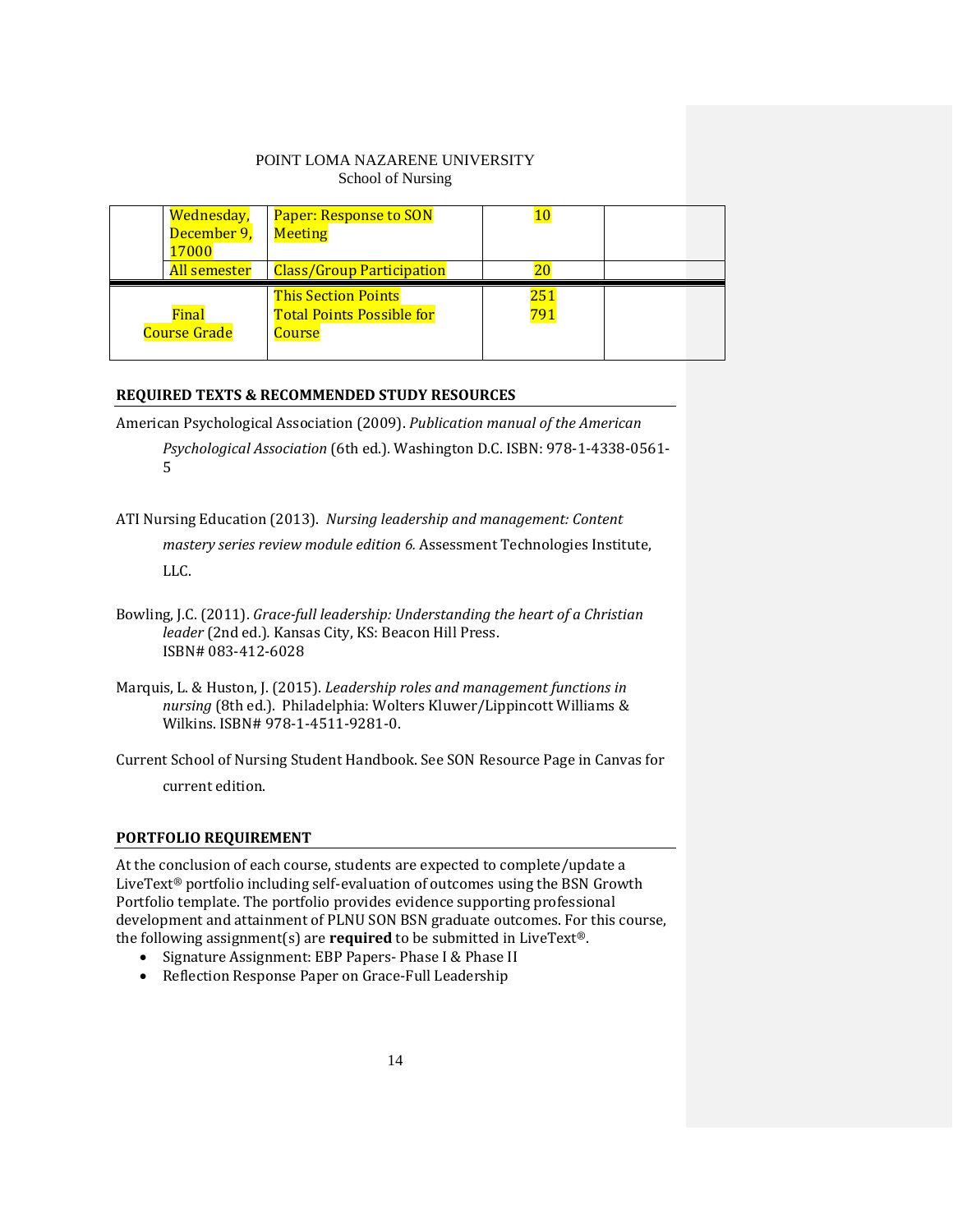Students are strongly encouraged to submit additional coursework into LiveText to demonstrate personal and professional growth.

- EBP Presentation Slides/Handouts
- Group Presentation Slides/Handouts

## **LEADERSHIP REQUIREMENT**

Attendance of at least one SON meeting is required on an annual basis for each student.

## **REQUIRED LEARNING ACTIVITIES**

### **Learning Activity #1: iRATs, 7.7 Points Each**

### **Learning Activity #2: tRATs, 16.7 Points Each**

### **Learning Activity #3: Non-Proctored ATI Exam, ATI Leadership Practice Online, 20**

**points, (Please post scanned copy of your score as documentation of completion).** Any score on the leadership practice exam is acceptable at this time. Please review your test results. ATI Focused Review Hours: Students that have taken the ATI practice assessment will have a list of topics generated in the ATI system for them to review. Based on the level of proficiency achieved on the assessment, students will need to complete 2 or 4 hours of review after each assessment. The student will be responsible for handing in their ATI transcript documenting that the assessments were taken and the time spent on ATI focused review. Points will be awarded based on the transcript printed from ATI and copy of test score documentation onto Canvas for this activity..

### **Learning Activity #4: Proctored ATI Exam, 50 Points, Must be taken while proctored by Faculty, Location: Main Campus, Ryan Library, Main Computer Room.** An

acceptable score of 72 % has been established by ATI as the criteria for Proficiency Level 2. Students that meet this percentage are fairly certain to meet NCLEX standards in the content area of Nursing Leadership. If you do not reach this score for the proctored test, you will be required to do non-proctored remediation with a minimum of 95%, to earn 40 points for this activity. The remediation is to be done on a ATI leadership practice exam that you have yet to complete. Once you take another non-proctored/practice test offered, please complete the ATI Focused Review Hours. Students that have taken the ATI practice assessment will have a list of topics generated in the ATI system for them to review. Based on the level of proficiency achieved on the assessment, students will need to complete 2 or 4 hours of review after each assessment. The student will be responsible for handing in their ATI transcript documenting that the assessments were taken and the time spent on ATI focused review. Points will be awarded based on the transcript printed from ATI.

## **Learning Activity #5: Tests 100 Points Each**

**TEST #1; TEST #2; #3/FINAL, Location Liberty Station Conference Center, Room 202.** In order to receive a passing grade in the course, the student must achieve an average of 75% on testing (e.g. quizzes, tests, exams). If the student scores <80% on a test, please attend a scheduled test review with Course Instructor.

## **Learning Activity #6: Paper, Grace-Full Leadership, 20 points**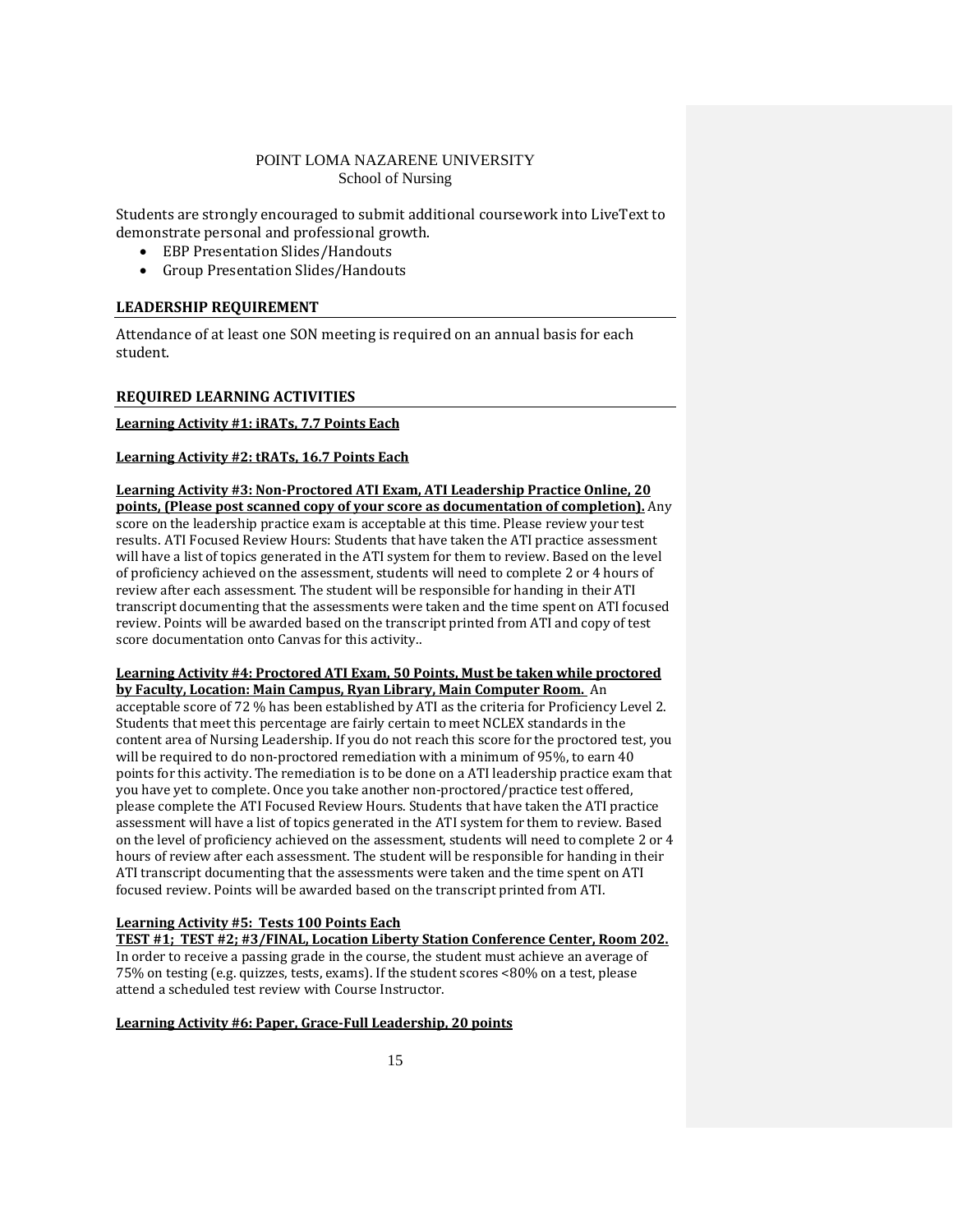### **RESPONSE PAPER TO GRACE-FULL LEADERSHIP.**

Read the book "Grace-Full Leadership" and write a response and reflection (3 pages).

| Criteria                                       | <b>Earned Points</b> | <b>Possible Points</b> |
|------------------------------------------------|----------------------|------------------------|
| Reflect on the differences between Christian   |                      | 10                     |
| and secular leadership.                        |                      |                        |
| Which of Bowling's chapters makes an           |                      | 3                      |
| impression on you?                             |                      |                        |
| How will you apply this leadership to clinical |                      | 5                      |
| setting/clarity of thoughts                    |                      |                        |
| Correct grammar/spelling/APA (6th ed.)         |                      | 2                      |
| format/Cover Page/Running Head/Page            |                      |                        |
| Numbers/References/Paragraph Headers           |                      |                        |
| Points deducted for late submission (10%       |                      |                        |
| subtracted every day after due date)           |                      |                        |
| <b>TOTAL:</b>                                  |                      | ′20                    |

### **Learning Activity #7: 42 points PARTICIPATION IN FALL FESTIVAL**

Purpose: Opportunity to coordinate and lead a service project for the community. Leadership students will participate in the annual Fall Festival. Each student will sign up for a role in organization of or participation in the Fall Festival, detailed role descriptions will be presented in class. Student will minimally provide 3-4 hours of service/support for this service event. Attendance during planning meetings are highly encouraged.

#### **Grading Rubric: Fall Festival Leadership/Community Service-Outreach Project (Total Points Possible: 42)**

|             | <b>Task Description:</b>                                                                                          |                         |                                       |                                                                                                                   |  |  |
|-------------|-------------------------------------------------------------------------------------------------------------------|-------------------------|---------------------------------------|-------------------------------------------------------------------------------------------------------------------|--|--|
|             |                                                                                                                   |                         |                                       | Students will lead and serve in a one day, community outreach fair experience. Students will work to serve with a |  |  |
|             | group of volunteers. Students will complete self and group evaluations after project completion and presentation. |                         |                                       |                                                                                                                   |  |  |
|             | <b>Student Learning</b>                                                                                           | Initial=                | Emerging=                             | Developing =                                                                                                      |  |  |
|             | <b>Outcomes: Upon</b>                                                                                             |                         |                                       |                                                                                                                   |  |  |
|             | completion of this                                                                                                |                         |                                       |                                                                                                                   |  |  |
|             | assignment, the                                                                                                   | 6                       | 10                                    | 14                                                                                                                |  |  |
|             | student will be                                                                                                   |                         |                                       |                                                                                                                   |  |  |
|             | able to:                                                                                                          |                         |                                       |                                                                                                                   |  |  |
| Part        | <b>1A. ADVANCED</b>                                                                                               | Provides appropriate    | Provides appropriate                  | Creates and plans out details for the Festival                                                                    |  |  |
|             | <b>PLANNING</b>                                                                                                   | description of selected | description of<br>selected strategies | of Health Kids' Craft Station or equivalent                                                                       |  |  |
| H           | <b>ACTIVITIES:</b>                                                                                                | strategies and          |                                       | Station/Activity prior to the Festival.                                                                           |  |  |
| <b>PLAN</b> | Describes                                                                                                         | rationales including 4  | and rationales                        | Description of group actions include any of                                                                       |  |  |
|             | milestones, timeline,                                                                                             | or less of the 7 listed | including 5-6 of the                  | the following:                                                                                                    |  |  |
|             | and action                                                                                                        | items in "developing"   | listed items in                       | - Decides how work has been/will be divided                                                                       |  |  |
|             | strategies for target                                                                                             | column                  | "developing" column                   | - Equitable and appropriate contribution of                                                                       |  |  |
|             | event/station.                                                                                                    |                         |                                       | each member                                                                                                       |  |  |
|             |                                                                                                                   |                         |                                       | - Plans for pertinent details related Fall                                                                        |  |  |
|             |                                                                                                                   |                         |                                       | Festival event/station                                                                                            |  |  |
|             |                                                                                                                   |                         |                                       | - As pertinent, provides actual                                                                                   |  |  |
|             |                                                                                                                   |                         |                                       | craft/handout/brochure                                                                                            |  |  |
|             |                                                                                                                   |                         |                                       | - Plans out support for the station, including                                                                    |  |  |
|             |                                                                                                                   |                         |                                       | teaching topic                                                                                                    |  |  |
|             |                                                                                                                   |                         |                                       | - Developmentally appropriate                                                                                     |  |  |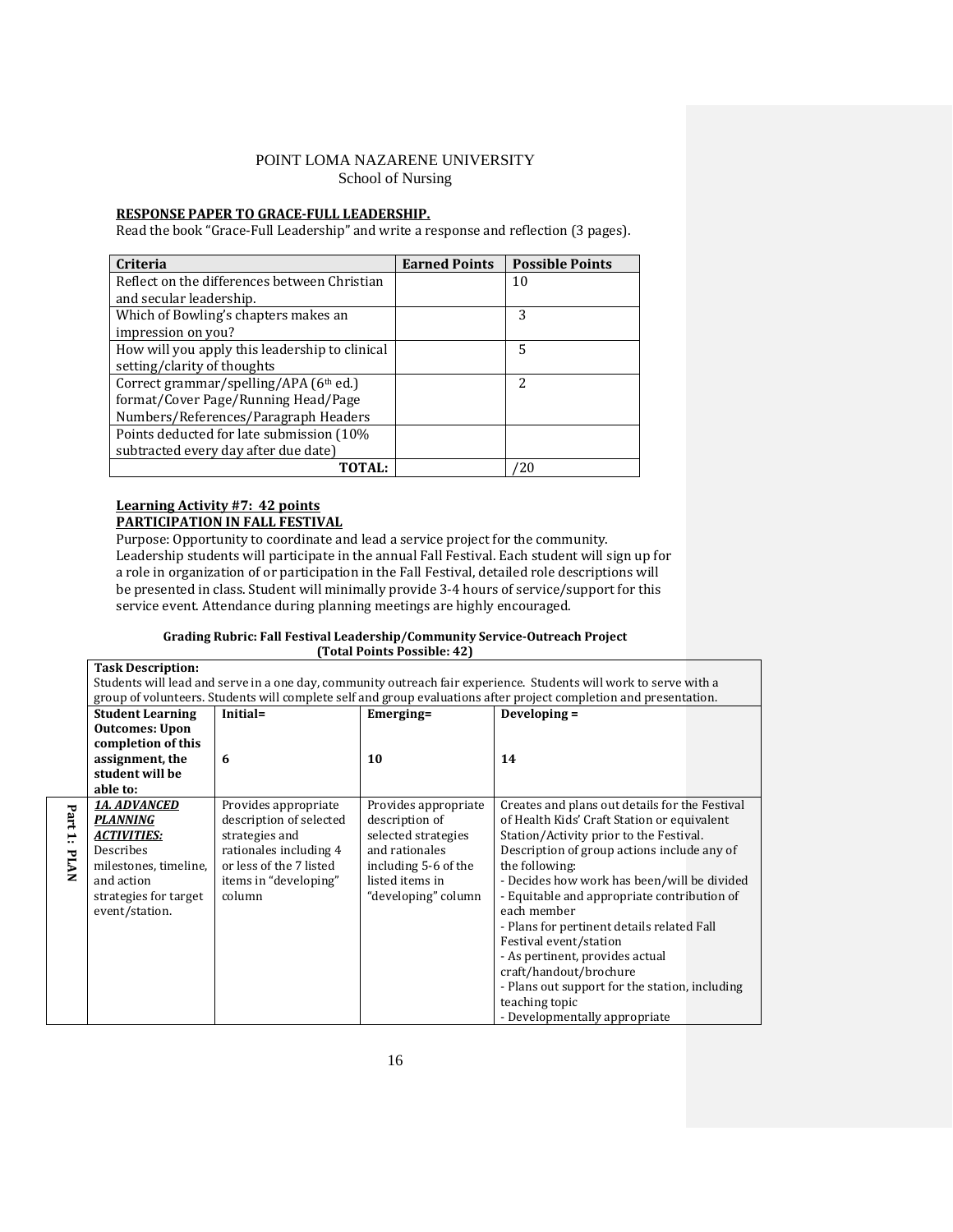|                      | <b>OR</b>                               |                          |                       | - Culturally appropriate                                                            |
|----------------------|-----------------------------------------|--------------------------|-----------------------|-------------------------------------------------------------------------------------|
|                      | <b>1B. TEAM</b>                         |                          |                       | 0 <sub>R</sub>                                                                      |
|                      | <b>MEMBERS:</b>                         |                          |                       |                                                                                     |
|                      | <b>FESTIVAL SET-UP</b>                  |                          |                       | - Completes 3-4 hours of service towards the                                        |
|                      | OR DAY OF                               |                          |                       | Fall Festival (As assigned prior to/day before                                      |
|                      | <b>ATTENDANCE:</b>                      |                          |                       | for set-up/or day of actual Festival)                                               |
|                      |                                         |                          |                       |                                                                                     |
|                      | 2. ANALYSIS &                           | Submitted an analysis    | Submitted an          | Submits an analysis which includes the                                              |
| Part 2: EVALUATIONNN | <b>EVALUATION:</b>                      | which includes 4 or less | analysis which        | following criteria:                                                                 |
|                      | Analyze and                             | of the listed criteria   | includes 5 of the     | - Typed, double spaced, 1 page in length,                                           |
|                      | evaluate Fall                           | under "developing"       | listed criteria under | group paper                                                                         |
|                      | Festival                                | column.                  | "developing" column.  | - Signatures by each member                                                         |
|                      | station/event                           |                          |                       | - Discussion of an evaluation on how the                                            |
|                      | experience-                             |                          |                       | event/station went.                                                                 |
|                      | completes                               |                          |                       | - Was the plan met?                                                                 |
|                      | evaluation and                          |                          |                       | - Were the group members able to effectively                                        |
|                      | provides feedback                       |                          |                       | communicate and collaborate to get the job                                          |
|                      | to Fall Festival<br>Director. Evaluates |                          |                       | done?                                                                               |
|                      | event/station in                        |                          |                       | - Were the volunteers informed and helpful?<br>- Describe positive lessons learned. |
|                      | relation to original                    |                          |                       | - Describe areas of improvement for next                                            |
|                      | plan. Submits                           |                          |                       | vear.                                                                               |
|                      | evaluation and                          |                          |                       | - Each identified area for improvement                                              |
|                      | lessons learned.                        |                          |                       | includes recommendation for improvement                                             |
|                      | 3. SERVICE:                             | Completed thank you      | Completed thank you   | Completed 100% thank you emails/cards for                                           |
|                      | Complete thank you                      | emails/cards for 50%     | emails/cards for      | all volunteers of the station/event.                                                |
|                      | emails/cards for                        | of volunteers for        | 75% of volunteers     |                                                                                     |
|                      | volunteers of                           | station/event.           | for station/event.    |                                                                                     |
|                      | station/event                           |                          |                       |                                                                                     |
|                      | within 1 week after                     |                          |                       |                                                                                     |
|                      | the Festival.                           |                          |                       |                                                                                     |
|                      | <b>5 POINTS EXTRA</b>                   |                          |                       | Leads/facilitates communication from                                                |
|                      | <b>CREDIT: FOR TEAM</b>                 |                          |                       | Festival Director to members of pertinent                                           |
|                      | <b>CAPTAIN:</b>                         |                          |                       | Festival Group by:<br>- Attending mandatory coordinator meeting                     |
|                      | Communicates                            |                          |                       | with Festival Director or sending identified                                        |
|                      | (verbally, non-                         |                          |                       | representative;                                                                     |
|                      | verbally)                               |                          |                       | - Ensuring meeting messages and Festival                                            |
|                      | appropriately and                       |                          |                       | Plans are passed on and received by group                                           |
|                      | facilitates a positive                  |                          |                       | members in a timely and detailed manner;                                            |
|                      | environment.                            |                          |                       | - Facilitates group communication, group                                            |
|                      |                                         |                          |                       | members able to effectively communicate and                                         |
|                      |                                         |                          |                       | collaborate to get the job done;                                                    |
|                      |                                         |                          |                       | - Tracks and reports group member                                                   |
|                      |                                         |                          |                       | attendance at station/event and reports to                                          |
|                      |                                         |                          |                       | Course Professor.                                                                   |
|                      | <b>5 POINTS EXTRA</b>                   |                          |                       | Volunteers all-day to Festival                                                      |
|                      | <b>CREDIT: FOR FALL</b>                 |                          |                       | participation. Positively contributes to                                            |
|                      | <b>FESTIVAL ALL-DAY</b>                 |                          |                       | station/event, as assigned by Festival                                              |
|                      | <b>ATTENDANCE:</b>                      |                          |                       | Director.                                                                           |
|                      |                                         |                          |                       |                                                                                     |
|                      | <b>SUB TOTALS</b>                       |                          |                       |                                                                                     |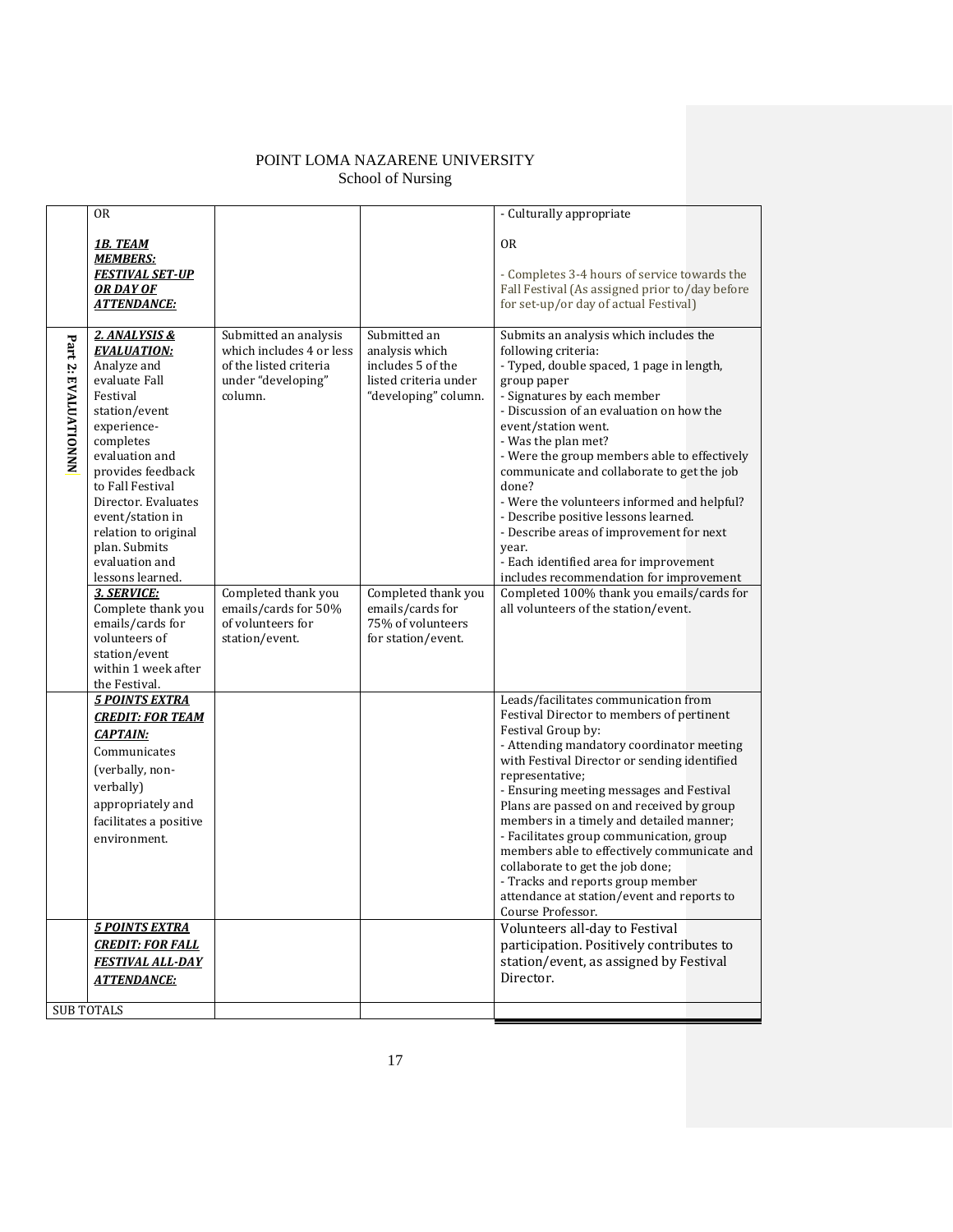TOTAL POINTS EARNED: Out of **42** possible points. \***For each part** of this assignment that is late, an additional 10% will be deducted from final earned points for each additional day submitted late (including weekends) or for being absent, withOUT notification.

# of points contributed:

## **Learning Activity #8: 100 points Total, Group Evidence Based Practice Project**

Purpose: To engage the student in an analysis of evidence-based practice within their clinical experiences. The assignment with will be divided into 3 phases.

### **Phase I: Paper on Problem Identification and Evidence-Base, 56 points**

- **1. Problem Identification**: A clinical problem will be uncovered during clinical experiences in collaboration with the unit leaders your clinical instructor. Digging up clinical problems can start with observation of practice on your assigned unit, asking staff about the problems they face delivering care
- **2. Review of literature**: The review of literature should begin with a description of the search process used to identify articles. The majority of the literature reviewed should utilize research articles. Review the articles and clinical articles can be used as supportive literature for clinical issues with limited research. Approximately 10- 15 citations should be adequate, see the course coordinator if you have a problem with a particular content area. Students are encouraged to use evidence-based sources from the Internet, as they are appropriate. Summarize the articles/evidence, see rubric for information to be summarized.
- **3. Critical Analysis**: The critical analysis section should include a discussion of the rationale for the existing clinical practice, as stated by the nursing staff in light of the review/synthesis of literature. The existing practice should be contrasted and compared to the evidence gained from the review/synthesis of literature.

## **Phase II Proposal: Paper on Implementation Strategies, 20 points**

This section should describe the innovation or new practice based on the best evidence and explore strategies to implement the practice. Change theory should underpin the implementation strategies selected. Key stakeholders should be identified. Challenges to implementing evidence-based care in the clinical setting should be identified with potential solutions for each challenge explored. A proposed implementation timeline should be included. Outcomes measures should be identified and an evaluation plan be proposed.

- **1. Clinical practice** The description of clinical practice can be a client care scenario in which the student was involved or be clinical practices observed while in a given clinical area. The rationale nursing staff offers for engaging in the particular clinical practice should also be explored.
- **2. Innovation/New Practice**
- **3. Implementation Strategies**

### **Phase IIIA Dissemination, 12 points**

This section will be the materials used to disseminate your project findings to the clinical agency and within the School of Nursing.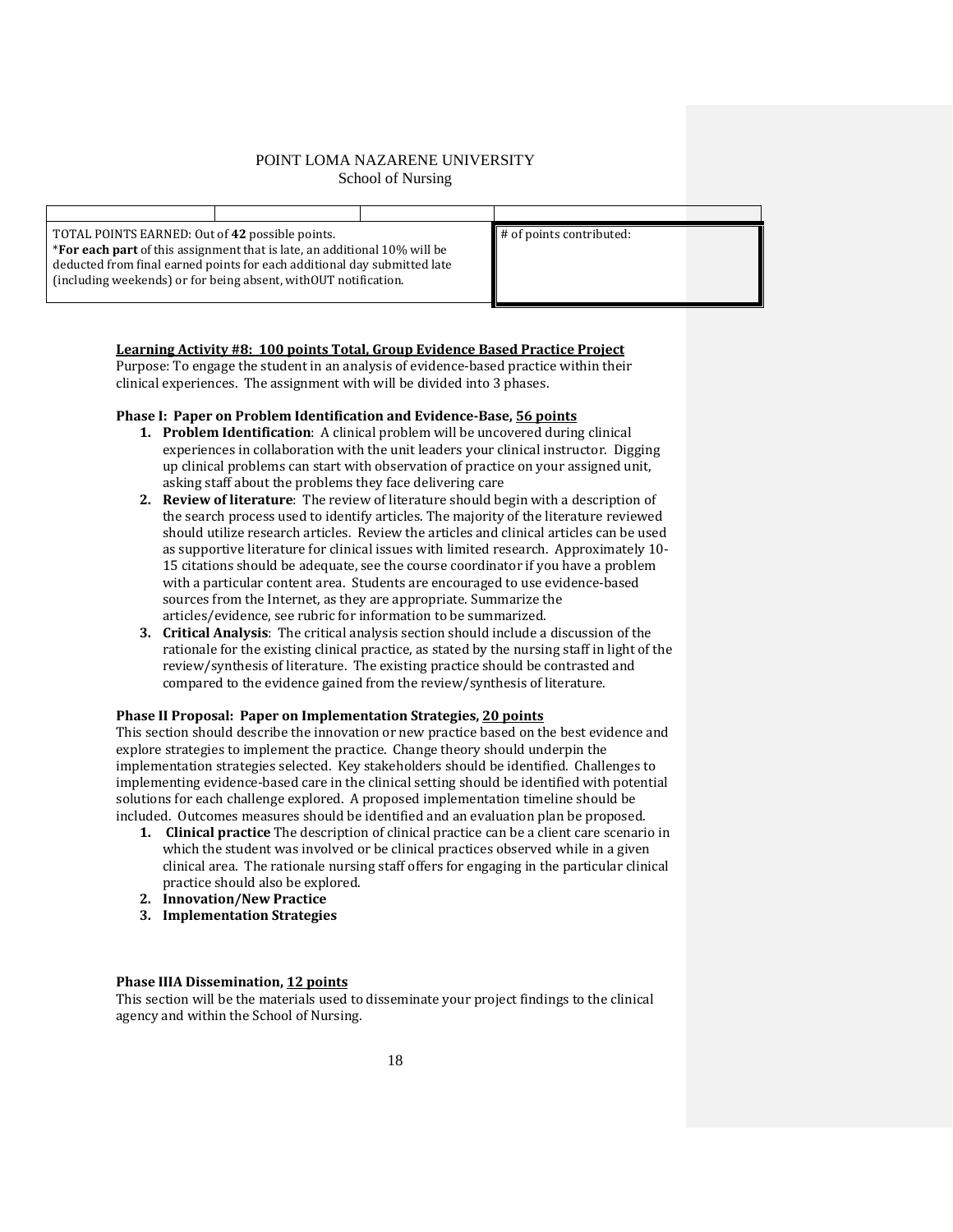- 1. **Presentation at Clinical Agency** (to be done in class), a **5 minute** overview of the problem, evidence, and proposed plan.
	- a. **Actual PowerPoint** slides
	- b. **Handouts materials** for unit leadership
	- c. **3-4 discussion questions,** prepared by students to pose to their audience to generate discuss about the project and potential for implementation
	- d. **Presentation delivery,** professional demeanor, appropriate dress, discussion generated
- 2. **Poster Presentation**: A poster depicting your project using the template from the EBP lecture and discussed in class
	- a. **Poster** visual appeal and content
	- **b. Elevator speech** script for a **5 minute** description of the project to be shared at **Scholarly Day, December 2, Time TBD, Liberty Station Conference Center, Main Hall, 12 points**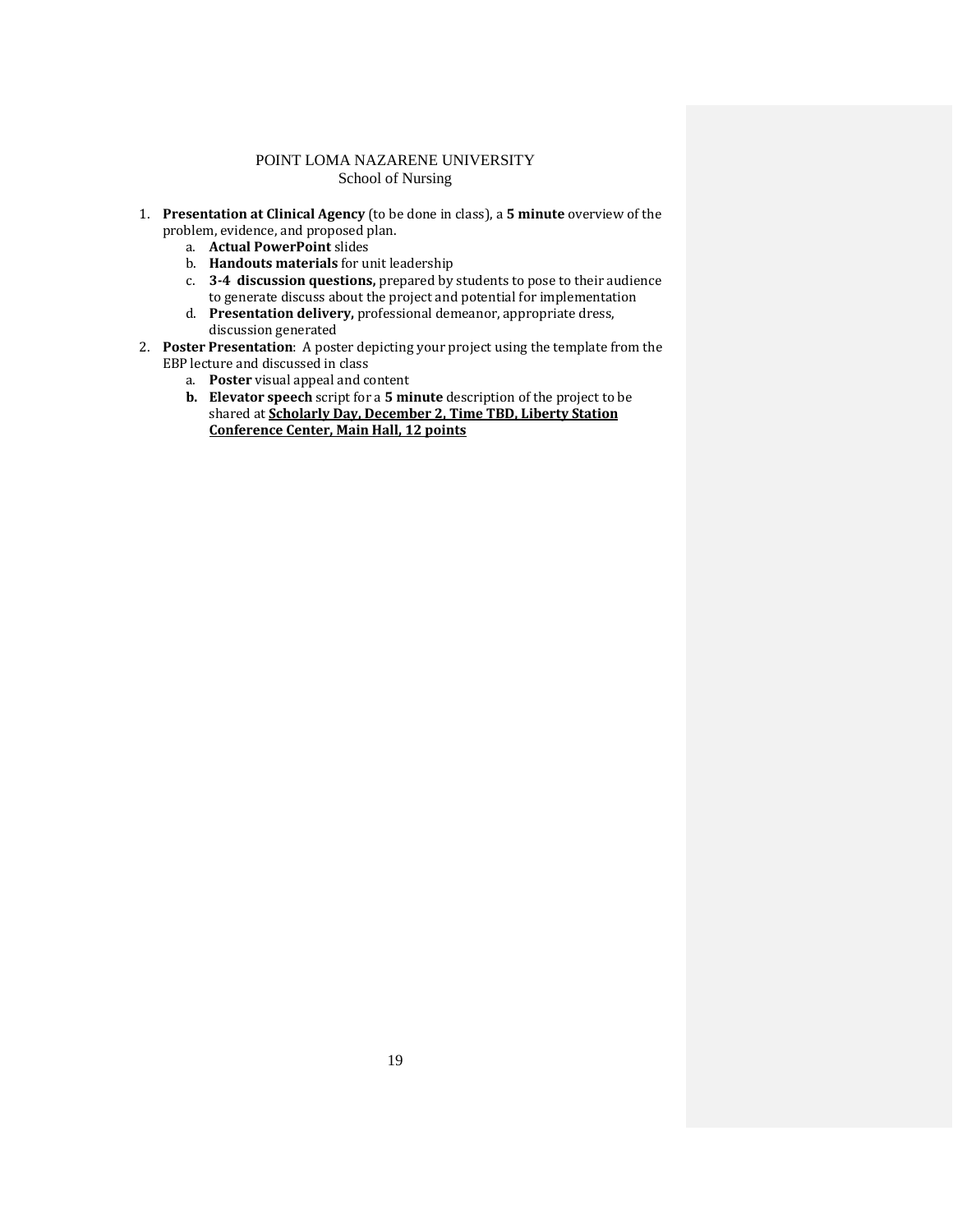## **NSG 470: EBP Project Grading Rubric**

# **Phase I: Scholarly Paper Title:**

| <b>Team Members:</b>                                                                                                                                |                                               |                                                                                                                                                                                     |                                                                                                                                                                           |                                                                                                                                                                                                                                   |                                                                                                                                                                                                                                                                 |                                |
|-----------------------------------------------------------------------------------------------------------------------------------------------------|-----------------------------------------------|-------------------------------------------------------------------------------------------------------------------------------------------------------------------------------------|---------------------------------------------------------------------------------------------------------------------------------------------------------------------------|-----------------------------------------------------------------------------------------------------------------------------------------------------------------------------------------------------------------------------------|-----------------------------------------------------------------------------------------------------------------------------------------------------------------------------------------------------------------------------------------------------------------|--------------------------------|
| Learning<br><b>Outcomes</b>                                                                                                                         | Total<br><b>Points</b><br><b>Possibl</b><br>e | <b>Initial</b>                                                                                                                                                                      | <b>Emerging</b>                                                                                                                                                           | <b>Developing</b>                                                                                                                                                                                                                 | <b>Highly Developed</b>                                                                                                                                                                                                                                         | <b>Student</b><br><b>Score</b> |
| <b>Identifies</b><br><b>Nursing</b><br>Problem/Questio<br>n                                                                                         | $\overline{\mathbf{4}}$                       | <b>Problem incorrectly</b><br>identified<br>No query of staff<br>regarding identified<br>clinical practice                                                                          | Problem not clearly stated<br><b>Query of staff regarding</b><br>identified clinical practice<br>is noted but not<br>summarized                                           | Problem is lacking some<br>elements or is unclearly<br>stated<br>Queries staff regarding<br>identified clinical practice,<br>summarizes query                                                                                     | <b>Clearly identifies primary</b><br>problem<br><b>Queries staff regarding</b><br>identified clinical practice<br>and query is clearly<br>summarized, adds support<br>for need to change<br>practice                                                            |                                |
| <b>Formulates a</b><br>focused<br>answerable PICO<br>question                                                                                       | 4                                             | PICO question incorrectly<br>identified, or some<br>elements missing, or<br>incorrect format used                                                                                   | PICO question correctly<br>identified however, some<br>elements missing, or<br>incorrect format used                                                                      | <b>States PICO question</b><br>clearly in PICO format                                                                                                                                                                             | <b>States a focused PICO</b><br>question using PICO<br>format links prior<br>evidence to PICO question                                                                                                                                                          |                                |
| Discusses search<br>strategies                                                                                                                      | $\overline{\mathbf{4}}$                       | Search strategies missing,<br>incorrect, not research<br>based, keywords or data<br>bases missing                                                                                   | Search strategies listed                                                                                                                                                  | <b>Incorporates search</b><br>strategies, data bases, into<br>text with search terms and<br>keywords                                                                                                                              | Clearly, succinctly<br>incorporates search<br>strategies, data bases, into<br>text with search terms and<br>keywords                                                                                                                                            |                                |
| Discusses level of<br>evidence,<br>validity.<br>reliability and<br>applicability of<br>references in the<br>Summary/<br>Literature<br><b>Review</b> | 16                                            | Inaccurately<br>identifies/addresses<br>most of the following.<br>level of evidence, validity,<br>reliability, and<br>applicability correctly, or<br>writing style poorly<br>worded | Accurately<br>identifies/addresses most<br>of the following, level of<br>evidence, validity,<br>reliability, and<br>applicability correctly, in<br>concise writing style. | Accurately<br>identifies/addresses level<br>of evidence using the<br>hierarchy of evidence<br>(lecture slide), validity,<br>reliability, and<br>applicability correctly in<br>concise writing style using<br>research terminology | Accurately<br>identifies/addresses level<br>of evidence using the<br>hierarchy of evidence<br>(lecture slide), validity,<br>reliability, and<br>applicability correctly in<br>concise writing style using<br>research terminology and<br>rationale for decision |                                |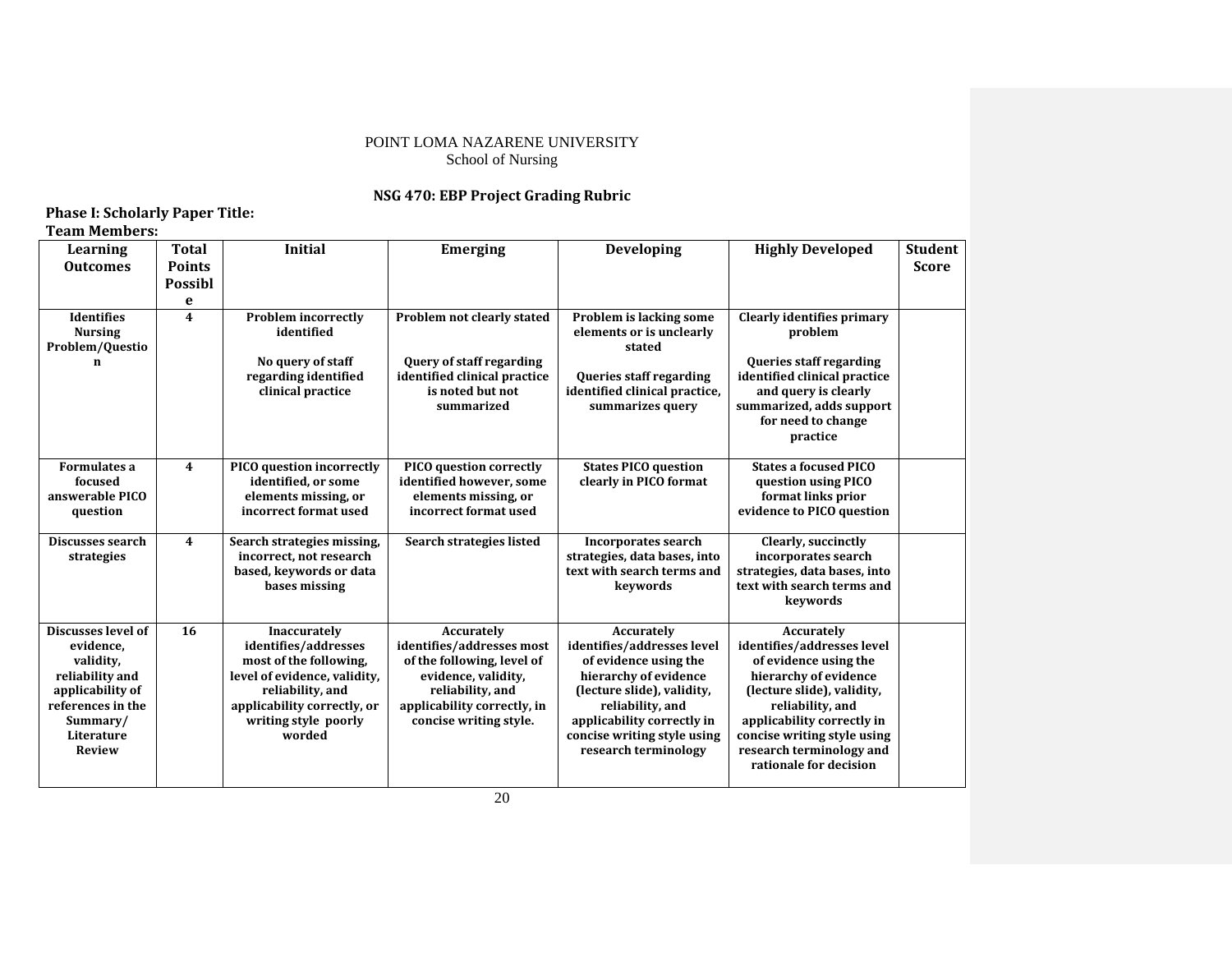|                                                                                                                                                |    | Insufficient body of < 8<br>sources utilized to<br>support best clinical<br>practice<br><b>Missing appraisal</b><br>utilizing checklist at<br>(slide):<br>http://www.gla.ac.uk/de<br>partments/generalpracti<br>ce/ca<br>check.htm<br><b>Absence of the Evidence</b><br><b>Evaluation &amp; Evidence</b><br><b>Synthesis Tables</b> | <b>Insufficient body of &lt;8</b><br>sources utilized to support<br>best clinical practice<br><b>Inaccurately utilizes</b><br>checklist at (lecture slide):<br>http://www.gla.ac.uk/dep<br>artments/generalpractice<br>/ca<br>check.htm<br><b>Attaches checklist to</b><br>paper<br>Inaccurate use of the<br><b>Evidence Evaluation &amp;</b><br><b>Evidence Synthesis Tables,</b><br>incorrect interpretation of<br>study findings and<br>inadequate summaries of<br>articles detract from<br>purpose of grid | Sufficient body of 8-10<br>sources of evidence<br>utilized to support best<br>clinical practice<br>Appraises the evidence<br>using the checklists at<br>(slide):<br>http://www.gla.ac.uk/dep<br>artments/generalpractice<br>/ca<br>check.htm<br><b>Attaches checklist to</b><br>paper<br>Appropriate use the<br><b>Evidence Evaluation &amp;</b><br><b>Evidence Synthesis Tables,</b><br>brief summaries of<br>articles | Sufficient body of 8-10<br>reliable and valid sources<br>of evidence utilized to<br>support best clinical<br>practice<br>Accurately appraises the<br>evidence using the<br>checklists at (lecture<br>slide):<br>http://www.gla.ac.uk/dep<br>artments/generalpractice<br>/ca<br>check.htm<br><b>Attaches checklist to</b><br>paper<br>Appropriate and accurate<br>use of the Evidence<br><b>Evaluation &amp; Evidence</b><br><b>Synthesis Tables, concise</b><br>summaries of articles help<br>to correctly identify best<br>practice |  |
|------------------------------------------------------------------------------------------------------------------------------------------------|----|-------------------------------------------------------------------------------------------------------------------------------------------------------------------------------------------------------------------------------------------------------------------------------------------------------------------------------------|----------------------------------------------------------------------------------------------------------------------------------------------------------------------------------------------------------------------------------------------------------------------------------------------------------------------------------------------------------------------------------------------------------------------------------------------------------------------------------------------------------------|-------------------------------------------------------------------------------------------------------------------------------------------------------------------------------------------------------------------------------------------------------------------------------------------------------------------------------------------------------------------------------------------------------------------------|--------------------------------------------------------------------------------------------------------------------------------------------------------------------------------------------------------------------------------------------------------------------------------------------------------------------------------------------------------------------------------------------------------------------------------------------------------------------------------------------------------------------------------------|--|
| <b>Synthesizes</b><br>research articles<br>summarizing the<br>evidence that<br>supports best<br>practice related<br>to the problem<br>selected | 20 | Inaccurate contrasts and<br>comparisons of the<br>evidence to existing<br>clinical practice<br>Incorrectly identifies and<br>rationalizes implications<br>for nursing practice<br><b>Poorly summarized</b><br>conclusion of scholarly<br>paper. Identification of<br>clinical practice, unable<br>to incorporate relevant           | <b>Lacking logical contrasts</b><br>and comparisons of the<br>evidence to existing<br>clinical practice<br><b>Identifies implications for</b><br>nursing practice<br><b>Summary of scholarly</b><br>paper is fair; conclusion<br>lacks identification of<br>clinical practice and<br>incorporation of relevant                                                                                                                                                                                                 | <b>Contrasts and compares</b><br>the evidence to existing<br>clinical practice<br><b>Identifies implications for</b><br>nursing practice<br><b>Summarizes scholarly</b><br>paper with a conclusion<br>identifying clinical<br>practice and incorporates<br>relevant data that<br>supports whether or not                                                                                                                | <b>Clearly and accurately</b><br>contrasts and compares<br>the evidence to existing<br>clinical practice<br><b>Accurately identifies and</b><br>rationalizes implications<br>for nursing practice<br><b>Summarizes scholarly</b><br>paper with a clearly<br>worded conclusion<br>identifying clinical<br>practice and incorporates<br>relevant data that                                                                                                                                                                             |  |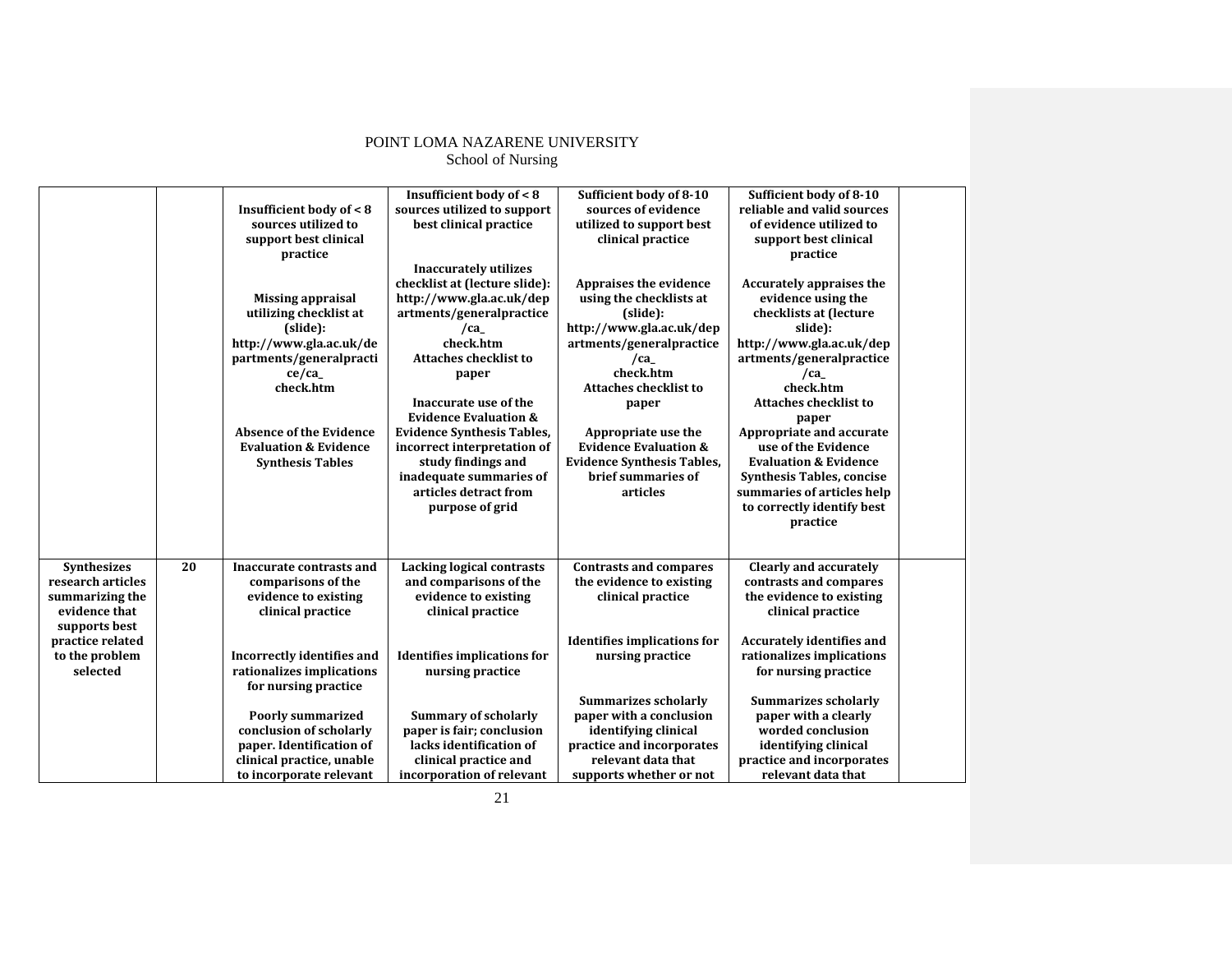| POINT LOMA NAZARENE UNIVERSITY |
|--------------------------------|
| School of Nursing              |

|                         |   | data that supports            | data that supports           | the clinical practice is   | supports whether or not    |  |
|-------------------------|---|-------------------------------|------------------------------|----------------------------|----------------------------|--|
|                         |   | whether or not the            | whether or not the clinical  | consistent with the best   | the clinical practice is   |  |
|                         |   | clinical practice is          | practice is consistent with  | practice identified in the | consistent with the best   |  |
|                         |   | consistent with the best      | the best practice identified | evidence.                  | practice identified in the |  |
|                         |   | practice identified in the    | in the evidence.             |                            | evidence.                  |  |
|                         |   | evidence.                     |                              |                            |                            |  |
|                         |   |                               | <b>Many of elements</b>      | All elements addressed /   | All elements addressed /   |  |
|                         |   | <b>Few elements addressed</b> | addressed represented,       | represented in a logical   | represented in a logical   |  |
|                         |   | or illogical flow of ideas    | logical flow not apparent,   | flow of ideas, identifies  | flow of ideas, identifies  |  |
|                         |   | represented, repeats or       | superficially interprets     | relevant findings,         | relevant findings,         |  |
|                         |   | quotes author's own           | data or merely restates      | alternate views,           | alternate views,           |  |
|                         |   | words, misinterprets          | authors premise              | explanations in concise    | explanations in concise    |  |
|                         |   | study results                 |                              | writing style using        | writing style using        |  |
|                         |   |                               |                              | research terminology       | research terminology-      |  |
|                         |   |                               |                              |                            | evidence of scholarly      |  |
|                         |   |                               |                              |                            | writing through use of     |  |
|                         |   |                               |                              |                            | research terminology       |  |
| <b>Articulates with</b> | 8 | Writing style does not        | Writing style flows well     | Writing style flows well   | Writing style flows well   |  |
| logical                 |   | flow well or illogical        | with logical thought         | with logical thought       | with logical thought       |  |
| progression of          |   | thought progression, or       | progression, Occasional      | progression, appropriate   | progression, appropriate   |  |
| thoughts, clarity,      |   | inappropriate use of          | inappropriate use of         | use of research terms,     | use of research terms,     |  |
| APA usage               |   | research terms, unclear       | research terms, or unclear   | clear and rare APA errors  | clear, rare APA errors are |  |
|                         |   | and many APA errors are       | statement and occasional     | are found; references are  | found; references are      |  |
|                         |   | found; or references are      | APA errors are found;        | within the past 5 years;   | within the past 5 years,   |  |
|                         |   | within the past 5 years       | references are within the    | grammatical errors         | grammar is appropriate     |  |
|                         |   |                               | past 5 years                 |                            | within APA context         |  |

**Comments:**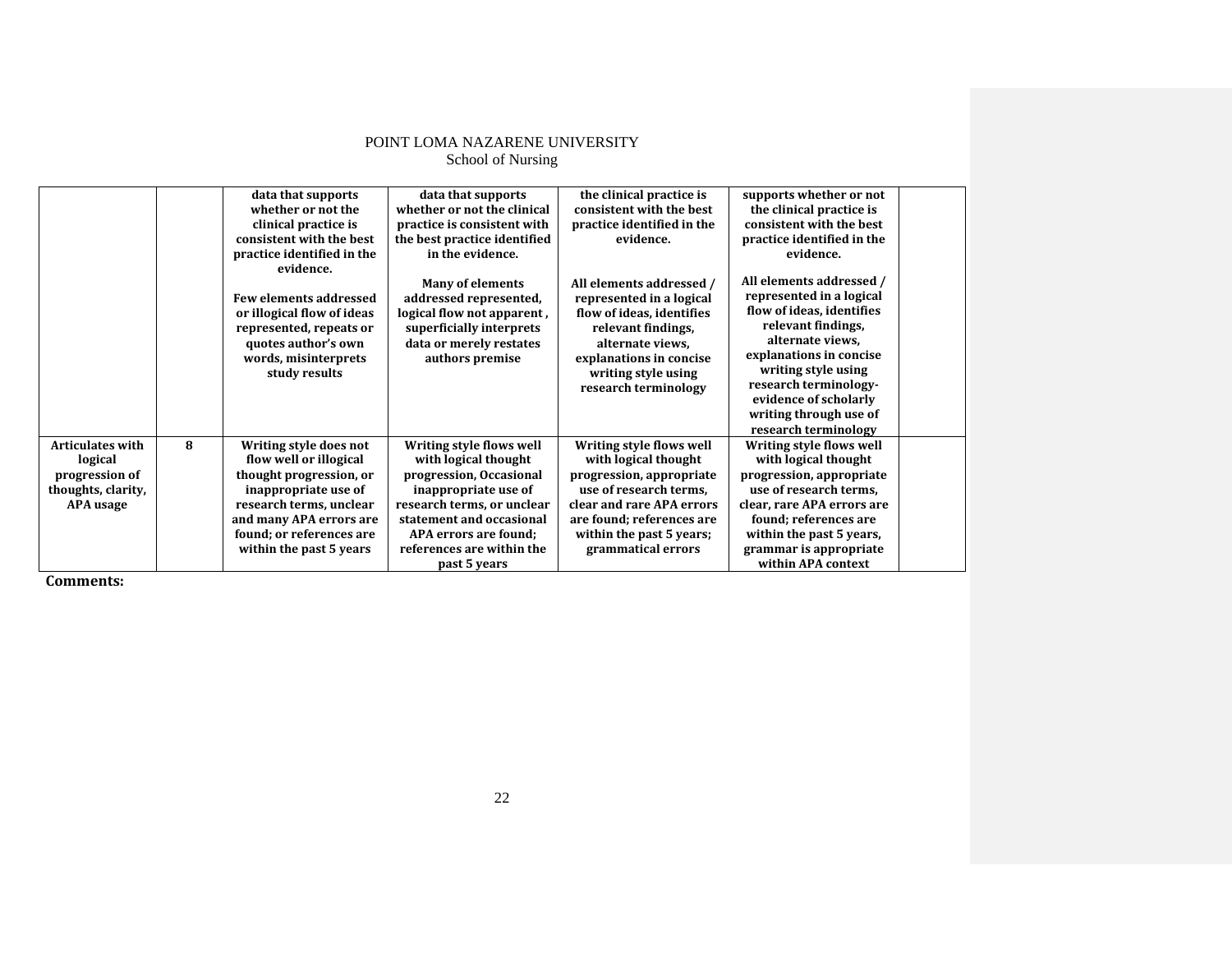## **NSG 470: EBP Project Grading Rubric**

## **Phase II: Scholarly Paper Title: Team Members:**

| Learning        | <b>Total</b>   | <b>Initial</b>                  | <b>Emerging</b>                 | Developing                      | <b>Highly Developed</b>         | <b>Student</b> |
|-----------------|----------------|---------------------------------|---------------------------------|---------------------------------|---------------------------------|----------------|
| <b>Outcomes</b> | <b>Points</b>  |                                 |                                 |                                 |                                 | <b>Score</b>   |
|                 | <b>Possibl</b> |                                 |                                 |                                 |                                 |                |
|                 | e              |                                 |                                 |                                 |                                 |                |
| Implements      | 14             | Significance of project is      | Significant facts to change     | Significance of project is      | <b>Discussion of the</b>        |                |
| strategy to     |                | weak and not convincing         | practice are emerging,          | present, adequately             | significance of project is      |                |
| change clinical |                | of a need to change             | slight support from reader      | discusses need for change       | compelling and                  |                |
| practice to     |                | practice                        | to support change in            | in clinical practice            | encourages reader to            |                |
| evidence based  |                |                                 | practice                        | <b>Baseline practice is</b>     | support new practice            |                |
| practice        |                | <b>Baseline practice is</b>     | <b>Baseline practice is</b>     | accurately discussed with       | Baseline practice is clear      |                |
|                 |                | inaccurately discussed          | discussed but lacking           | mention of staff queries        | and accurately discussed        |                |
|                 |                |                                 | depth and little mention of     | <b>Organizational</b>           | with in depth results of        |                |
|                 |                | No mention of                   | staff queries                   | stakeholders discussed          | staff queries                   |                |
|                 |                | organizational                  | Inaccurate organizational       | with minimal mention of         | Clear/thorough discussion       |                |
|                 |                | stakeholders                    | stakeholders listed             | impact each stakeholder         | of organizational               |                |
|                 |                |                                 |                                 | has on practice change          | stakeholders and impact         |                |
|                 |                |                                 |                                 | <b>SWOT</b> analysis (strength, | each stakeholder has on         |                |
|                 |                |                                 |                                 | weakness, opportunity,          | progression of clinical         |                |
|                 |                | <b>SWOT</b> analysis (strength, | <b>SWOT</b> analysis (strength, | threat) present,                | change                          |                |
|                 |                | weakness, opportunity,          | weakness, opportunity,          | unpersuasive analysis           | <b>SWOT</b> analysis (strength, |                |
|                 |                | threat) is absent or            | threat) is present, missing     |                                 | weakness, opportunity,          |                |
|                 |                | inaccurately utilized           | significance of analysis        |                                 | threat) of project is           |                |
|                 |                |                                 |                                 |                                 | accurately and clearly          |                |
|                 |                |                                 |                                 |                                 | discussed, focus on             |                |
|                 |                |                                 |                                 | Cost benefit is present,        | strengths encourage "buy-       |                |
|                 |                | Cost benefit assessment is      | <b>Cost benefit assessment</b>  | details accurate                | in" of reader and               |                |
|                 |                | absent or inaccurate            | lacks detail and                |                                 | stakeholders                    |                |
|                 |                |                                 | significance to project         |                                 |                                 |                |
|                 |                |                                 | initiation                      | <b>Protocol outlining the</b>   | Cost benefit assessment is      |                |
|                 |                | <b>Protocol outlining the</b>   |                                 | steps involved in the           | convincing and adds to          |                |
|                 |                | steps involved in the           | <b>Protocol outlining the</b>   | change in practice are          | "buy-in"                        |                |
|                 |                | change in practice are          | steps involved in the           | stated. Change theory is        |                                 |                |
|                 |                | vague or illogical.             | change in practice are          | present and correctly           | <b>Protocol outlining the</b>   |                |
|                 |                | Change theory not               | weak, reflects lack of          | utilized to support change      | steps involved in the           |                |
|                 |                | utilized to support             | knowledge of Change             | strategy                        | change in practice are          |                |
|                 |                | change                          | theory                          |                                 | creative, detailed and          |                |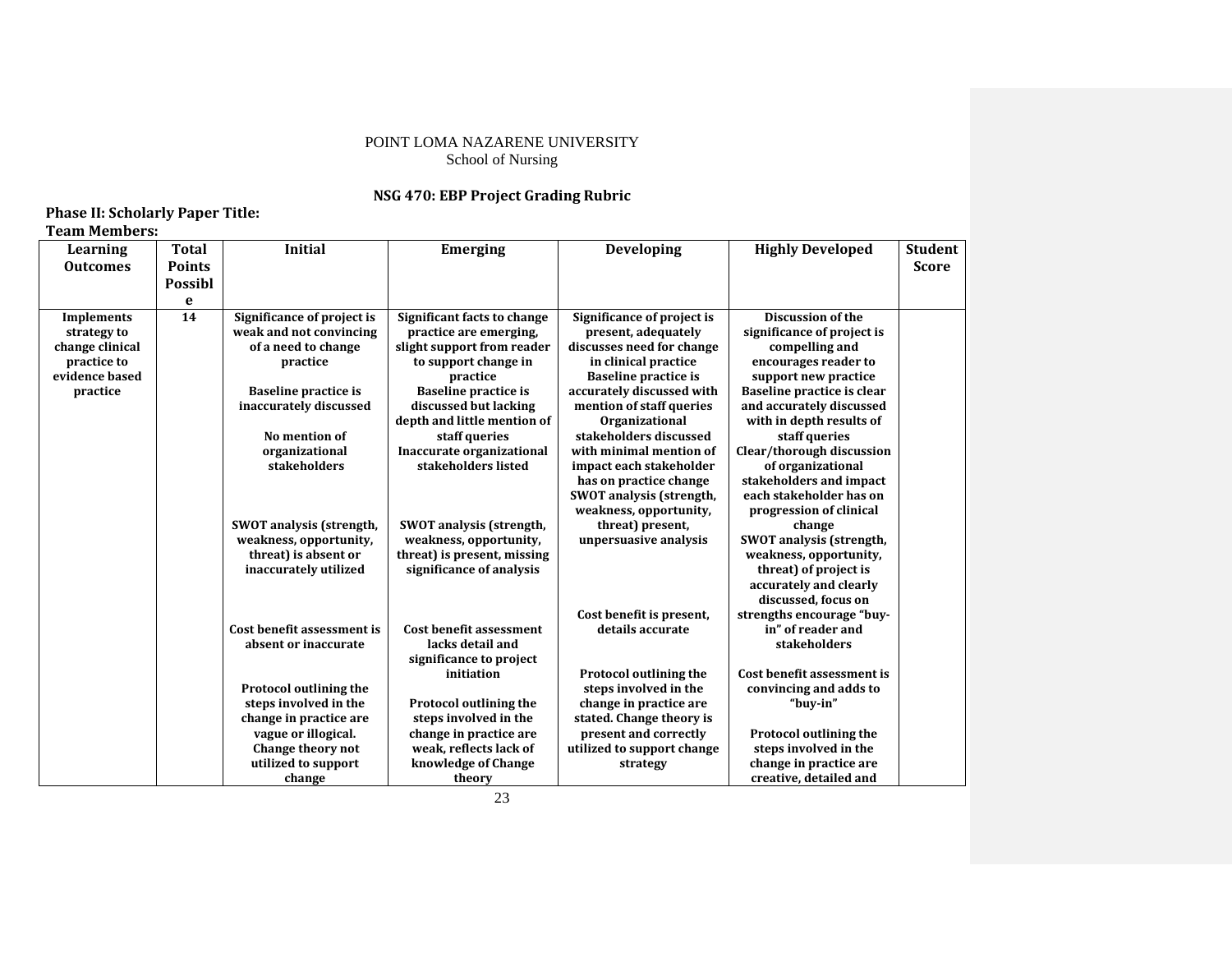|                                                                                         |   | <b>Proposed timeline</b><br>missing                                                                                                                                | Proposed timeline is<br>unrealistic                                                                                                                                                   | Proposed timeline is<br>realistic                                                                                                                                       | clearly stated. Change<br>theory is present and<br>correctly utilized to<br>support change strategy<br>Proposed timeline is<br>creative and realistic                                          |  |
|-----------------------------------------------------------------------------------------|---|--------------------------------------------------------------------------------------------------------------------------------------------------------------------|---------------------------------------------------------------------------------------------------------------------------------------------------------------------------------------|-------------------------------------------------------------------------------------------------------------------------------------------------------------------------|------------------------------------------------------------------------------------------------------------------------------------------------------------------------------------------------|--|
| <b>Articulates with</b><br>logical<br>progression of<br>thoughts, clarity,<br>APA usage | 6 | Writing style does not<br>flow well or illogical<br>thought progression, or<br>inappropriate use of<br>research terms, unclear<br>and many APA errors are<br>found | Writing style flows well<br>with logical thought<br>progression, Occasional<br>inappropriate use of<br>research terms, or unclear<br>statement and occasional<br>APA errors are found | Writing style flows well<br>with logical thought<br>progression, appropriate<br>use of research terms.<br>clear and rare APA errors<br>are found; grammatical<br>errors | Writing style flows well<br>with logical thought<br>progression, appropriate<br>use of research terms.<br>clear, rare APA errors are<br>found; grammar is<br>appropriate within APA<br>context |  |

**COMMENTS:**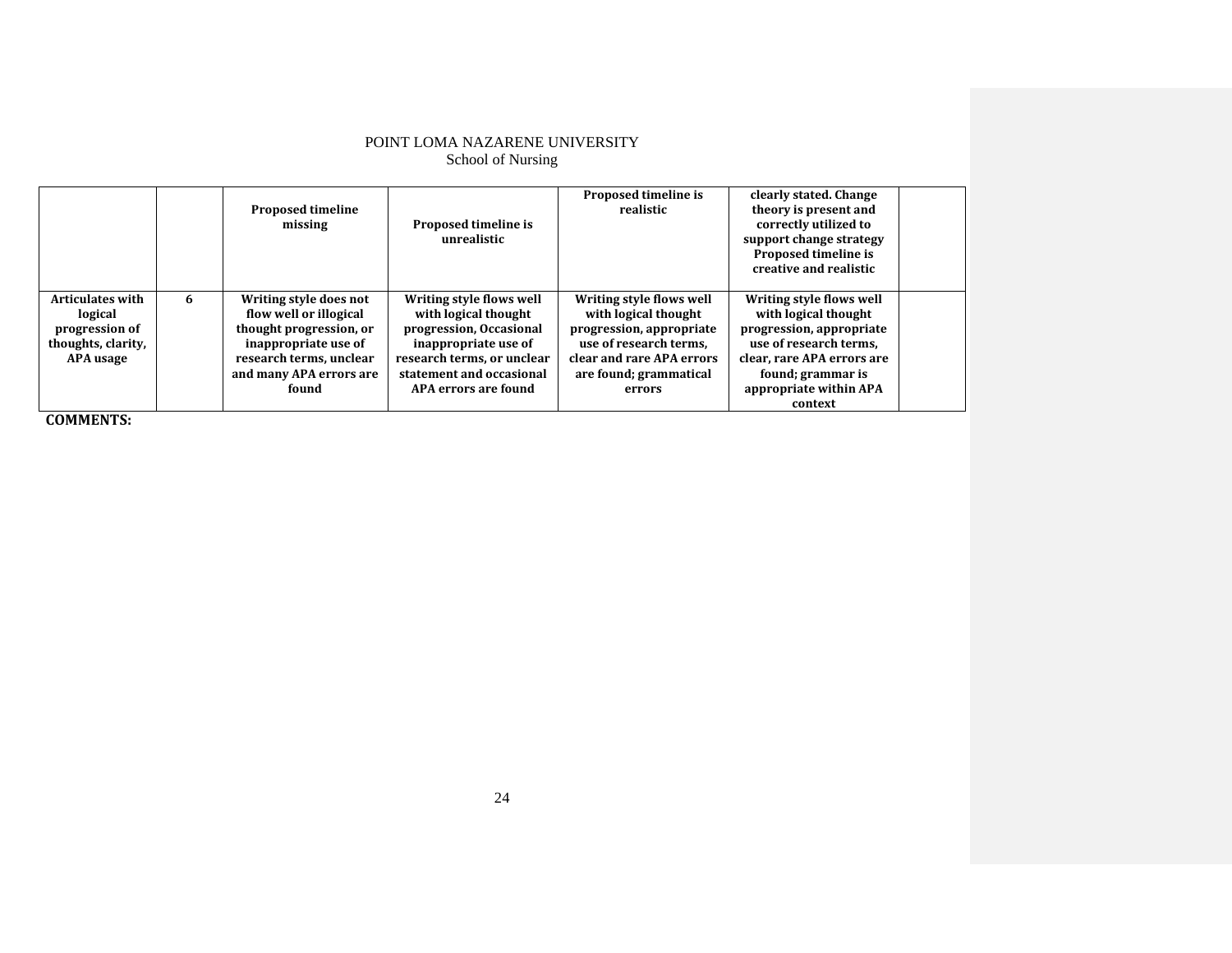## **NSG 470: EBP Project Grading Rubric**

## **Phase IIIA: Group Poster and Power Point/Lecture Presentation Team Members:**

| Learning                    | <b>Total</b>            | <b>Initial</b>                     | <b>Emerging</b>                     | <b>Developed</b>                     | <b>Student</b> |
|-----------------------------|-------------------------|------------------------------------|-------------------------------------|--------------------------------------|----------------|
| <b>Outcomes</b>             | points                  |                                    |                                     |                                      | score          |
|                             | possible                |                                    |                                     |                                      |                |
| <b>Presents effectively</b> | 4                       | Greetings are inappropriate        | Greetings are appropriate           | Greetings are appropriate            |                |
| and appropriately           |                         |                                    | Includes opening, main points,      | Creative opening/conclusion and      |                |
| with audience to            |                         |                                    | transitions, and conclusion.        | distinct main points.                |                |
| positively affect           |                         | Use of evidence is minimal, absent |                                     | <b>Excellent use of evidence to</b>  |                |
| student outcomes            |                         | or does not support main points    | Evidence is used to support main    | support main points                  |                |
|                             |                         |                                    | points                              |                                      |                |
| <b>Communicates</b>         | 4                       | Eye contact was infrequently       | Eve contact was made                | Eye contact was engaging             |                |
| (verbally, non-             |                         | made                               | Rate was often understandable,      | Rate was understandable, pitch       |                |
| verbally)                   |                         | Rate was too fast or too slow      | pitch was often varied. Often       | was varied and presentation was      |                |
| appropriately and           |                         | Volume could use improvement.      | easily heard                        | easily heard                         |                |
| facilitates an              |                         | More variance in pitch needed.     | Professional attire was worn but    | Professional attire (per syllabus)   |                |
| environment of              |                         | Attire was not professional and/or | with minimal distractions           | was worn and non-distracting         |                |
| learning                    |                         | appearance was very distracting.   | Language was professional but       | Language was professional and        |                |
|                             |                         | Language was informal,             | was informal, biased, vague         | formal without bias, ambiguity or    |                |
|                             |                         | unprofessional, biased, vague      | and/or too simplistic               | too much simplicity                  |                |
|                             |                         | and/or too simplistic.             | Formulates 1-2 questions for        | Formulates 3-4, well thought out     |                |
|                             |                         | Does not formulate 3-4 questions   | audience to facilitate learning     | questions for audience to facilitate |                |
|                             |                         | to engage audience and facilitate  | Most questions answered/handled     | and enhance student learning         |                |
|                             |                         | learning                           | appropriately and in a              | All questions answered/handled       |                |
|                             |                         | Answers to questions are           | knowledgeable manner                | in an expert manner                  |                |
|                             |                         | attempted, not answered/handled    | Did not keep within 5 minute time   | Kept within 5 minute time limit      |                |
|                             |                         | appropriately and/or reflected     | limit                               |                                      |                |
|                             |                         | lack of knowledge                  |                                     |                                      |                |
|                             |                         | Did not keep within 5 minute time  |                                     |                                      |                |
|                             |                         | limit                              |                                     |                                      |                |
| <b>Utilizes PowerPoint</b>  | $\overline{\mathbf{4}}$ | <b>Handout was difficult to</b>    | Handout was easy to                 | Handout was easy to                  |                |
| and handouts for            |                         | read/interpret.                    | read/interpret                      | read/interpret, creative             |                |
| presentation to             |                         | Repetitive or major mistakes in    | <b>Grammar and vocabulary usage</b> | Grammar, spelling and                |                |
| engage learners of a        |                         | grammar, such as spelling,         | are acceptable, although there are  | punctuation were flawless. The       |                |
| variety of learning         |                         | vocabulary and/or punctuation      | minimal/minor spelling,             | selection of vocabulary is rich,     |                |
| styles                      |                         | are made                           | vocabulary or punctuation errors.   | providing vivid descriptions.        |                |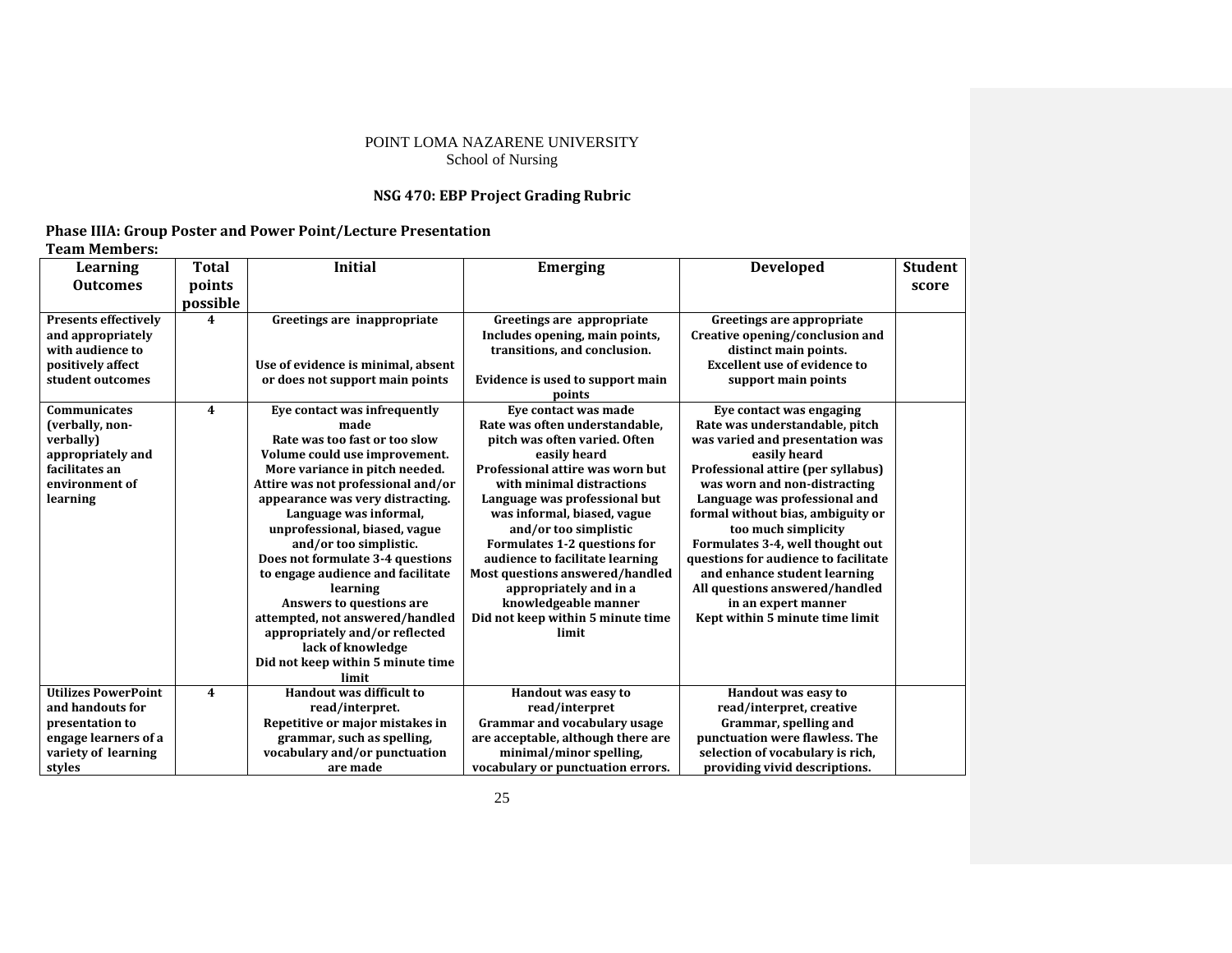|  | Use of PowerPoint is somewhat | Use of PowerPoint was complete. | Use of PowerPoint effectively |  |
|--|-------------------------------|---------------------------------|-------------------------------|--|
|  | incomplete, unprofessional    | professional                    | outlined presentation.        |  |
|  |                               |                                 | incorporated complimentary.   |  |
|  |                               |                                 | professional graphics         |  |

**Comments:**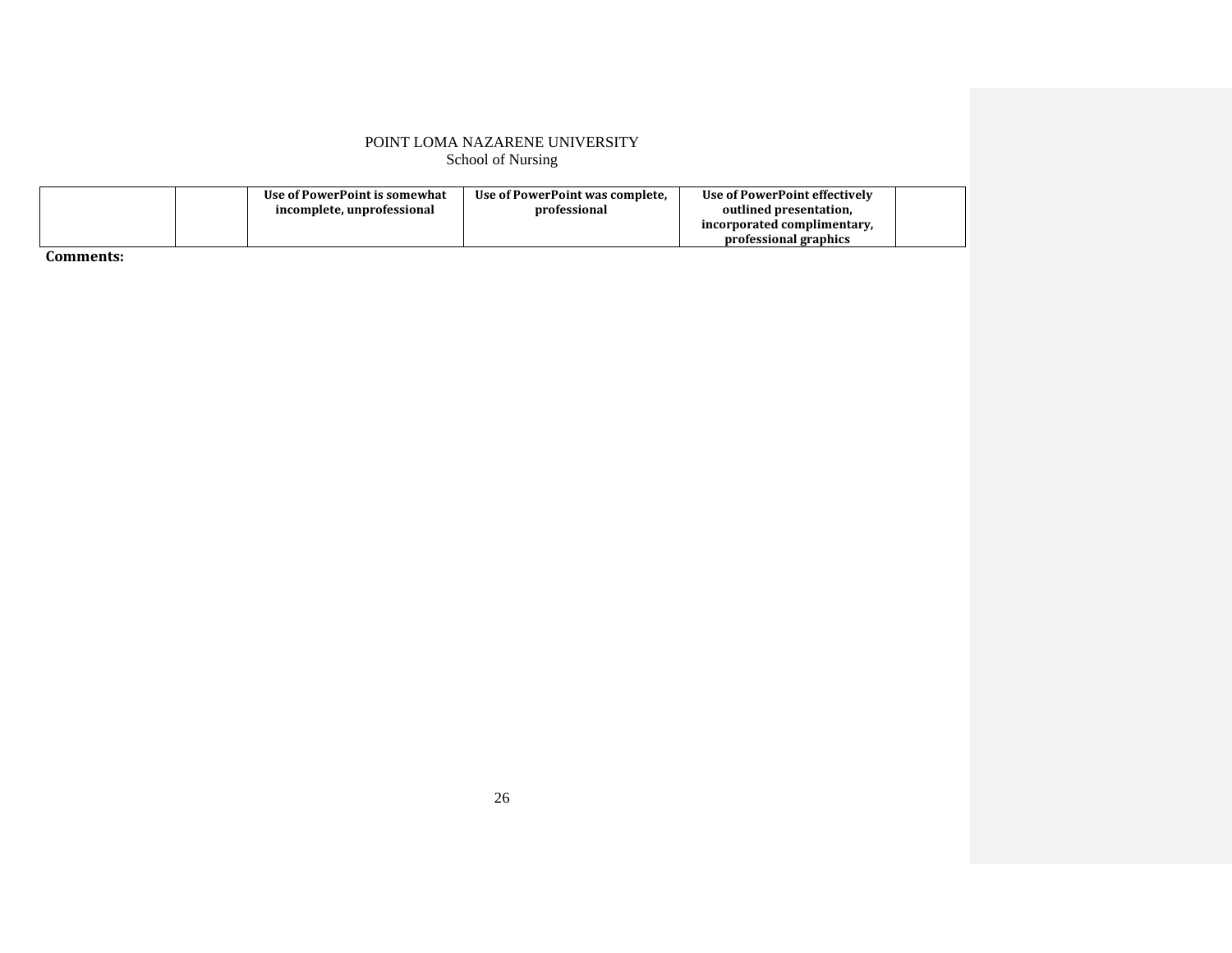## **NSG 470: EBP Project Grading Rubric**

## **Phase IIIB Scholarly Day Group Poster Presentation Team Members:**

| Learning                                                                                                          | <b>Total</b> | <b>Initial</b>                                                                                                                                                                                                                                                                                                                                                              | <b>Emerging</b>                                                                                                                                                                                                                                                                                                             | <b>Developed</b>                                                                                                                                                                                                                                                                                                                                                                                       | <b>Student</b> |
|-------------------------------------------------------------------------------------------------------------------|--------------|-----------------------------------------------------------------------------------------------------------------------------------------------------------------------------------------------------------------------------------------------------------------------------------------------------------------------------------------------------------------------------|-----------------------------------------------------------------------------------------------------------------------------------------------------------------------------------------------------------------------------------------------------------------------------------------------------------------------------|--------------------------------------------------------------------------------------------------------------------------------------------------------------------------------------------------------------------------------------------------------------------------------------------------------------------------------------------------------------------------------------------------------|----------------|
| <b>Outcomes</b>                                                                                                   | points       |                                                                                                                                                                                                                                                                                                                                                                             |                                                                                                                                                                                                                                                                                                                             |                                                                                                                                                                                                                                                                                                                                                                                                        | score          |
|                                                                                                                   | possible     |                                                                                                                                                                                                                                                                                                                                                                             |                                                                                                                                                                                                                                                                                                                             |                                                                                                                                                                                                                                                                                                                                                                                                        |                |
| <b>Communicates</b><br>(verbally, non-<br>verbally)<br>appropriately and                                          | 4            | Greetings are inappropriate                                                                                                                                                                                                                                                                                                                                                 | Greetings are appropriate, includes<br>opening, main points, transitions,<br>and conclusion.                                                                                                                                                                                                                                | Greetings are appropriate.<br>Creative opening/conclusion and<br>distinct main points.                                                                                                                                                                                                                                                                                                                 |                |
| facilitates an<br>environment of                                                                                  |              | Eye contact was infrequently made                                                                                                                                                                                                                                                                                                                                           | Eye contact was made                                                                                                                                                                                                                                                                                                        | Eye contact was engaging                                                                                                                                                                                                                                                                                                                                                                               |                |
| learning                                                                                                          |              | Rate was too fast or too slow<br>Volume could use improvement.<br>More variance in pitch needed.<br>Attire was not professional and/or<br>appearance was very distracting.<br>Language was informal,<br>unprofessional, biased, vague and/or<br>too simplistic.<br>Answers to questions are attempted,<br>not answered appropriately and/or<br>reflected lack of knowledge. | Rate was often understandable, pitch<br>was often varied. Often easily heard<br>Professional attire was worn but<br>with minimal distractions<br>Language was professional but was<br>informal, biased, vague and/or too<br>simplistic<br>Most questions answered/handled<br>appropriately and in a<br>knowledgeable manner | Rate was understandable, pitch was<br>varied and presentation was easily<br>heard<br>Professional attire (per syllabus) was<br>worn and non-distracting<br>Language was professional and<br>formal without bias, ambiguity or too<br>much simplicity<br>All questions answered/handled in<br>an expert manner reflecting<br>knowledge of material presented                                            |                |
| Constructs poster to<br>disseminate<br>information<br>gathered from<br><b>Evidenced Based</b><br>Practice project | 8            | Incorrect use of poster template<br>found on slide 71 of EBP lecture<br>Language was informal,<br>unprofessional, biased, vague and/or<br>too simplistic.<br>Construction of poster was<br>unprofessional, design distracted<br>from content<br>Too much information made poster<br>look crowded and unreadable                                                             | Use of poster template found on slide<br>71 of EBP lecture<br>Language was professional but was<br>informal, biased, vague and/or too<br>simplistic<br>Construction of poster was<br>professional<br>Adequate information presented<br>was readable with no distractions                                                    | Accurate use of poster template on<br>slide 71 of EBP lecture<br>Language was professional and<br>formal without bias, ambiguity or too<br>much simplicity<br>Creative construction of poster with<br>effort to present main points of<br>project.<br>Sufficient information was presented<br>to draw in audience and enhance<br>learning Poster was aesthetic and<br>worthy of the nursing profession |                |

**Comments:**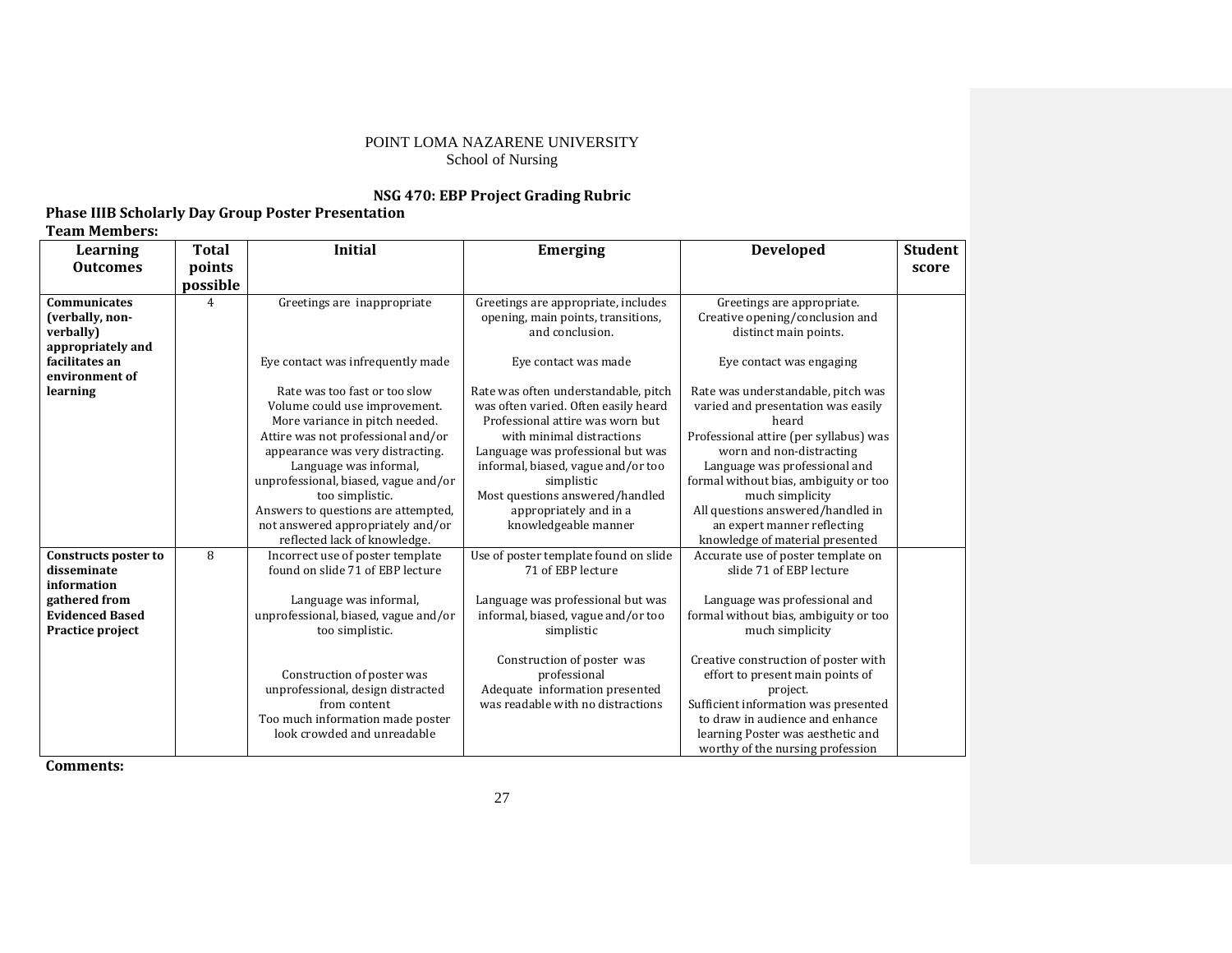#### **Learning Activity #9:**

### **RESUME WITH COVER LETTER, 30 points**

Purpose: To create and refine professional resume with cover letters that may be utilized after graduation. Information and articles will be provided in class to aid in the writing of the resume. The cover letter should indicate a specific job in which the student is interested in pursuing after graduation.

| Criteria                                      | <b>Earned Points</b> | <b>Possible Points</b> |
|-----------------------------------------------|----------------------|------------------------|
| Write a cover letter. Discuss position of     |                      | 12                     |
| interest and why you believe you are the      |                      |                        |
| best person to fill institution's needs       |                      |                        |
| Resume (1-2 pages), neat, aesthetically       |                      | 10                     |
| organized                                     |                      |                        |
| Identify 2 healthcare organizations of        |                      | $\overline{4}$         |
| interest, describe organization and write the |                      |                        |
| institutions' mission statements              |                      |                        |
| Correct grammar/spelling/clarity of thought   |                      | 4                      |
| Points deducted for late submission (10%)     |                      |                        |
| subtracted every day after due date)          |                      |                        |
| TOTAL:                                        |                      | /30                    |

### **Learning Activity #10: 15 points**

#### **GROUP PRESENTATIONS: Power Point Presentation/Scripts. Topics: Patient Value Based (HCAPS), JCAHO (and Patient Safety Goals), Magnet Designation, Affordable Care Act, Nurse Practice Act, Professional Certifications and Organizations**

Purpose: Students are assigned groups to further investigate current leadership topics in nursing. This exercise will enhance team building and further student understanding of current relevant healthcare topics/current issues. Please submit lecture slides using Power Point on due date.

| Competencies/                                                                      | Initial                                                                                            | Emerging                                                                                                                        | Developed                                                                                                                                                      |
|------------------------------------------------------------------------------------|----------------------------------------------------------------------------------------------------|---------------------------------------------------------------------------------------------------------------------------------|----------------------------------------------------------------------------------------------------------------------------------------------------------------|
| Outcomes                                                                           | 3 point                                                                                            | 4 points                                                                                                                        | 5 points                                                                                                                                                       |
| Presents effectively and<br>appropriately to positively<br>affect student outcomes | Introduction and greeting are<br>culturally insensitive or<br>inappropriate                        | Introduction and greeting are<br>culturally appropriate                                                                         | Introduction and greeting are<br>culturally appropriate                                                                                                        |
|                                                                                    | Opening/conclusion needs<br>improvement                                                            | Opening/conclusion<br>satisfactory                                                                                              | Creative opening/conclusion<br>with distinct main points                                                                                                       |
|                                                                                    | Use of evidence is minimal                                                                         | Evidence is used to support<br>main points                                                                                      | Excellent use of evidence to<br>support main points                                                                                                            |
|                                                                                    | Does not participate or<br>contribute to group work on<br>quizzes, discussions and<br>activities   | Involved in group<br>participation in quizzes,<br>discussions, and activities                                                   | Leads group in participation in<br>quizzes, discussions and<br>activities                                                                                      |
| Implements Discussion of<br>Chosen Topic                                           | Significance of topic is weak<br>and not convincing of a need to<br>change current policy/practice | Significance of topic is present,<br>adequately discusses need for<br>change in clinical practice                               | Discussion of the significance<br>of topic is compelling and<br>encourages audience to<br>understand how topic<br>influences/supports current                  |
|                                                                                    | Baseline practice is<br>inaccurately discussed                                                     | Historical baseline practice is<br>accurately discussed with<br>mention of evolution of the<br>topic                            | Historical baseline practice is<br>clearly described and<br>accurately discussed with in<br>depth results of staff queries                                     |
|                                                                                    | No mention of organizational<br>stakeholders                                                       | Organizational stakeholders<br>discussed with minimal<br>mention of impact each<br>stakeholder has on topic's<br>implementation | Clear/thorough discussion of<br>organizational stakeholders<br>and impact the topic has on<br>the key stakeholders and the<br>progression of clinical practice |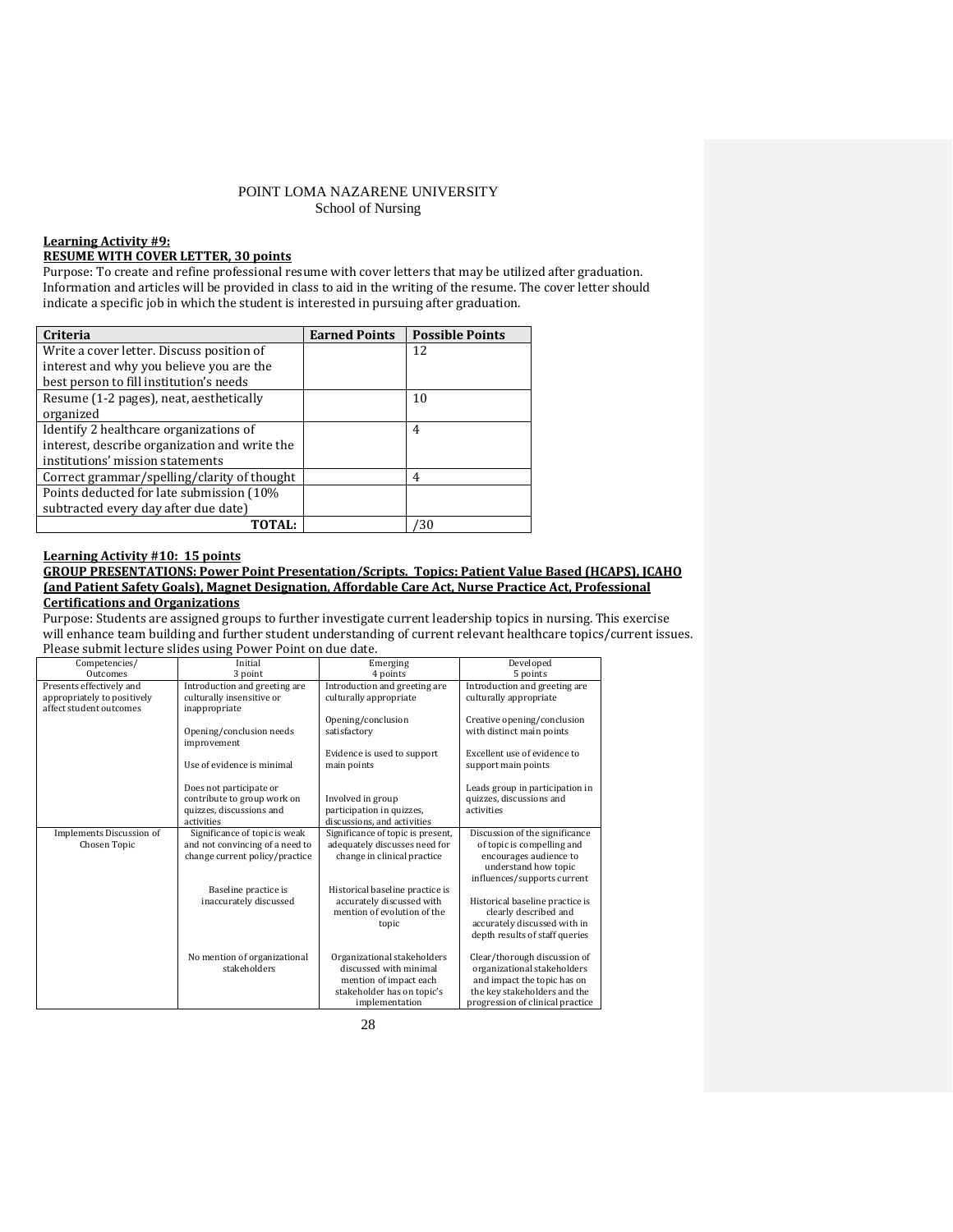|                                               | SWOT analysis (strength,<br>weakness, opportunity, threat)<br>is absent or inaccurately<br>utilized          | SWOT analysis (strength,<br>weakness, opportunity, threat)<br>present, unpersuasive analysis         | SWOT analysis (strength,<br>weakness, opportunity, threat)<br>of implementation of the topic<br>is accurately and clearly<br>discussed, focus on strengths<br>encourage "buy-in" of reader<br>and stakeholders |
|-----------------------------------------------|--------------------------------------------------------------------------------------------------------------|------------------------------------------------------------------------------------------------------|----------------------------------------------------------------------------------------------------------------------------------------------------------------------------------------------------------------|
|                                               | Cost benefit assessment is<br>absent or inaccurate                                                           | Cost benefit is present, details<br>accurate                                                         | Cost benefit assessment is<br>convincing and adds to<br>"buy-in"                                                                                                                                               |
|                                               | Protocol outlining the steps<br>involved in the change in<br>policy/practice are vague or<br>illogical       | Protocol outlining the steps<br>involved in the<br>implementation of the topic<br>are stated briefly | Outlining of the steps to<br>implement the topic creative,<br>detailed and clearly stated.<br>Proposed timeline is creative<br>and realistic                                                                   |
| Communicates appropriately                    | Eye contact infrequent                                                                                       | Eye contact made                                                                                     | Eye contact was engaging                                                                                                                                                                                       |
| and facilitates an environment<br>of learning | Speech too fast or too slow,                                                                                 | Speech often understandable.                                                                         | Speech understandable,                                                                                                                                                                                         |
|                                               | volume needs improvement                                                                                     | Often easily heard                                                                                   | presentation easily heard                                                                                                                                                                                      |
|                                               |                                                                                                              |                                                                                                      |                                                                                                                                                                                                                |
|                                               | Attire not professional,<br>appearance distracting                                                           | Professional attire (per<br>syllabus) was worn and                                                   | Professional attire (per<br>syllabus) was worn and non-                                                                                                                                                        |
|                                               |                                                                                                              | minimal distractions                                                                                 | distracting                                                                                                                                                                                                    |
|                                               | Language informal,                                                                                           |                                                                                                      |                                                                                                                                                                                                                |
|                                               | unprofessional, answers to<br>questions lacked knowledge                                                     | Language informal, vague,<br>questions answered in<br>knowledgeable manner                           | Language professional, all<br>questions answered in expert<br>manner                                                                                                                                           |
|                                               | Content not covered within<br>allotted time, summary of<br>content not offered                               | Uses10 minute time period<br>well but unable to concisely<br>summarize salient points<br>clearly     | Proficiently uses allotted 10<br>minute time with concise<br>summary of salient points                                                                                                                         |
| Utilizes technology to engage                 | Visual/learning aids were                                                                                    | Visual/learning aids were                                                                            | Visual/learning aids were easy                                                                                                                                                                                 |
| learners of a variety of<br>learning styles   | minimal, difficult to<br>read/interpret.                                                                     | implemented, easy to<br>read/interpret                                                               | to read/interpret, creative and<br>individualized to specific<br>group of learners.                                                                                                                            |
|                                               | If technology utilized, it was<br>somewhat incomplete,<br>unprofessional and/or did not<br>support outcomes. | If technology utilized, it was<br>complete, professional and<br>supported outcomes                   | If technology utilized, it<br>effectively outlined<br>presentation, incorporated<br>complimentary, professional<br>graphics and enhanced<br>outcomes.                                                          |

## **Learning Activity #11: 10 points**

## **WRITTEN RESPONSE TO SCHOOL OF NURSING MEETING, 10 points**

Purpose: To expose the student to committee structure, group dynamics, decision making and policy making.

| Criteria                                    | <b>Earned Points</b> | <b>Possible Points</b> |
|---------------------------------------------|----------------------|------------------------|
| Type a 1-2 page response paper to:          |                      | 3                      |
| a. curriculum issue (or)                    |                      |                        |
| b. policy issue                             |                      |                        |
| (State/identify policy or curriculum issue) |                      |                        |
| Include positive and negative impacts on    |                      | 3                      |
| individuals and student group and provide   |                      |                        |
| rationale for your comments.                |                      |                        |
| Identify a concept or theory from lectures  |                      | 3                      |
| demonstrated in the meeting.                |                      |                        |
|                                             |                      |                        |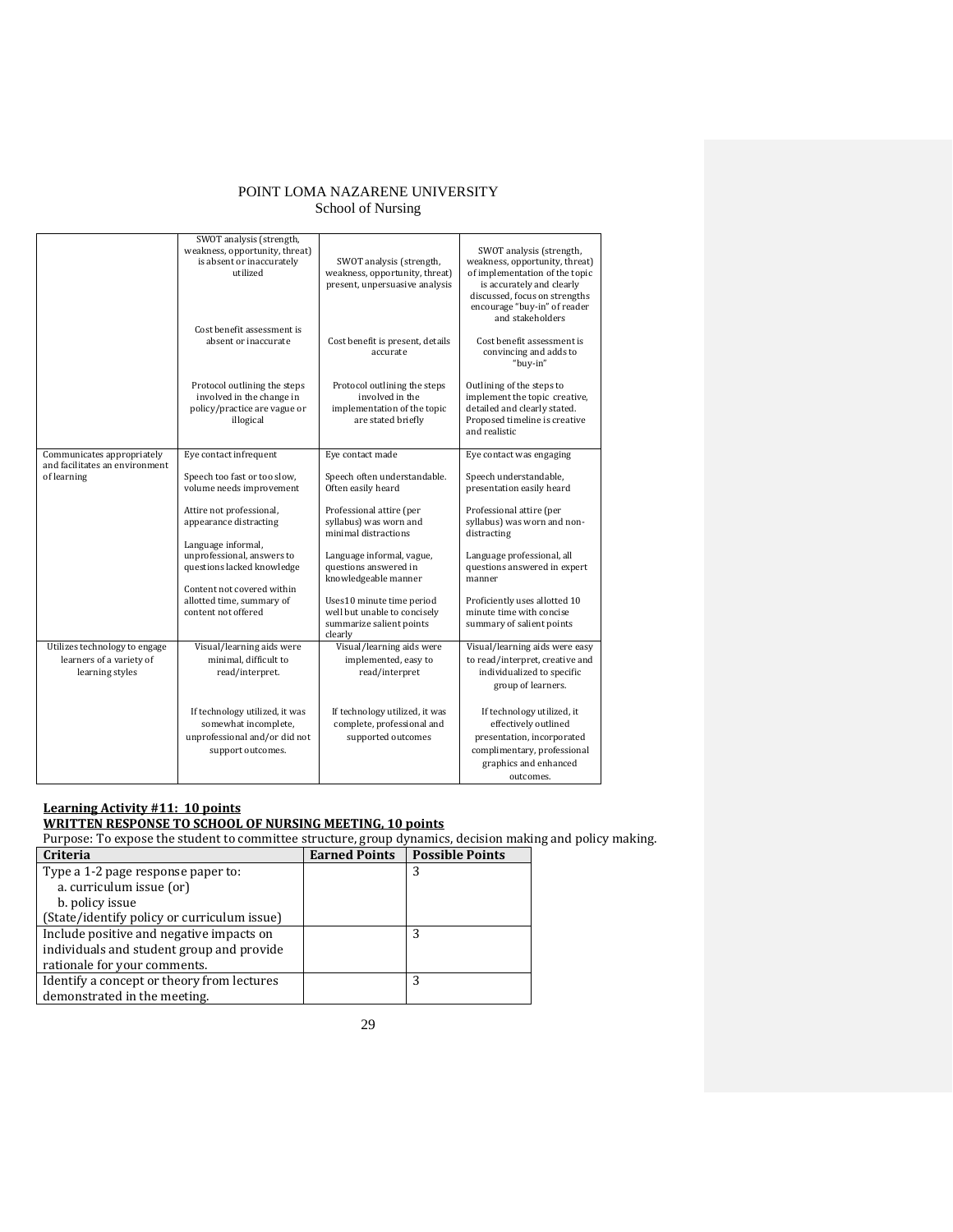| Clarity of thought and correct grammar/         |    |
|-------------------------------------------------|----|
| spelling/APA (6 <sup>th</sup> ed.) format/Cover |    |
| page/Running head/Page                          |    |
| numbers/Paragraph Headings.                     |    |
| Points deducted for late submission (10%)       |    |
| subtracted every day after due date)            |    |
| <b>TOTAL:</b>                                   | 10 |
|                                                 |    |

### **LEARNING ACTIVITY #12: Tell the Story Revisited Video Tapes, No points for NSG 470, Defer to NSG 480 Course Syllabus**

Purpose: Similar to the Tell the Story assignment from NSG 150, this assignment now asks you to Tell Your Story as you move to professional nursing practice. The student will produce a 2 minute video that will include: an introduction of self, areas for growth, why you choose nursing as your vocation and a specific culminating question (see below) assigned. This video should capture the essence of who you are, why you want to be a nurse and how you will make a difference. A group of student videos will be shown in class which will include invited nurses from the community who will provide critique. After the videos are viewed, the panel of students will be led through a dialogue/discussion by nurses from the community and leadership faculty. The leadership course faculty will share their overall impressions, ideas, and thoughts on the videos viewed specifically regarding leadership concepts as presented in the given culminating question. On these days, students should be prepared to respond to any of the 5 leadership theory culminating questions from the course content:

- Group 1
	- Describe a time when you did not agree with a "leader" and what did you do.
- Group 2
	- Describe a rule you would break, and why.
- Group 3
	- Describe a time when you had "conflict" and what did you learn.
- Group 4
	- Describe how you will apply the California Scope of Regulation (Excerpt from Business and Professions Code) Division 2, Chapter 6, Article 2, Section 2725.b (1-4).
- Group 5

Describe how you have applied the ANA Code of Ethics to your nursing practice.

### **Learning Activity #13: CLASSROOM PARTICIPATION, 20 points**

It is an expectation of senior students to be synthesizing their thoughts on nursing leadership topics and gaining confidence in sharing their opinions during classroom/out of classroom discussions.

| Competencies/Outcomes          | Initial                  | Emerging                 | Developed                     |
|--------------------------------|--------------------------|--------------------------|-------------------------------|
|                                | 3 point                  | 5 points                 | 7 points                      |
| Communicates in classroom      | Occasional participation | Satisfactory             | Exemplary                     |
| and facilitates an environment | in classroom discussion  | participation in         | participation in              |
| of student learning & Displays |                          | classroom discussion,    | classroom discussion,         |
| leadership behaviors and asks  |                          | adds experiences and     | adds creativity and           |
| appropriate questions when     |                          | opinions to discussion   | depth to discussion           |
| meeting with professor outside |                          | topics                   | topics                        |
| of class                       |                          |                          |                               |
| Adheres to professional        | 2 unexcused absences     | 1 unexcused absence      | Attends 100% of               |
| standards of practice          |                          |                          | classes                       |
| Demonstrates understanding     |                          | 75-89% of IDEA           | CLASS completes 90-           |
| of data collection             |                          | evaluation participation | 100% participation of         |
|                                |                          |                          | <b>IDEA</b> evaluation at end |
|                                |                          |                          | of semester                   |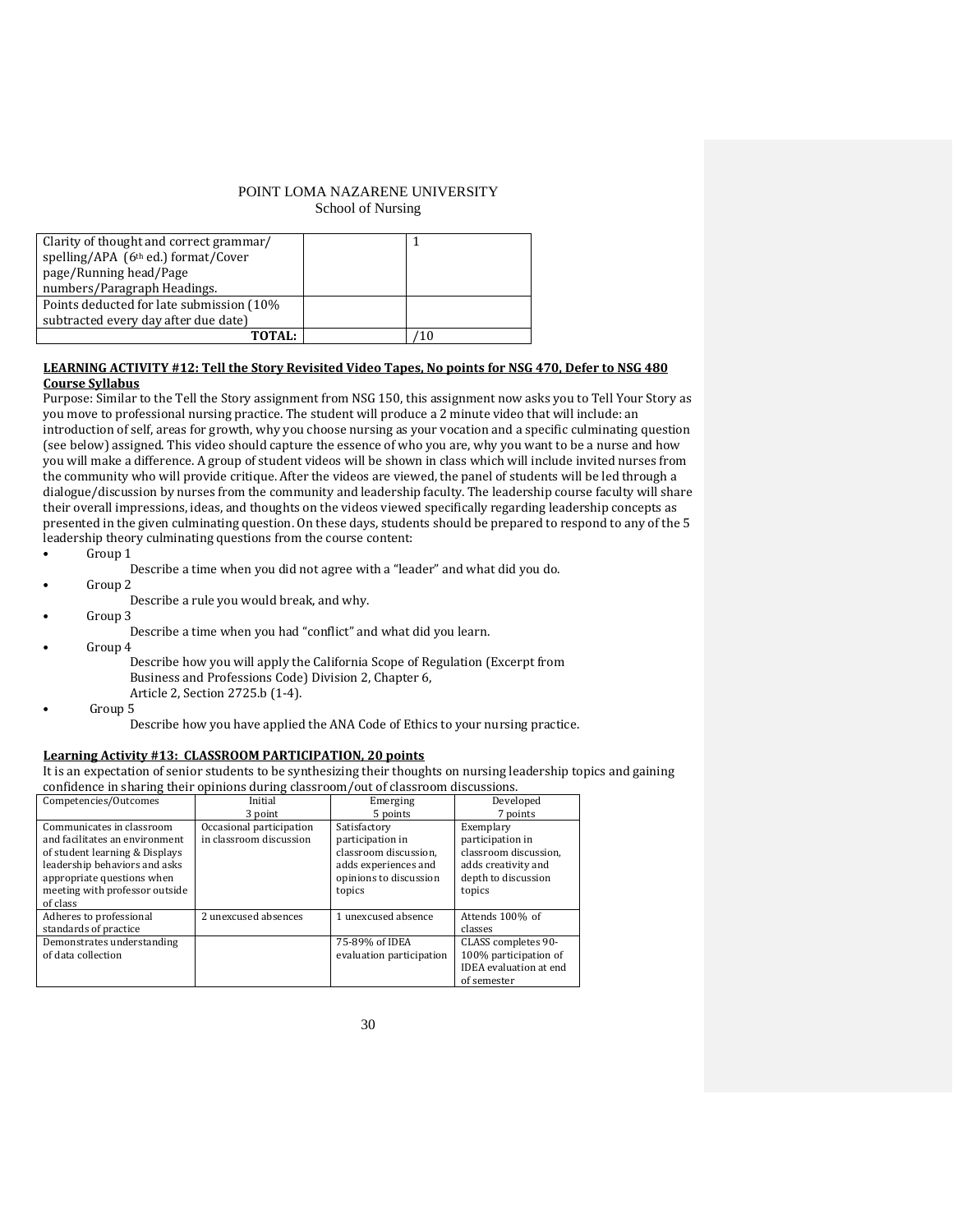## LEADING FAITHFULLY – THEORY NSG 470 September 1, 2015 TOPIC: COURSE INTRODUCTION

Student Learning Outcomes: Upon completion of this class, using assigned readings, classroom discussion and activities, the student will be able to:

- 1. Introduce self to professor and peers
- 2. Describe course format and requirements

RELATED PREPARATION PRE-CLASS STUDENT ACTIVITIES (i.e. readings, videos, etc.): Bring syllabus and planners.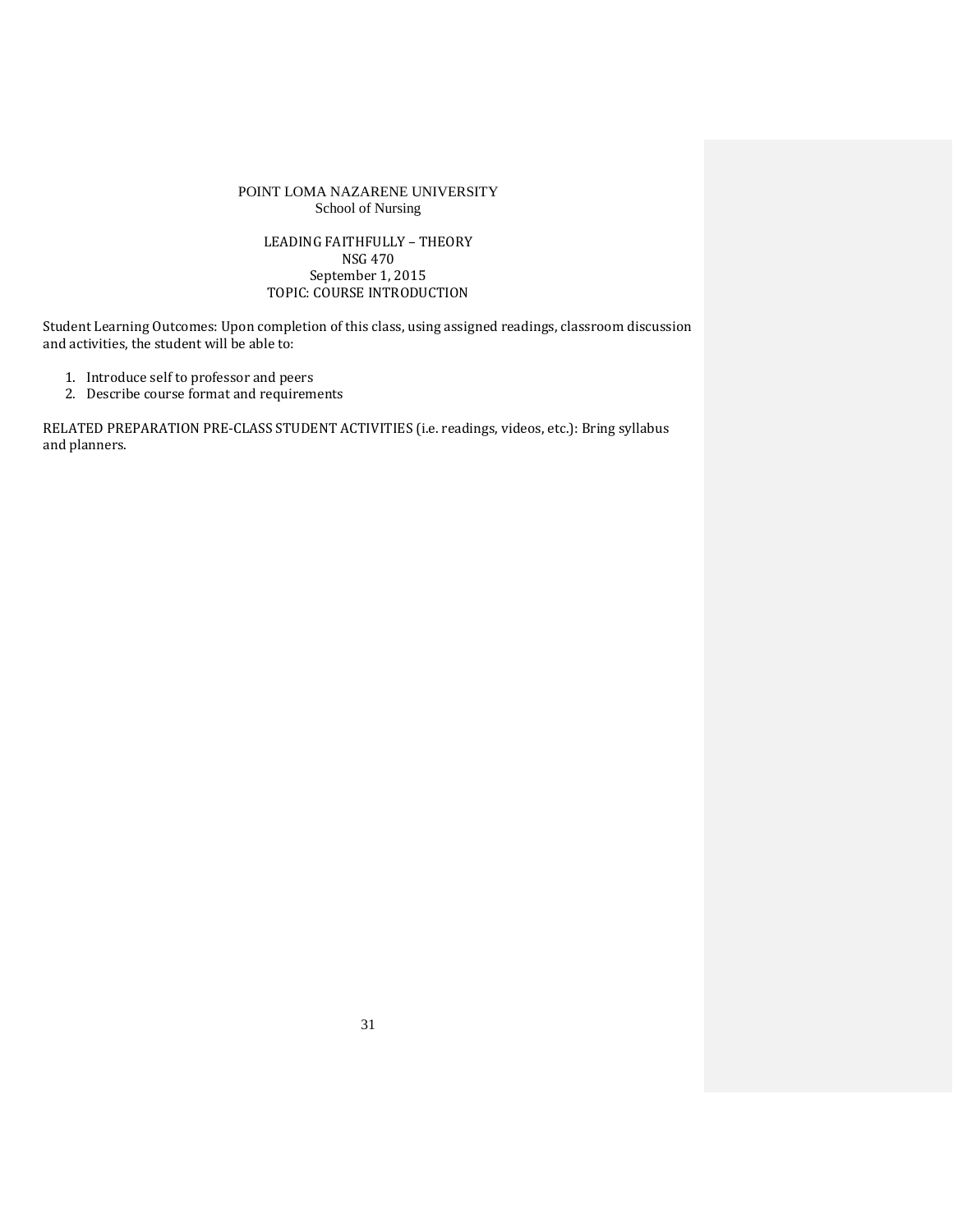NSG 470 MODULE 1, VALUE: Leading Faithfully September 2 & 14, October 21, 2015 TOPIC: Leadership & Management

Student Learning Outcomes: Upon completion of the class session and discussion, the student will be able to:

- Evaluate the following leadership theories: Trait Theory, Behavioral Theories, Situational- Contingency Theory, Interactional Theories and Transformational Theory
- Identify common leadership styles and create/generate situations in which each leadership style could be used appropriately
- Analyze the historical development of leadership theory
- Formulate leadership characteristics that create a satisfactory working environment
- Argue how a leader best manages challenges when working with generational differences
- compare and contrast leadership and management roles and responsibilities
- Identify the characteristics of a servant leader
- Develop insight into your individual leadership strengths and identify personal attributes needed to effectively

lead, manage and follow and become an effective cultural bridge (advocating sensitivity to diversity)

RELATED PREPARATION PRECLASS STUDENT ACTIVITIES (i.e. readings, videos, etc.):

- 1. Book Readings: Chapters 2 and 3, Marquis & Huston
- 2. Review course leadership slides
- 3. ATI Nursing Leadership & Management: Chapter 1- Section on Leadership and Management
- 4. Start reading Grace-full Leadership
- 5. Review TED Talks on Leadership

#### RELATED INCLASS STUDENT ACTIVITIES:

- 1. iRAT
- 2. tRAT
- 3. Mini Lecture
- 4. Describe a time when you did not agree with a "leader" and what did you do.

### RELATED APPLICATION ACTIVITIES:

1. In-Class Application Activity: Case Study

**Leading Faithfully -** The student will incorporate a foundational relationship with Christ and others and embrace a willingness to serve others in the midst of life circumstances (e.g., illness, injustice, poverty). The student will role-model the need for "Sabbath Rest" as a means of personal renewal, and true care of the self, so that service to others is optimally achieved. The student will incorporate the characteristics of a servant leader including: humility, courage, forgiveness, discernment.

- Provides graceful service through compassionate responses to others' needs
- Demonstrates the principles of a servant leader as a reflection of Christ's love
- Exhibits patient advocacy that reflects sensitivity to diversity in a holistic manner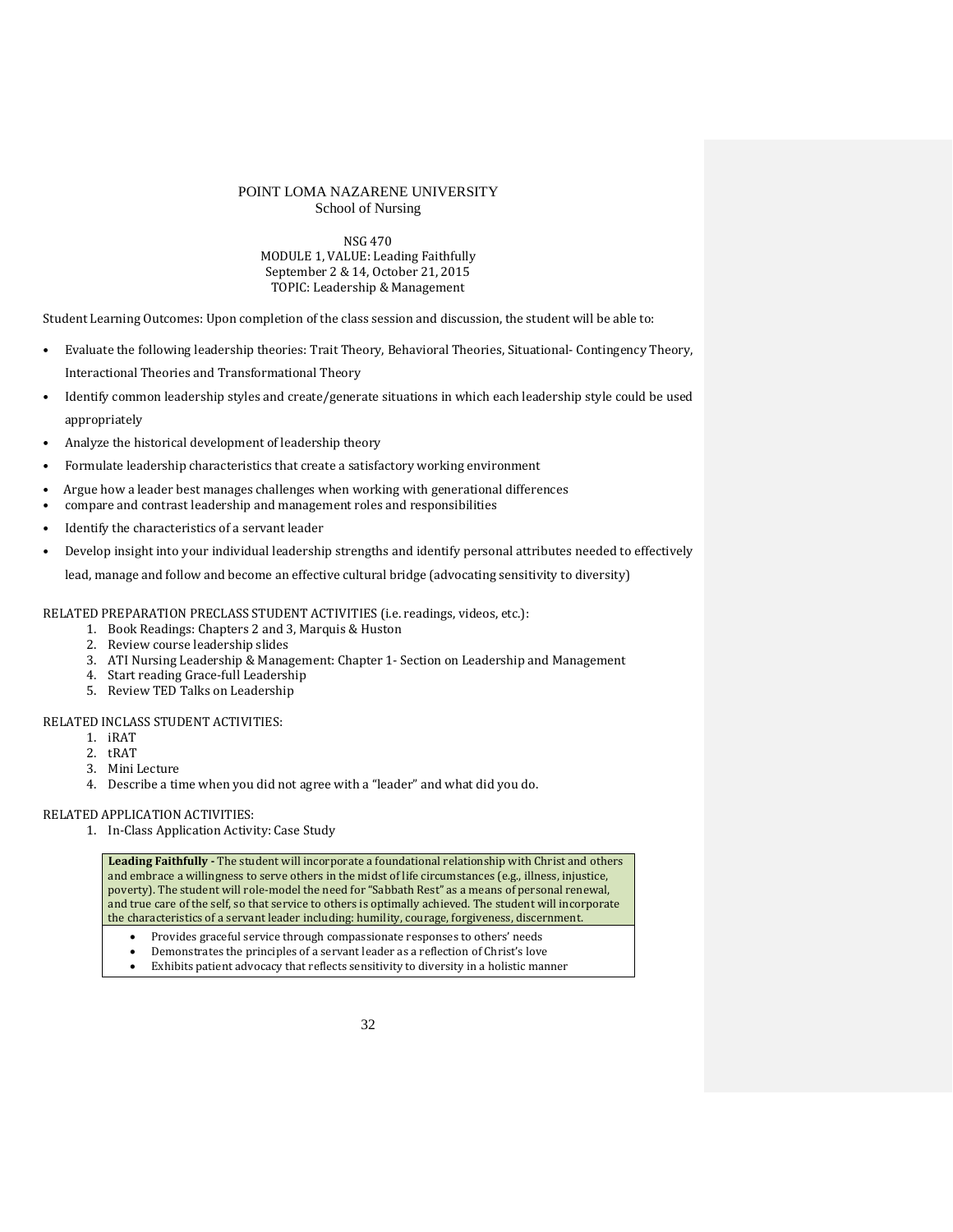#### LEADING FAITHFULLY – THEORY NSG 470

September 14 & 16, 2015 MODULE 2, VALUE: Inquiring Faithfully TOPIC: Evidence Based Practice

Student Learning Outcomes: Upon completion of the class session and discussion, the student will be able to:

- Critique Evidence Based Practice (EBP) Projects
- Debate the importance of EBP
- Prioritize the steps of EBP
- Discern the elements of PICO question and develop PICO questions to apply to clinical scenarios
- Describe characteristics of an effective change agent
- Determine resources to support EBP

RELATED PREPARATION PRECLASS STUDENT ACTIVITIES (i.e. readings, videos, etc.):

- 1. Book Readings: Chapter 8, Marquis & Huston
- 2. Review course EBP slides
- 3. Article Readings:

Madsen, D., Sebolt, T., Cullen, L., Folkedahl, B., Mueller, T., Richardson, C., & Titler, M. (2005). Listening to bowel sounds: An evidence based practice project. *AJN, 105,* 40-49. Whitcomb, J., Roy, D. & Blackman, V.S., Evidence-based practice in a military intensive care unit family visitation. *Nursing Research (59)*1S, S32-S39.

RELATED INCLASS STUDENT ACTIVITIES:

- 1. iRAT
- 2. tRAT
- 3. Mini Lecture
- 4. Case Study

RELATED APPLICATION ACTIVITIES:

1. In-Class Application Activity: Case Study

**Inquiring Faithfully -** Student will demonstrate knowledge, skill and behavior of the evidence-based practice of nursing which integrates growth in reasoning, analysis, decision-making and the application of theory with the goal of advocating for others and/or self. This includes holistic nursing skills and the nursing process.

- Initiates dialogue regarding current practice to improve healthcare
- Demonstrates the use of evidence-based practices as an advocate for self and others
- Promotes positive client outcomes using evidence-based data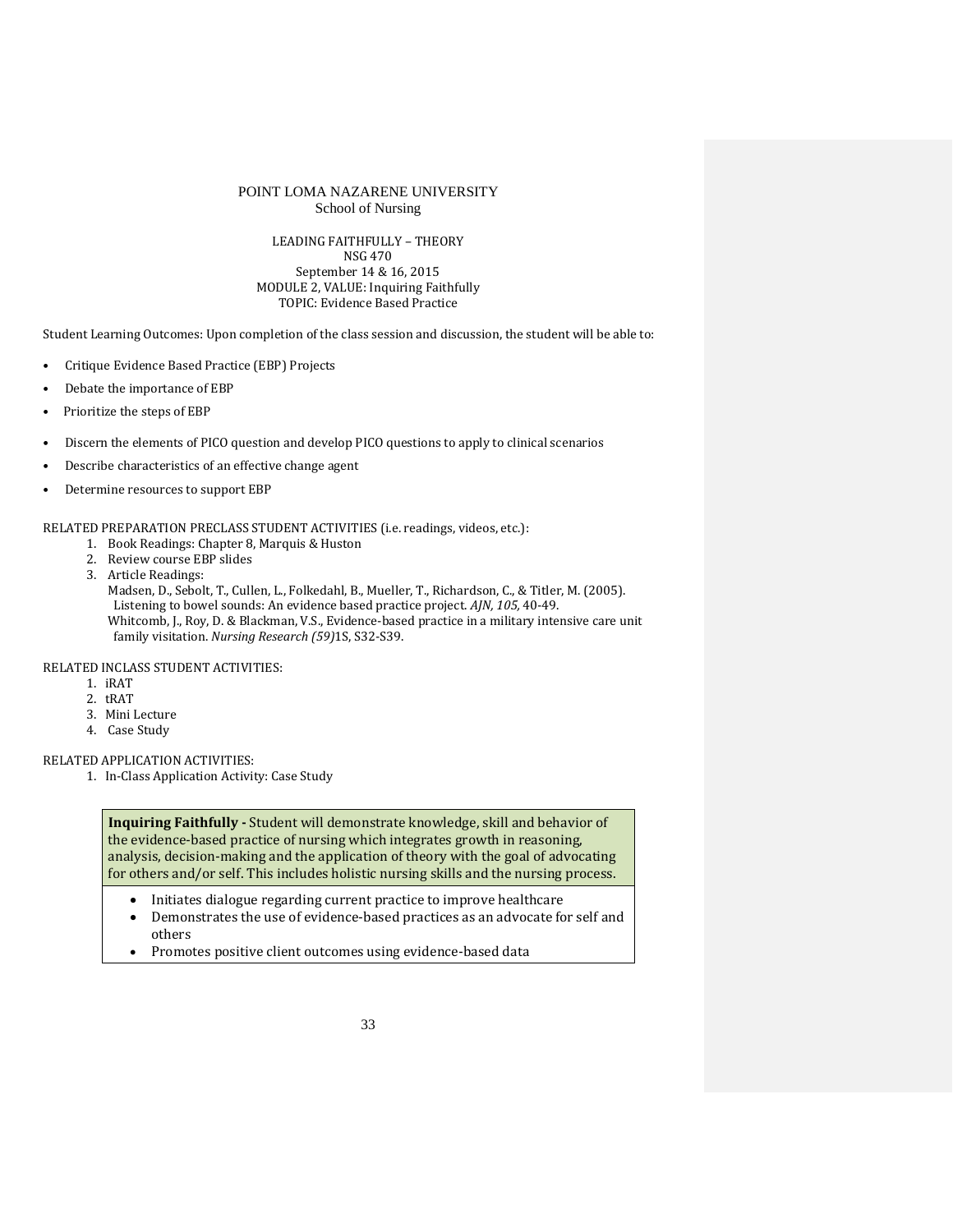### LEADING FAITHFULLY – THEORY NSG 470 September 21, 2015 MODULE 3, VALUE: Communicating Faithfully TOPIC: Communication and Team Building

Student Learning Outcomes: Upon completion of the class session and discussion, the student will be able to:

- Identify the relationship between the sender, message, and receiver in any given communication
- Differentiate between the internal and external climate in which communication occurs
- Determine barriers to effective organizational communication
- Recognize culture and gender as significant variables impacting communication
- Describe strategies to increase the likelihood of clear organizational communication
- Choose appropriate communication modes for specific situations and messages
- Differentiate among assertive, passive, aggressive, and passive-aggressive communication
- Write in a clear and concise manner using appropriate language for the receiver of the message
- Create guidelines for active listening
- Recognize the need for confidentiality in sensitive interpersonal, group, or organizational communication
- Accurately assess stages of group formation (forming, "norming," storming, and performing)
- Identify specific group-building and maintenance roles that must be established for groups to accomplish work

RELATED PREPARATION PRECLASS STUDENT ACTIVITIES (i.e. readings, videos, etc.):

- 1. Book Readings: Chapter 19, Marquis & Huston
	- 2. Review course communication slides
	- 3. ATI Nursing Leadership & Management: Chapter 2- Section on Collaboration with the Interprofessional Team

4. Watch video [www.youtube.com/watch?v=eZUj0ZKWeoY&feature=youtu.be](http://www.youtube.com/watch?v=eZUj0ZKWeoY&feature=youtu.be)

- RELATED INCLASS STUDENT ACTIVITIES:
	- 1. iRAT
	- 2. tRAT
	- 3. Mini Lecture

RELATED APPLICATION ACTIVITIES:

4. In-Class Application Activity: Case Study

- Engages in active listening to promote therapeutic relationships
- Demonstrates effective verbal and nonverbal communication skills to provide patient care • Dialogs with members of the healthcare team, including the patient, to facilitate positive
- patient outcomes.
- Advocates for patients/families and self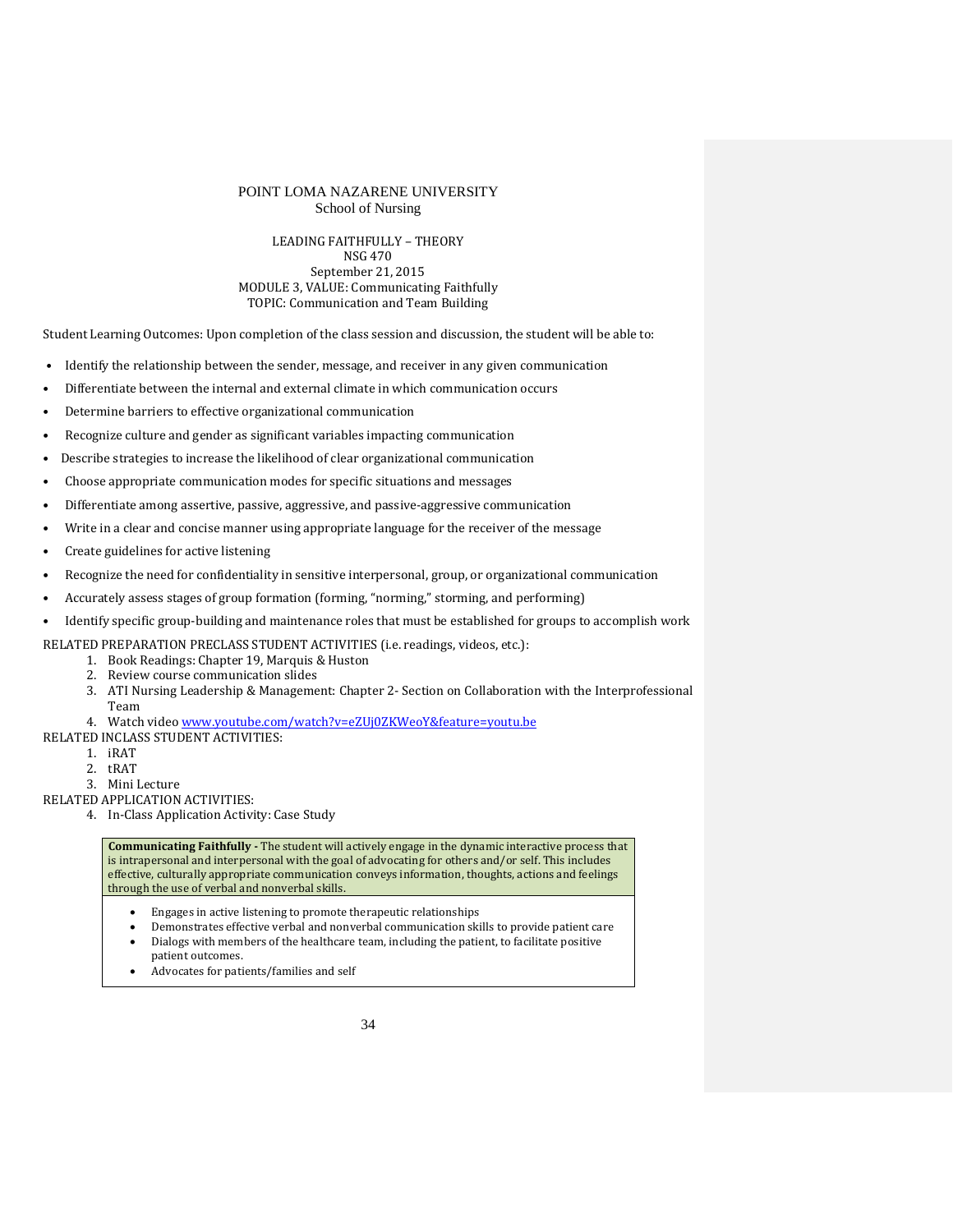### LEADING FAITHFULLY – THEORY NSG 470 September 23, 2015 MODULE 2, VALUE: Inquiring Faithfully TOPIC: Leading Change/Change Theory

Student Learning Outcomes: Upon completion of the class session and discussion, the student will be able to:

- Compare and contrast characteristics of effective change agents with effective leaders
- Develop strategies for unfreezing, movement, and refreezing a specific planned change
- Assess driving and restraining forces for change in given situations
- Debate if resistance is a natural and expected response to change and formulate ways to mitigate resistance to change
- Argue benefits and disadvantages of change
- Assess personal responses to change
- Evaluate chaos theory
- Create a list of strategies that promote participant involvement in the change process (differentiating between

intrinsic and extrinsic motivation)

- Develop strategies for creating a motivating work environment
- Identify positive reinforcement techniques that may be used by leaders in an organization

RELATED PREPARATION PRECLASS STUDENT ACTIVITIES (i.e. readings, videos, etc.):

- 1. Book Readings: Chapters 2 and 3, Marquis & Huston
- 2. Review course leadership slides
- 3. ATI Nursing Leadership & Management: Chapter 1- Section on Leadership and Management
- 4. Start reading Grace-full Leadership
- 5. Watch vide[o https://www.youtube.com/watch?v=xB-YhBbtfXE](https://www.youtube.com/watch?v=xB-YhBbtfXE) 10 leadership theories in 5 minutes
- RELATED INCLASS STUDENT ACTIVITIES:
	- 1. iRAT
	- 2. tRAT
	- 1. Mini Lecture

RELATED APPLICATION ACTIVITIES:

4. In-Class Application Activity: Case Study

**Inquiring Faithfully -** Student will demonstrate knowledge, skill and behavior of the evidence-based practice of nursing which integrates growth in reasoning, analysis, decision-making and the application of theory with the goal of advocating for others and/or self. This includes holistic nursing skills and the nursing process.

- Initiates dialogue regarding current practice to improve healthcare
- Demonstrates the use of evidence-based practices as an advocate for self and others<br>• Promotes nositive client outcomes using evidence-based data
- Promotes positive client outcomes using evidence-based data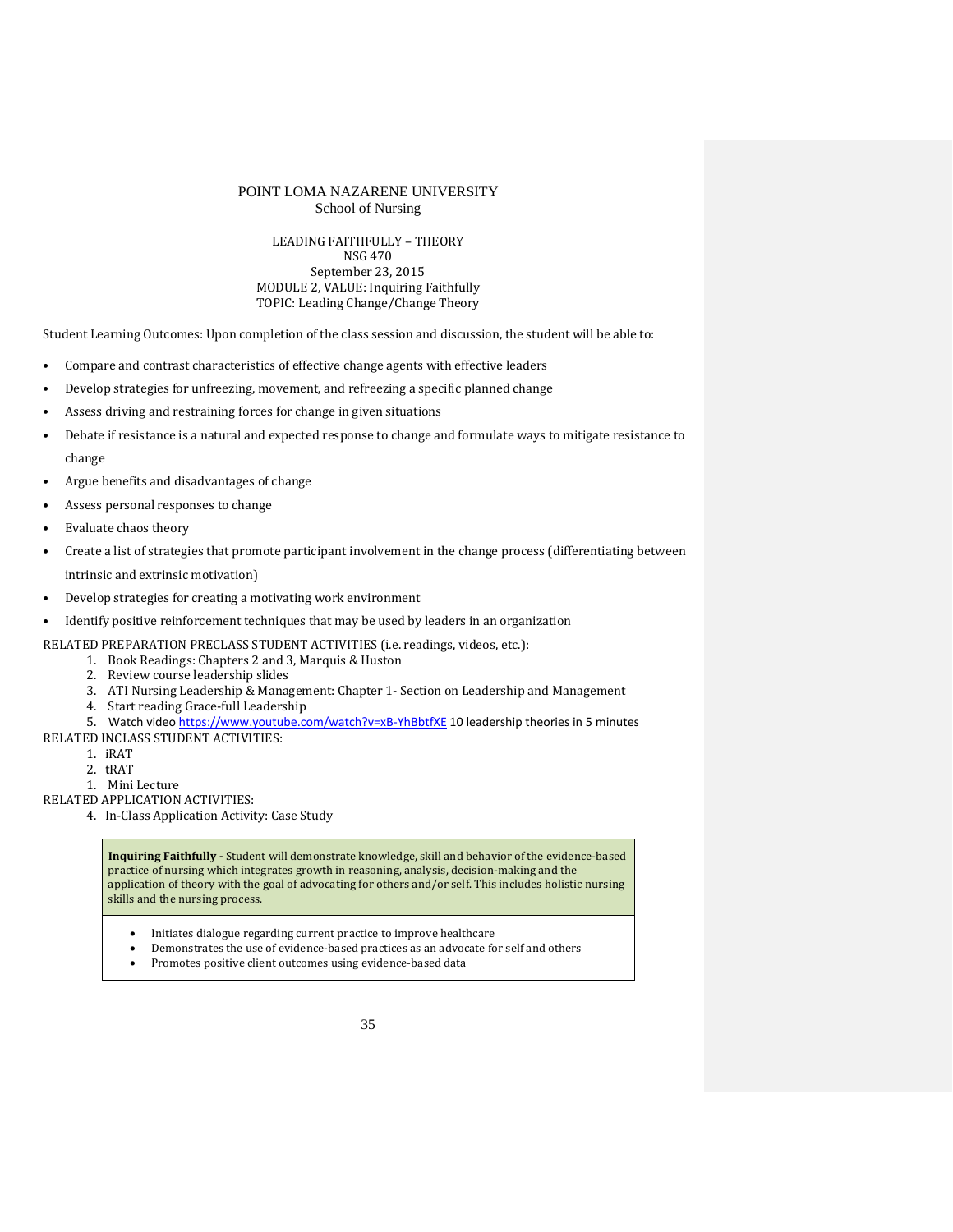## LEADING FAITHFULLY – THEORY

NSG 470 September 30, October 5 & 12, 2015 MODULE 3, VALUE: Communicating Faithfully TOPIC: Career Development and Resume Tips

Student Learning Outcomes: Upon completion of the class session and discussion, the student will be able to:

- Argue the impact of a career-development program on employee attrition, equal employment opportunity, quality of work life, and competitiveness of the organization
- Construct among stages of a career
- Prepare personal career plan
- Create and/or critique a resume for content, format, grammar, punctuation, sentence structure, and appropriate use of language
- Differentiate between organizational and personal responsibilities for employee career management
- Decide your interests and passion in nursing
- Describe your most challenging/rewarding clinical nursing experience
- Identify critical elements of an interview
- Create key questions for interviewer regarding staff position
- Assess your life and develop short and long term personal and professional goals

RELATED PREPARATION PRECLASS STUDENT ACTIVITIES (i.e. readings, videos, etc.):

- 1. Book Readings: Chapters 11, 13 & 15, Marquis & Huston
- 2. Review course career development slides & sample resumes
- 3. Refine your Livetext/ePortfolio resume & be prepared to share

## RELATED INCLASS STUDENT ACTIVITIES:

- 1. Mini Lecture
- 2. Critique/Discussion of Examples of Resumes

### RELATED APPLICATION ACTIVITIES:

1. In-Class Application Activity: Case Study

- Engages in active listening to promote therapeutic relationships
- Demonstrates effective verbal and nonverbal communication skills to provide patient care • Dialogs with members of the healthcare team, including the patient, to facilitate positive
- patient outcomes.
- Advocates for patients/families and self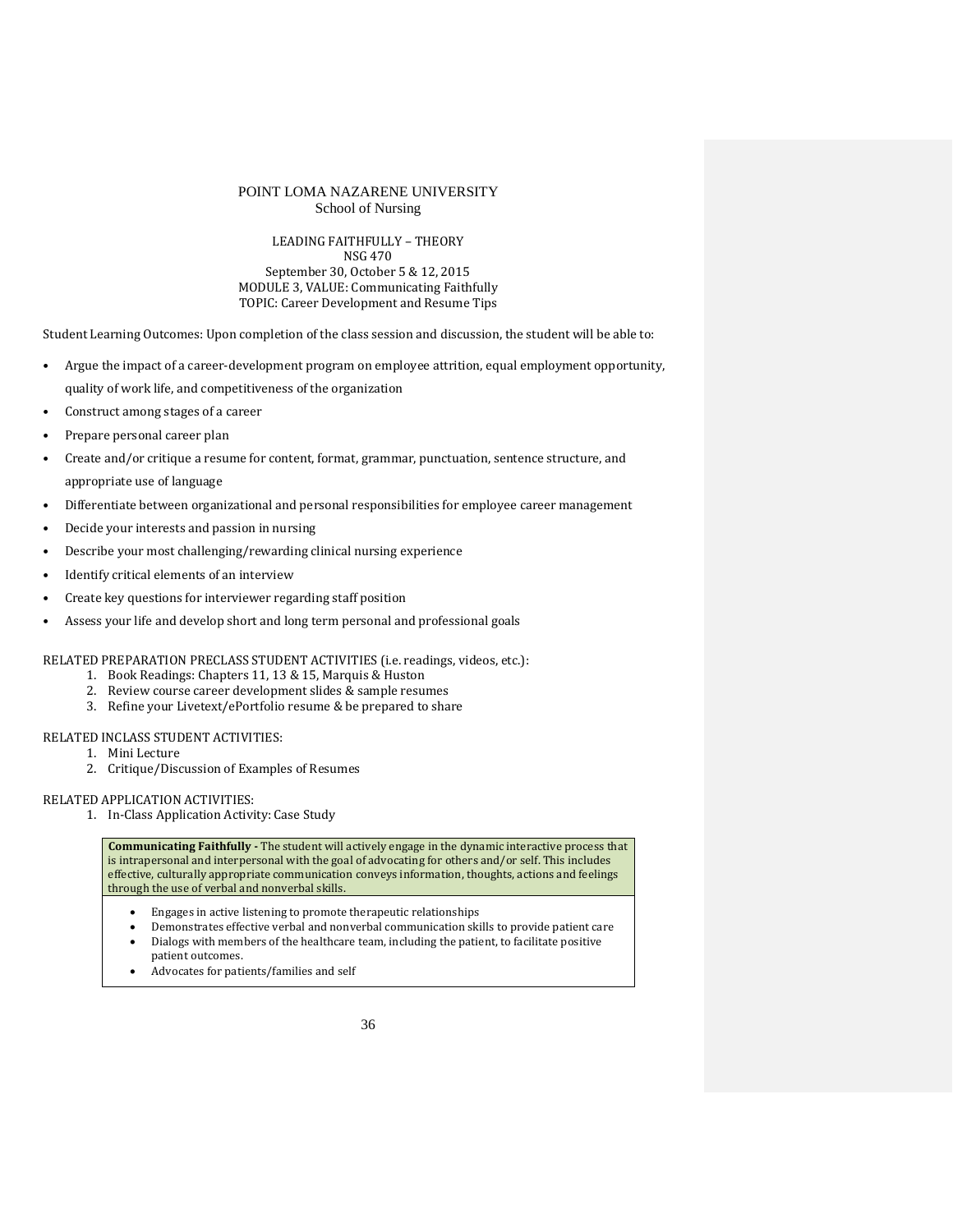LEADING FAITHFULLY – THEORY NSG 470 October 12 & 19, 2015 MODULE 3, VALUE: Communicating Faithfully TOPIC: Legal Influences on the Transition into the Professional RN Role

Student Learning Outcomes: Upon completion of the class session and discussion, the student will be able to:

- Critically examine nurse practice acts
- Prioritize appropriate legal nursing actions in sensitive clinical situations
- Argue how increased consumer awareness of patient rights has affected the actions of the health care team
- Discuss the Code of Ethics for Nurses
- Identify the leadership roles and management functions inherent in the promotion of patient rights
- Describe appropriate methods of ensuring informed consent
- Analyze the impact of civil law on nursing practice
- Generate common potential legal liabilities for professional nurses
- Apply the "Do's and Don'ts" of documentation
- Analyze the impact of civil law on nursing practice
- Generate common potential legal liabilities for professional nurses
- Define the concepts associated with standardized terminologies and list the benefits of using standardized terminologies

RELATED PREPARATION PRECLASS STUDENT ACTIVITIES (i.e. readings, videos, etc.):

- 1. Book Readings: Chapters 4 & 5 & 6, Marquis & Huston
- 2. ATI Nursing Leadership & Management: Chapter 3, Professional Responsibilities
- 3. Review course legal slides
- RELATED INCLASS STUDENT ACTIVITIES:
	- 1. iRAT
	- 2. tRAT<br>3. Mini Mini Lecture
	-
	- 4. Describe how you will apply the California Scope of Regulation (Excerpt from Business and Professions Code) Division 2, Chapter 6, Article 2, Section 2725.b (1-4).
	- 5. Describe how you have applied the ANA Code of Ethics to your nursing practice.

RELATED APPLICATION ACTIVITIES:

1. In-Class Application Activity: Case Study

- Engages in active listening to promote therapeutic relationships
- Demonstrates effective verbal and nonverbal communication skills to provide patient care • Dialogs with members of the healthcare team, including the patient, to facilitate positive patient outcomes.
- Advocates for patients/families and self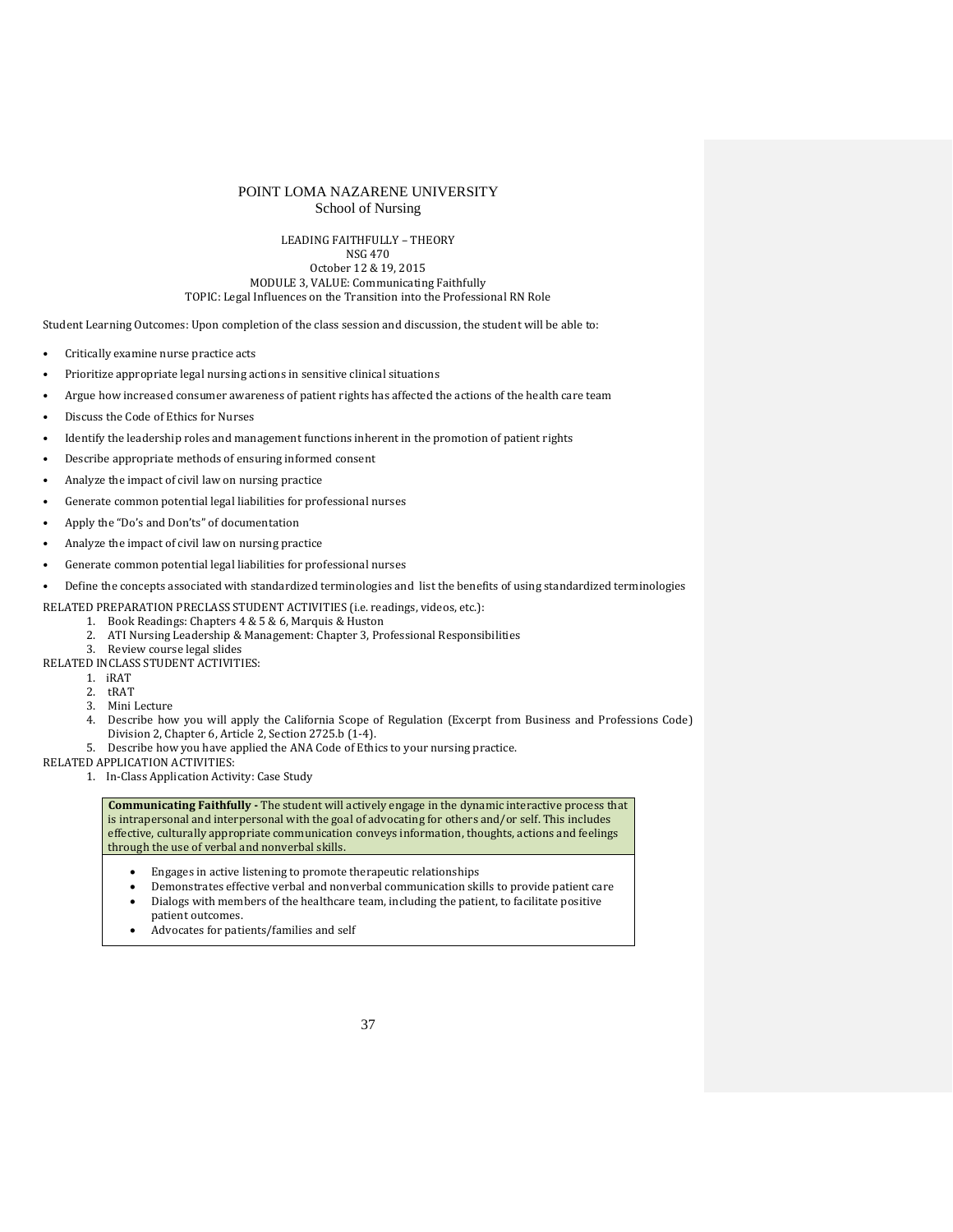### LEADING FAITHFULLY – THEORY NSG 470 October 19 & 21, 2015 MODULE 3, VALUE: Communicating Faithfully TOPIC: Conflict Management

Student Learning Outcomes: Upon completion of the class session and discussion, the student will be able to:

- Identify the stages of conflict
- Differentiate among conflict resolution strategies
- Select appropriate conflict resolution strategies to solve various conflict situations
- Create win/win conflict resolution script
- Compare and contrast the functional and dysfunctional results of various methods of conflict resolution
- Prioritize strategies to prepare for successful negotiation
- Assess and analyze your own approach of conflict management
- Create scenarios demonstrating resolution of the three types of conflict
- Identify the components of effective collaboration

RELATED PREPARATION PRECLASS STUDENT ACTIVITIES (i.e. readings, videos, etc.):

- 1. Book Readings: Chapters 18 & 21, Marquis & Huston
- 2. ATI Nursing Leadership & Management: Chapter 1 (Conflict Resolution Section)
- 3. Review course conflict management slides

RELATED INCLASS STUDENT ACTIVITIES:

- 1. iRAT
- 2. tRAT
- 4. Mini Lecture
- 5. Role Play
- 6. Describe a time when you had "conflict" and what did you learn.

### RELATED APPLICATION ACTIVITIES:

1. In-Class Application Activity: Case Study

- Engages in active listening to promote therapeutic relationships
- Demonstrates effective verbal and nonverbal communication skills to provide patient care • Dialogs with members of the healthcare team, including the patient, to facilitate positive patient outcomes.
- Advocates for patients/families and self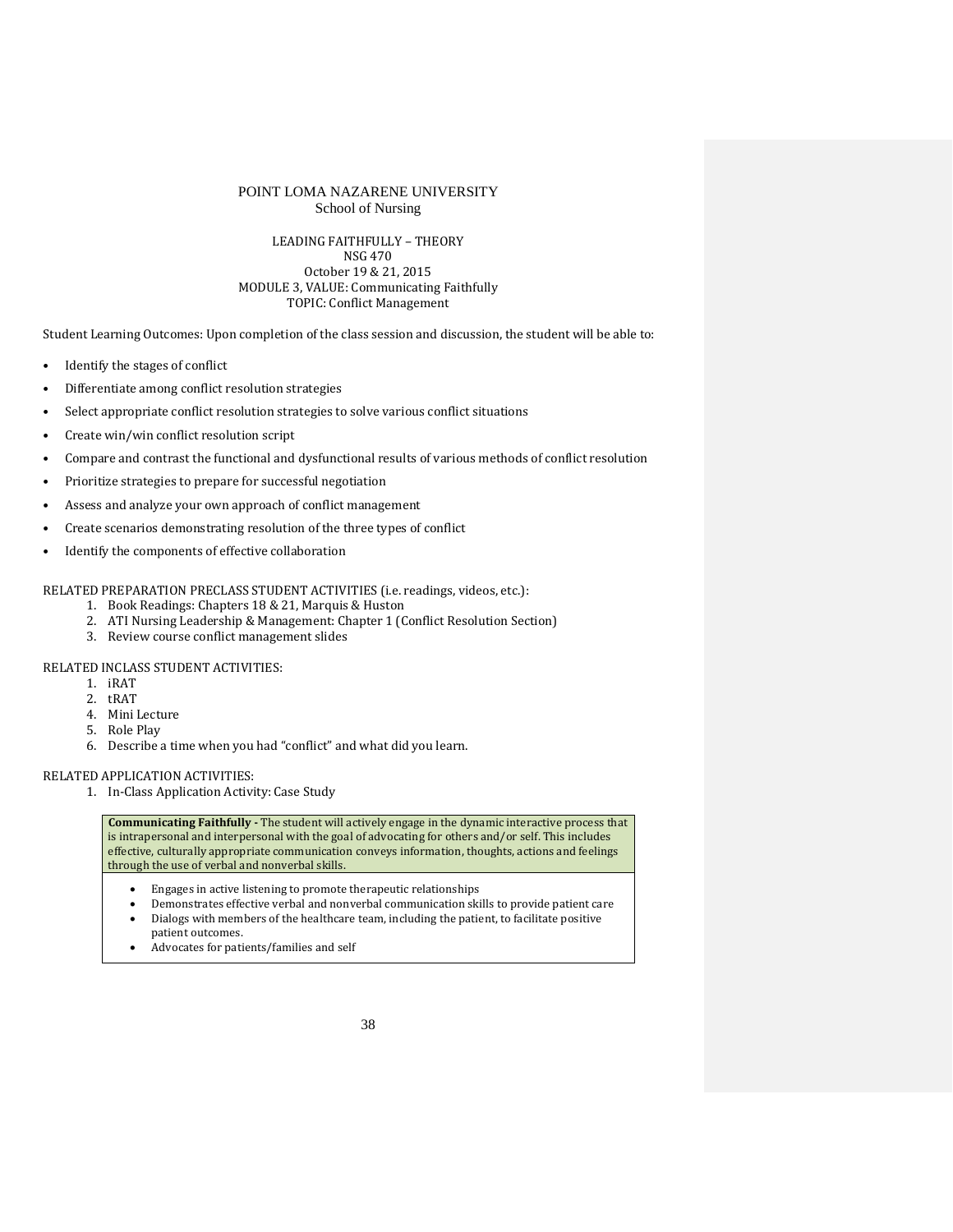# POINT LOMA NAZARENE UNIVERSITY

School of Nursing

### LEADING FAITHFULLY – THEORY

NSG 470 October 26 & 28, 2015

MODULE 3, VALUE: Communicating Faithfully

Topic: Coordinating Patient Care, Interdisciplinary Team Approaches, Cultural Diversity

(Delegation, Prioritization, Cultural Considerations, Time Management)

Student Learning Outcomes: Upon completion of the class session and discussion, the student will be able to:

- Analyze how time is managed both personally and at the unit level of the organization
- Describe the importance of allowing adequate time for daily planning and priority setting<br>• Explore personal and professional stressors and personal responses and strategies to decre
- Explore personal and professional stressors and personal responses and strategies to decrease stress
- complete a time inventory to increase self-awareness regarding personal priority setting and time management
- Describe common barriers to effective time management
- Identify common causes of underdelegation, overdelegation, and improper delegation, as well as strategies to overcome these common delegation errors
- Recognize delegation as a learned skill imperative to professional nursing practice
- Delegate tasks using appropriate priority setting and use of personnel in various situations
- Differentiate between tasks that should and should not be delegated
- Recognize the need to give adequate information and authority to complete delegated tasks
- Identify factors that must be considered when determining those tasks that can be safely delegated to subordinates
- Discuss how the role of the RN as delegator has changed with the increased use of unlicensed assistive personnel
- Identify leadership strategies that can be used to reduce subordinate resistance to delegation
- Describe cultural phenomena that must be considered when delegating to a multicultural staff
- Identify the 5 rights of delegation
- Describe common characteristics of any culture and evaluate individual and societal factors involved with cultural diversity
- Analyze the principles of cultural diversity and cultural sensitivity in leading healthcare environments
- Identify specific strategies to incorporate cultural sensitivity into the clinical setting
- Describe the effects of cultural diversity in patient outcomes and managing healthcare staff

RELATED PREPARATION PRE\_CLASS STUDENT ACTIVITIES (i.e. readings, videos, etc.):

- 1. Book Readings: Chapters 9 & 19 & 20, Marquis & Huston
- 2. ATI Nursing Leadership & Management: Chapter 1 (Assigning, Delegating & Supervising Section)
- 3. Review course delegation and time management slides

RELATED INCLASS STUDENT ACTIVITIES:

- 1. iRAT
- 2. tRAT
- 3. Mini Lecture

RELATED APPLICATION ACTIVITIES:

1. In-Class Application Activity

- Engages in active listening to promote therapeutic relationships
- Demonstrates effective verbal and nonverbal communication skills to provide patient care • Dialogs with members of the healthcare team, including the patient, to facilitate positive
	- patient outcomes.
- Advocates for patients/families and self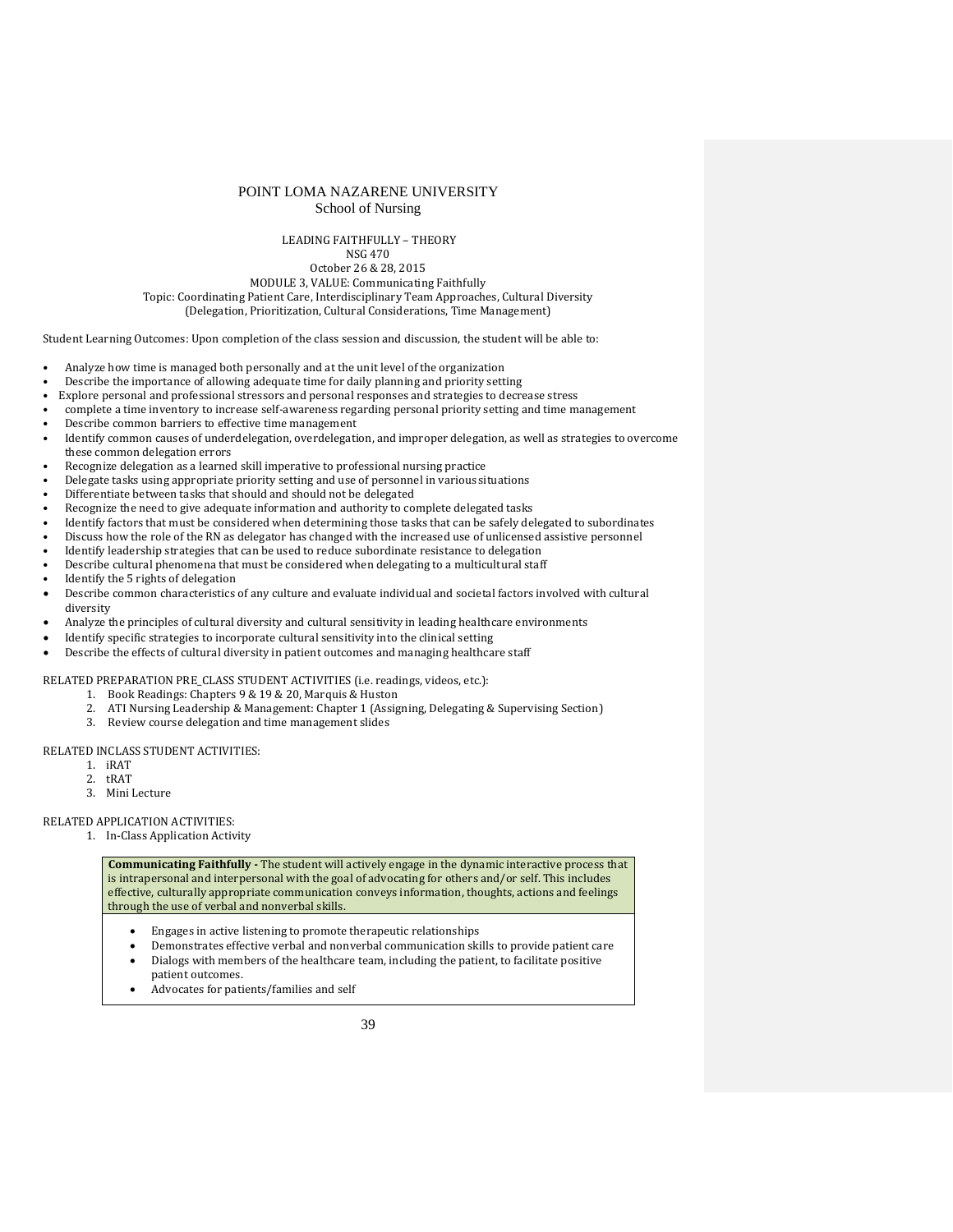#### LEADING FAITHFULLY – THEORY NSG 470 November 2 & 4, 2015 MODULE 3, VALUE: Communicating Faithfully TOPIC: Problem Solving and Decision Making MODULE 4, VALUE: Following Faithfully TOPIC: Managing Personal & Personnel & Organizational Resources

Student Learning Outcomes: Upon completion of the class session and discussion, the student will be able to:

- Identify why nurses need to understand and be involved in fiscal planning
- Explain major factors that increase the costs of health care
- Describe the value of profit in healthcare organizations
- Select behaviors of cost conscious nurses and importance of quality control
- Differentiate among the three major types of budgets (personnel, operating, and capital) and the two most common budgeting methods (incremental and zero based)
- Discuss the purpose of budget knowledge in relationship to staff nursing
- Describe the impetus for the development of diagnostic-related groupings (DRGs) and the prospective payment system (PPS)
- Recognize the current shift in health care reimbursement from third-party, fee-for-service plans to capitated, managed care programs
- Delineate the driving and restraining forces for the managed care movement
- Examine how nursing informatics informs quality control and performance improvement
- Recognize that rapidly changing federal and state reimbursement policies make long-range budgeting and planning very difficult for health care organizations
- Examine the effects of absenteeism on nursing staff and the usual steps in progressive discipline
- Evaluate strategies used to resolve personnel issues
- Analyze situations in which discipline is required and identify appropriate strategies for constructively modifying behavior
- Define the terms *chemical impairment* and *marginal employee*
- Develop strategies that assist employees with special needs to be productive members of the workforce (special needs such as chemical impairment, marginal employee)

RELATED PREPARATION PRECLASS STUDENT ACTIVITIES (i.e. readings, videos, etc.):

- 1. Book Readings: Chapters 1 & 10 & 23 & 24 & 25, Marquis & Huston
- 2. Review course budget & managing difficult employees slides
- 3. ATI Nursing Leadership & Management: Chapter 1 (Resource Management Section), Chapter 3 (Disruptive Behavior Section)

### RELATED INCLASS STUDENT ACTIVITIES:

- 1. iRAT
- 2. tRAT
- 3. Team presentations on Magnet Designation, The Joint Commission, Healthcare Reform/Affordable Care Act, Value Based Purchasing, Nurse Practice Act, and Professional Organizations & Certifications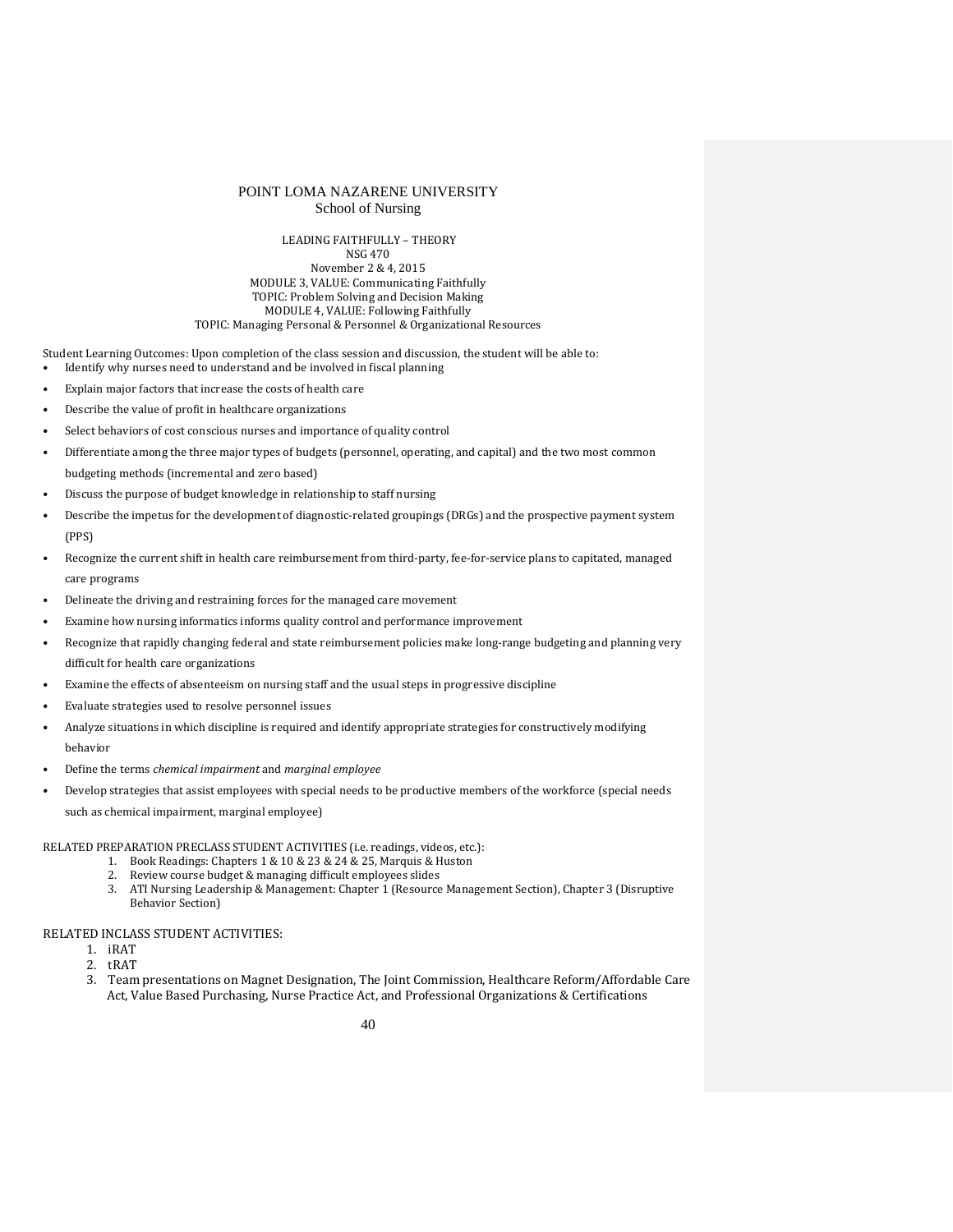### RELATED APPLICATION ACTIVITIES:

1. In-Class Application Activity: Case Study

**Following Faithfully -** Defined as claiming the challenge from Florence Nightingale that nursing is a "divine imposed duty of ordinary work." The nursing student will integrate the ordinary work by complying with and adhering to regulatory and professional standards (e.g. ANA Code of Ethics, the California Board of Registered Nursing, Scope of Nursing Practice, SON Handbook). This includes taking responsibility, being accountable for all actions and treating others with respect and dignity.

- Engages in a professional practice environment that promotes nursing excellence<br>• Discerns patient care within the houndaries designated by regulatory agencies, pro
- Discerns patient care within the boundaries designated by regulatory agencies, professional practices and ethical standards of a Christian nurse
- Avails self of learning opportunities to cultivate the life-long learning process